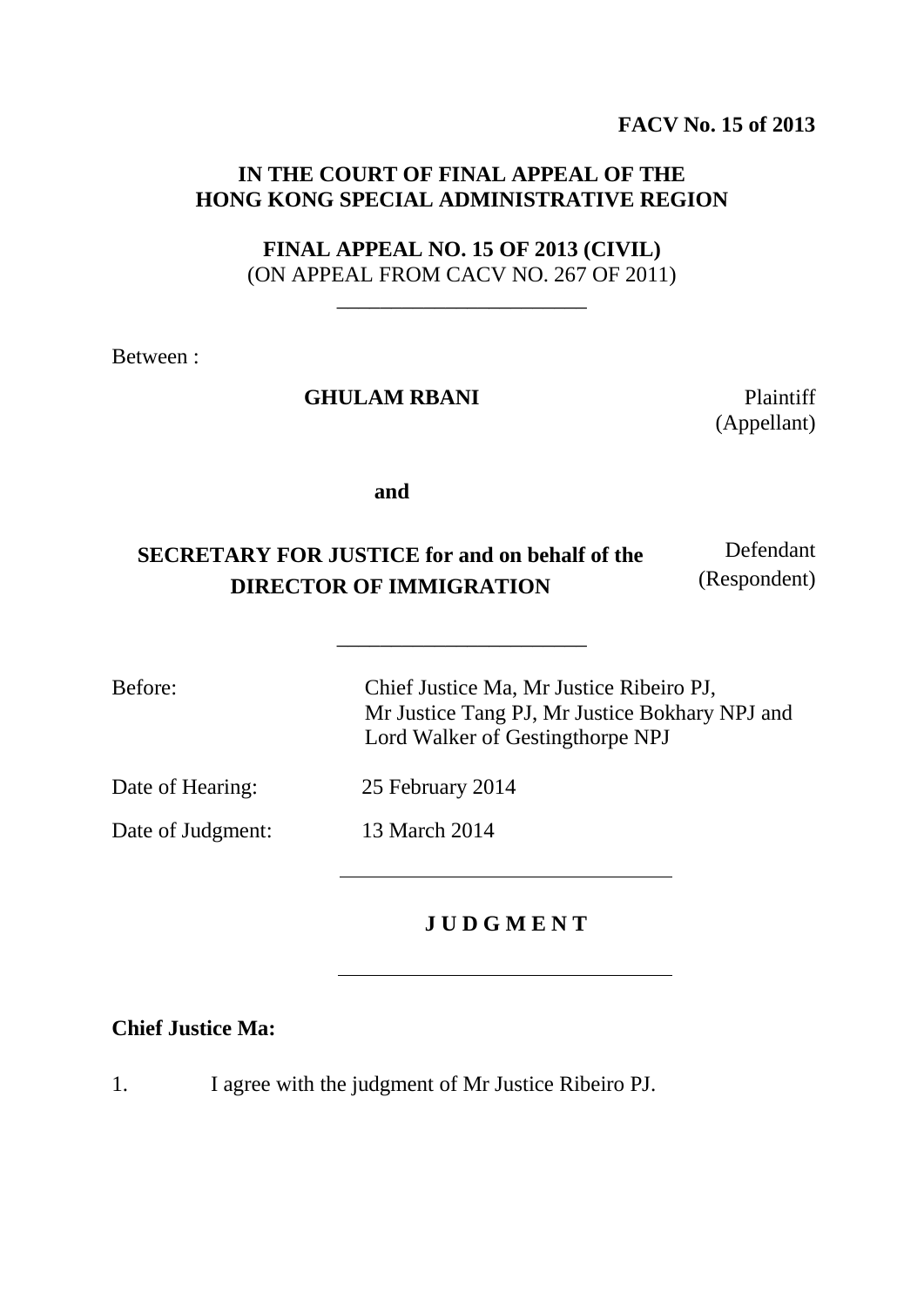### **Mr Justice Ribeiro PJ:**

2. The appellant brought proceedings against the Director of Immigration for damages for false imprisonment claiming that he had been unlawfully detained purportedly under section 32 of the Immigration Ordinance  $("IO")$ .<sup>1</sup> His claim was dismissed by HH Judge Leung in the District Court<sup>2</sup> and his appeal against that judgment was dismissed by the Court of Appeal.<sup>3</sup> Leave to appeal to this Court was given by the Appeal Committee<sup>4</sup> on the basis that a point of law of the requisite importance arises on the appeal, namely:

"To what extent are the detention powers contained in section 32(2A) of the IO subject to an applicable principle of law barring arbitrary or unlawful detention?"

## *A. The factual background*

3. The appellant may be described as a serial over-stayer. He is a Pakistani national and first came to Hong Kong in 1992 using a passport bearing the name "Ghulam Rubbani" and stating his date of birth as 15 April 1971. He was allowed to stay for three months but overstayed for about 10 months. He was convicted of breaching a condition of stay, fined \$1,000 and repatriated to Pakistan in August 1993.

4. Using another passport, this time in the name of "Mian Ghulam Rabani", giving 15 April 1970 as his date of birth, the appellant returned to Hong Kong in 1994. He was again permitted to stay for 3 months and overstayed for some 5 months. He was again convicted of breaching a condition of stay, fined \$1,200 and repatriated to Pakistan in July 1995.

 $1 \quad \text{Cap } 115.$ 

<sup>&</sup>lt;sup>2</sup> DCCJ 531/2010 (13 October 2011).

<sup>&</sup>lt;sup>3</sup> Cheung CJHC, Stock VP and Fok JA, CACV 267/2011 (4 December 2012).

<sup>&</sup>lt;sup>4</sup> Ma CJ, Chan and Tang PJJ, FAMV 20/2013 (9 August 2013).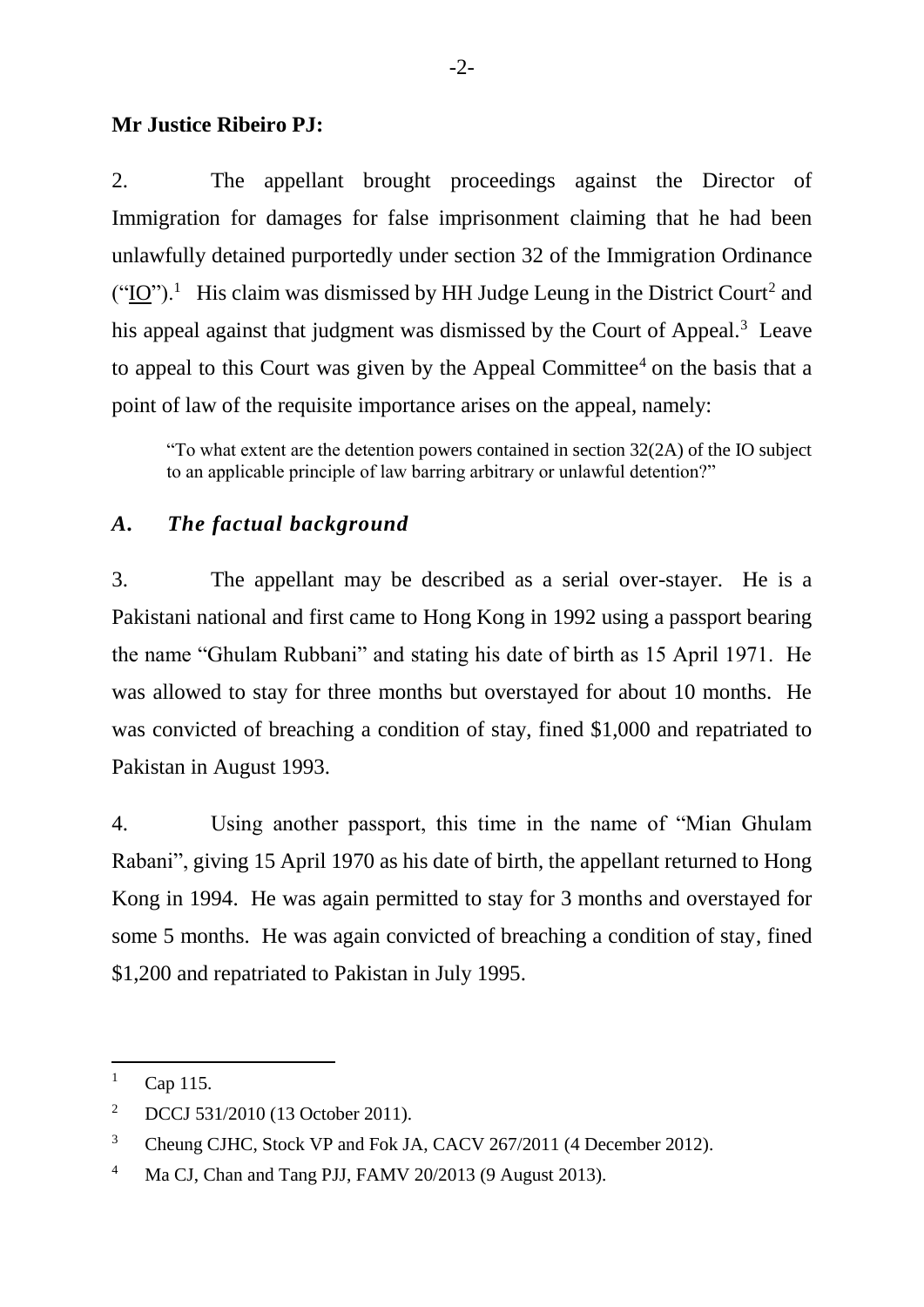5. He returned in May 1999, this time using a passport in the name of "Ghulam Rabbani" with a 1967 date of birth. After overstaying for about 4 months, he was convicted of breaching his condition of stay and of making a false representation to an officer (during his previous visit regarding his date of birth). He received a sentence of 3 months' imprisonment suspended for two years and was sent back to Pakistan in October 1999.

6. The appellant last entered Hong Kong on 24 September 2000 (this time using a passport bearing the name "Ghulam Rbani", with a 1971 date of birth). He was permitted to remain as a visitor until 15 October 2000 but overstayed for some 4½ years before he was arrested by the police on 1 April 2005 for a gambling offence. He was convicted of that offence as well as of breaching his condition of stay. The suspended sentence was activated and he was sentenced to a total of 7 months' imprisonment.

7. After serving just under five months of his sentence, he was discharged on 23 August 2005. The Director immediately placed him under administrative detention pursuant to IO section 32(2A)(a) and subsequently issued a removal order against him on 10 September 2005. That order was not served because the appellant had meanwhile lodged a claim under the Convention Against Torture and Other Cruel, Inhuman or Degrading Treatment or Punishment ("CAT") against refoulement which came to the attention of the Immigration Department's Removal Sub-Division on 12 September 2005.

8. The removal order was revoked on 15 September 2005 and the appellant was eventually released on recognizance on 7 October 2005, approximately six weeks since he was first placed under administrative detention and three weeks since revocation of the removal order. The appellant's claim for damages for false imprisonment was brought on 11 February 2010, some 4½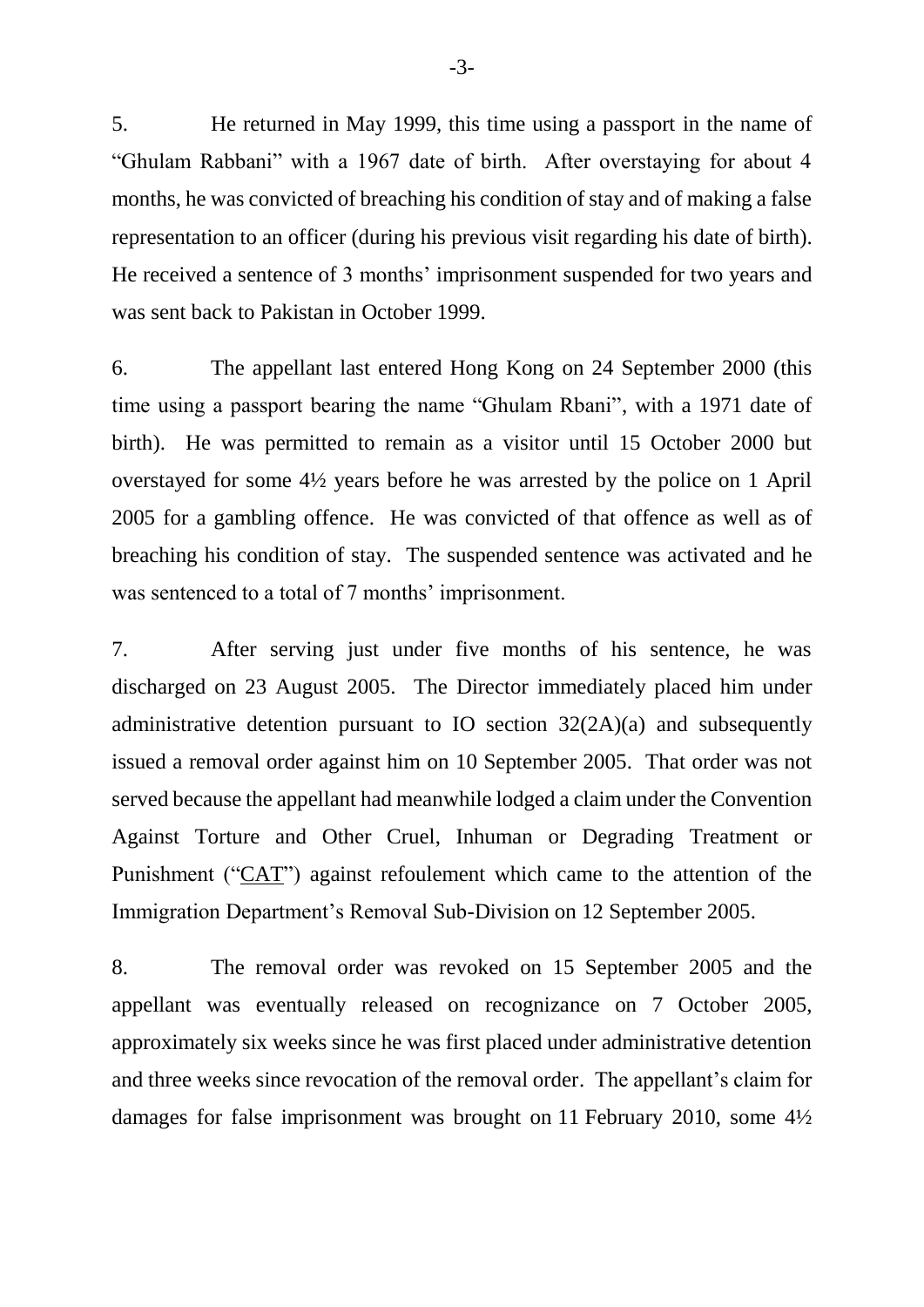years after his release. I shall return<sup>5</sup> to consider in greater detail the circumstances of his detention.

# *B. The appellant's claim*

9. As Lord Bridge of Harwich stated in *R v Deputy Governor of Parkhurst Prison, Ex p Hague*: "The tort of false imprisonment has two ingredients: the fact of imprisonment and the absence of lawful authority to justify it."<sup>6</sup> Citing Atkin LJ for the proposition that "any restraint within defined bounds which is a restraint in fact may be an imprisonment",<sup>7</sup> Lord Bridge continued:

"Thus if A imposes on B a restraint within defined bounds and is sued by B for false imprisonment, the action will succeed or fail according to whether or not A can justify the restraint imposed on B as lawful."<sup>8</sup>

10. There is no dispute that the period of the appellant's confinement under executive detention constituted a period of imprisonment. The question is therefore whether the Director (who bears the burden<sup>9</sup>) can justify such detention as lawful.

11. Mr Philip Dykes  $SC^{10}$  advances five arguments for contending that the Director is unable to provide such justification. Two involve reliance on constitutional guarantees and the other three bear on the scope and proper exercise

 $\overline{a}$ 5 In Section G of this judgment.

<sup>6</sup> [1992] 1 AC 58 at 162. Adopted in *R (Kambadzi) v Secretary of State for the Home Department (Bail for Immigration Detainees intervening)* [2011] 1 WLR 1299 at §40; and *R (WL (Congo)) v Home Secretary (SC (E))* [2012] 1 AC 245 at §65.

<sup>7</sup> *Meering v Grahame-White Aviation Co Ltd* (1919) LT 44 at 54.

<sup>8</sup> [1992] 1 AC 58 at 162.

<sup>9</sup> *R v Home Secretary ex p Khawaja* [1984] 1 AC 74 at 110; *R (Abbasi) v Secretary of State for Foreign and Commonwealth Affairs and Secretary of State for the Home Department*  [2003] UKHRR 76 at §60.

<sup>&</sup>lt;sup>10</sup> Appearing with Mr Hectar Pun for the appellant.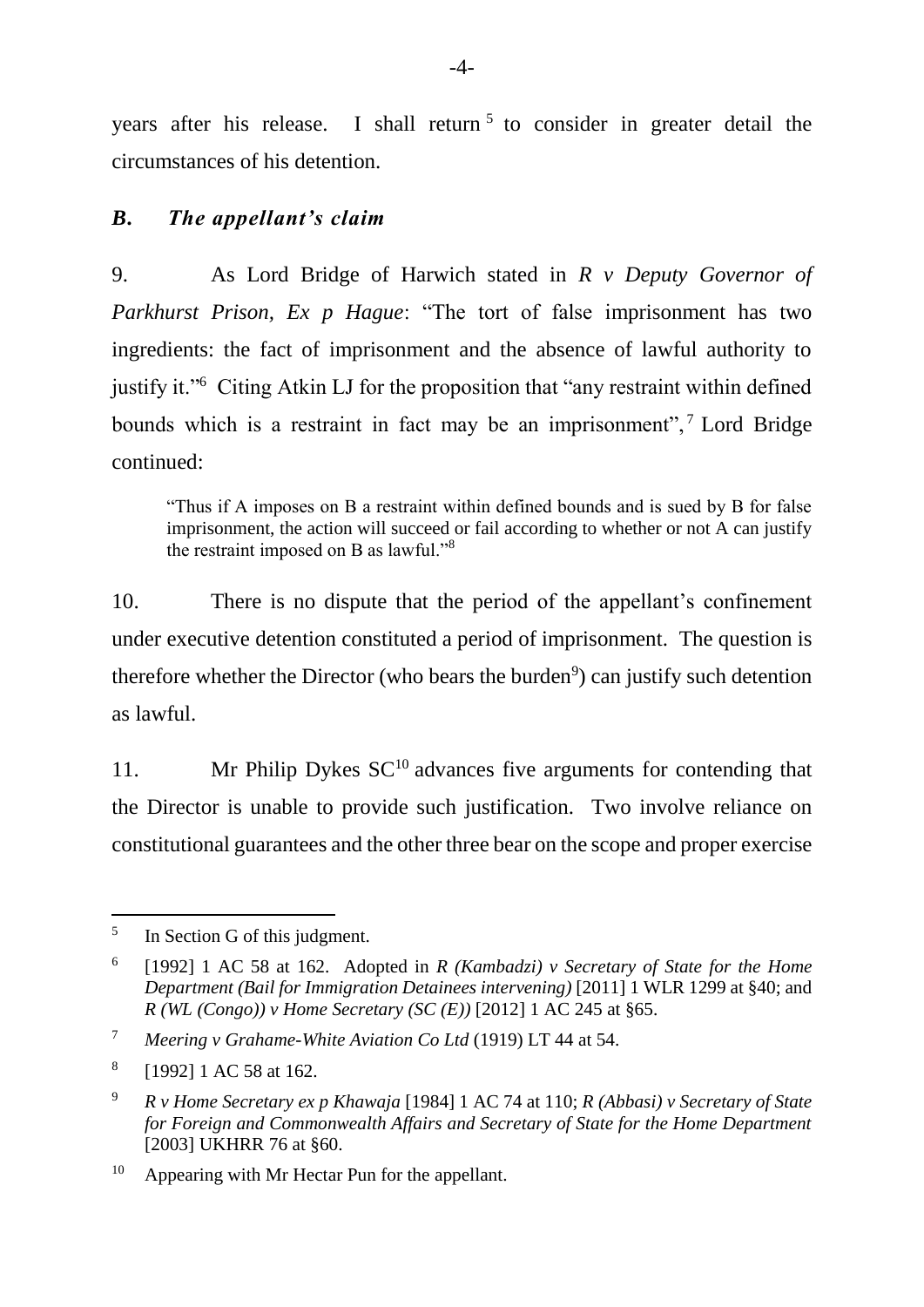of the statutory power of detention as a matter of public law forming part of the common law.

12. In making his constitutional arguments, Mr Dykes submits that the detention was unlawful in that it violated Article 5(1) of the Bill of Rights ("BOR Art 5(1)") and/or Article 28 of the Basic Law ("BL Art 28") made applicable to the appellant by Article 41 of the Basic Law ("BL Art 41"). Those Articles are set out below. $11$ 

13. The powers of detention relied on by the Director are contained in IO section 32,<sup>12</sup> being powers to detain pending a decision on whether to make a removal order (section 32(2A)); and pending removal where a removal order has been made (section 32(3A)).

14. In his public law argument, Mr Dykes submits that the Director's purported exercise of the powers conferred by those sections in the present case was flawed and unlawful for three inter-related reasons, namely:

(a) that applying the *Hardial Singh* principles,<sup>13</sup> the Director<sup>14</sup> could not lawfully continue to detain the appellant after it had become clear that his intended removal from Hong Kong could not be achieved within the time limits for detention laid down in section 32(2A) or otherwise within a reasonable time ("the *Hardial Singh* ground");

 $11$  In Section K of this judgment.

<sup>12</sup> Set out in Section D.1 below.

<sup>13</sup> A reference to the principles laid down in the judgment of Woolf J in *R v Governor of Durham Prison, ex p Hardial Singh* [1984] 1 WLR 704; discussed in Section D of this judgment.

<sup>&</sup>lt;sup>14</sup> And, where applicable under section  $32(2A)$ , the Secretary for Security. For brevity, I will refer simply to the Director.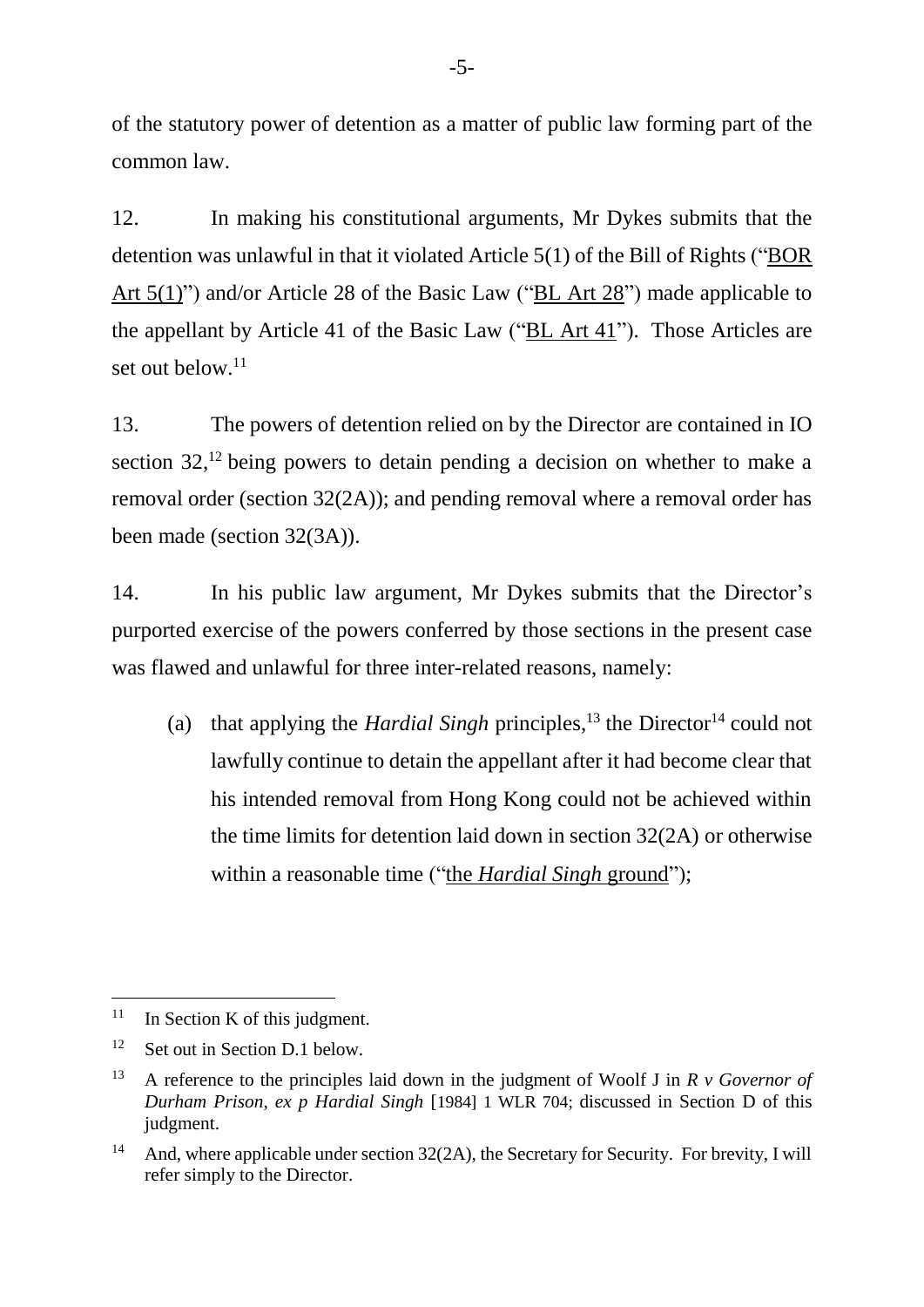- (b) that once the removal order was revoked on 15 September 2005, there was no legal basis for the continued exercise of the power ("the no legal basis ground"); and
- (c) that at the time of exercising the power, the Director had not published any statement of policy identifying criteria justifying detention under section 32 ("the lack of a policy ground").

15. The first two of the abovementioned grounds involve the complaint that the duration of the appellant's detention was excessive and cannot fully be justified, while the third ground involves the contention that the Director's lack of a published policy tainted the entire period of detention.

16. It is Mr Dykes's argument that on one or more of the aforesaid grounds, the detention was rendered unlawful, not merely as a matter of public law, but so as to constitute the tort of false imprisonment entitling the appellant to damages, this being a proposition which will also require examination. 15

17. As Lord Brown of Eaton-Under-Heywood JSC pointed out, <sup>16</sup> the *Hardial Singh* principles, as applied in a succession of later cases, may be regarded as more favourable to detainees than the Strasbourg jurisprudence<sup>17</sup> requires. In like vein, Mr Dykes accepts that if his argument based on public law principles succeeds, the constitutional grounds would add nothing to the result. The focus of the argument has therefore been on the common law and public law

<sup>-</sup><sup>15</sup> In Section L below.

<sup>16</sup> *R (Kambadzi) v Secretary of State for the Home Department (Bail for Immigration Detainees intervening)* [2011] 1 WLR 1299 at §94. See also Lord Hope of Craighead DPSC at §59.

<sup>&</sup>lt;sup>17</sup> Regarding the protection of the right to liberty and security of the person under Article 5 of the European Convention on Human Rights.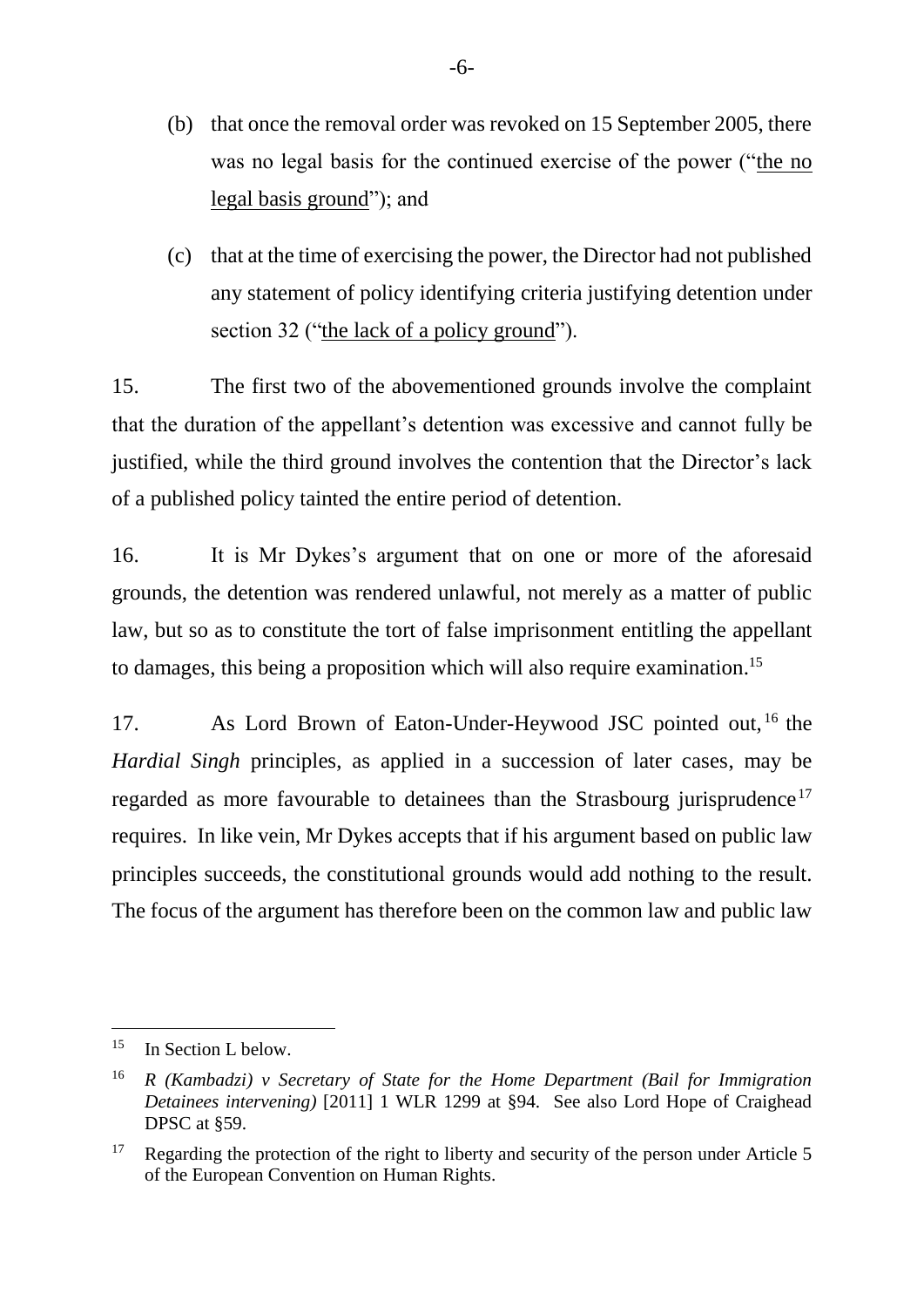principles and I shall deal with them first, before considering the constitutional arguments raised.

## *C. The right at common law*

18. The right to personal freedom and the concomitant right to be protected from arbitrary arrest or detention form part of the bedrock of the common law. Referring to an argument advanced by one of the parties in *A and Others v Secretary of State for the Home Department*, <sup>18</sup> Lord Bingham of Cornhill commented:

"In urging the fundamental importance of the right to personal freedom ... the appellants were able to draw on the long libertarian tradition of English law, dating back to chapter 39 of Magna Carta 1215, given effect in the ancient remedy of habeas corpus, declared in the Petition of Right 1628, upheld in a series of landmark decisions down the centuries and embodied in the substance and procedure of the law to our own day."

19. As Lord Bridge emphasised in *Ex p Khawaja*, this right is of particular

importance where an individual is subjected to executive detention:

"My Lords, we should, I submit, regard with extreme jealousy any claim by the executive to imprison a citizen without trial and allow it only if it is clearly justified by the statutory language relied on. The fact that, in the case we are considering, detention is preliminary and incidental to expulsion from the country in my view strengthens rather than weakens the case for a robust exercise of the judicial function in safeguarding the citizen's rights."<sup>19</sup>

20. These fundamental values apply with equal vigour in Hong Kong, safeguarded by, among other means, the writ of habeas corpus.<sup>20</sup> Giving the advice of the Privy Council in an appeal from Hong Kong,<sup>21</sup> Lord Browne-Wilkinson endorsed Lord Bridge's statement just cited and emphasised that:

<sup>-</sup> $18$  [2005] 2 AC 68 at §36.

<sup>19</sup> *R v Home Secretary, ex p Khawaja* [1984] 1 AC 74 at 122.

<sup>&</sup>lt;sup>20</sup> As provided for by section 22A of the High Court Ordinance (Cap 4).

<sup>21</sup> *Tan Te Lam and Others v Superintendent of Tai A Chau Detention Centre* [1997] AC 97 at 113-114.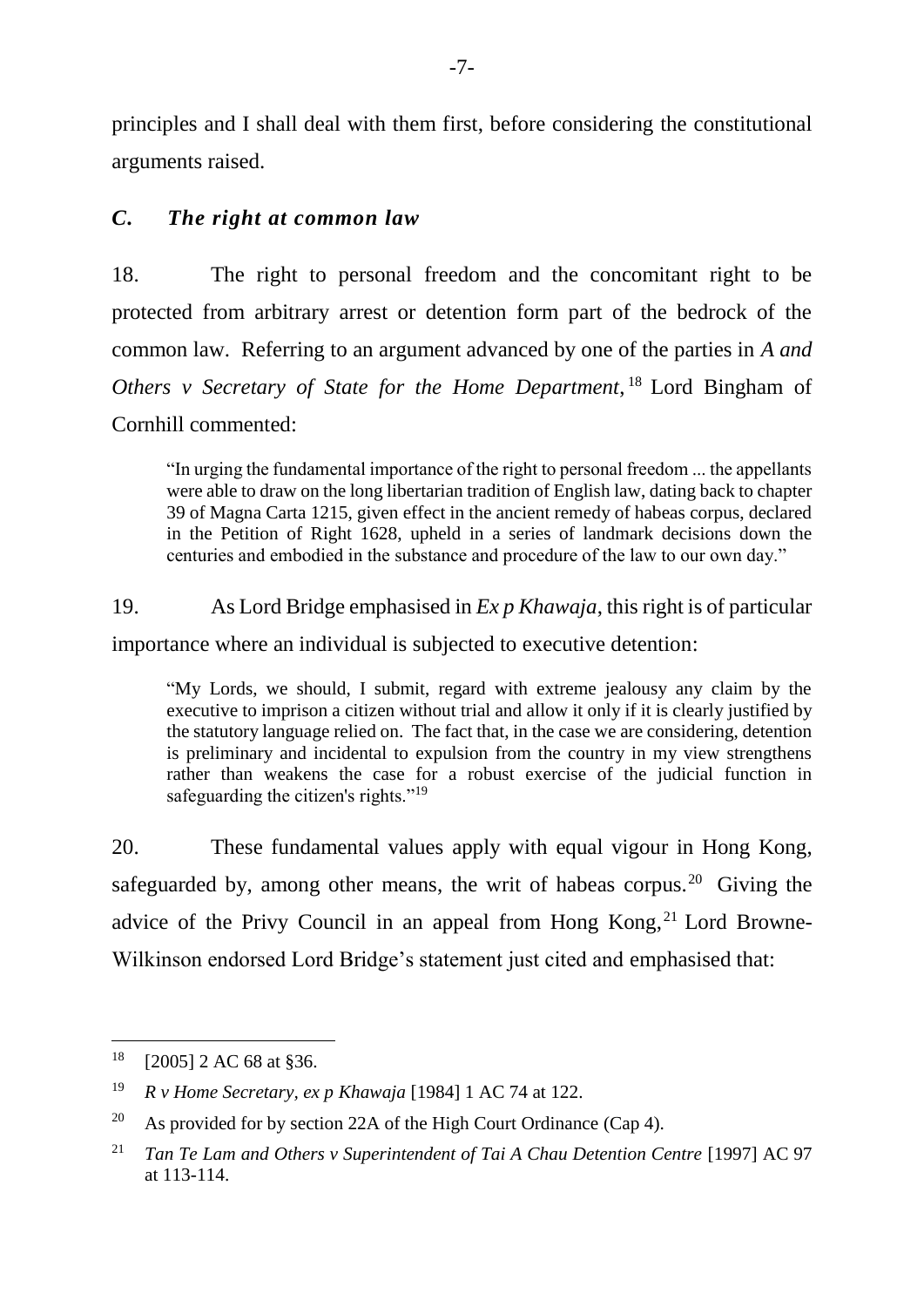"Such an approach is equally applicable to everyone within the jurisdiction of the court, whether or not he is a citizen of the country..." $^{22}$ 

## *D. Hardial Singh principles*

21. In *R v Governor of Durham Prison, ex p Hardial Singh,<sup>23</sup>* Woolf J (as Lord Woolf of Barnes then was) had to deal with a habeas corpus application by a person against whom a deportation order had been made and who was detained under statutory powers authorising his detention pending removal.<sup>24</sup> The powers were not subject to any express limitation of time but, given the vital importance of the right to personal freedom, Woolf J construed them as subject to certain implied limitations relating to the purpose of the powers, the duration of the detention permitted and the Secretary of State's obligation to act with due diligence. $25$ 

22. Those limitations became known as the *Hardial Singh* principles and have consistently been adopted in Hong Kong, <sup>26</sup> including by this Court which described them as representing "the proper approach to the statutory construction of any statutory power of administrative detention". 27

 $\overline{a}$ <sup>22</sup> Referring to Lord Scarman in *Ex p Khawaja* at 111-112.

<sup>&</sup>lt;sup>23</sup> [1984] 1 WLR 704.

<sup>&</sup>lt;sup>24</sup> Immigration Act 1971, Sch 3, paragraphs  $2(2)$  and  $2(3)$  set out in Section J.3 below.

 $25$  [1984] 1 WLR 704 at 706.

<sup>&</sup>lt;sup>26</sup> *Tan Te Lam and Others v Superintendent of Tai A Chau Detention Centre* [1997] AC 97 at 111; *Chieng A Lac & Others v The Director of Immigration & Others* [1997] HKLRD 271 at 277-278; *A (Torture Claimant) v Director of Immigration* [2008] 4 HKLRD 752 at §27-28.

<sup>27</sup> *Thang Thieu Quyen v Director of Immigration & Another* (1997-98) 1 HKCFAR 167 at 185-186.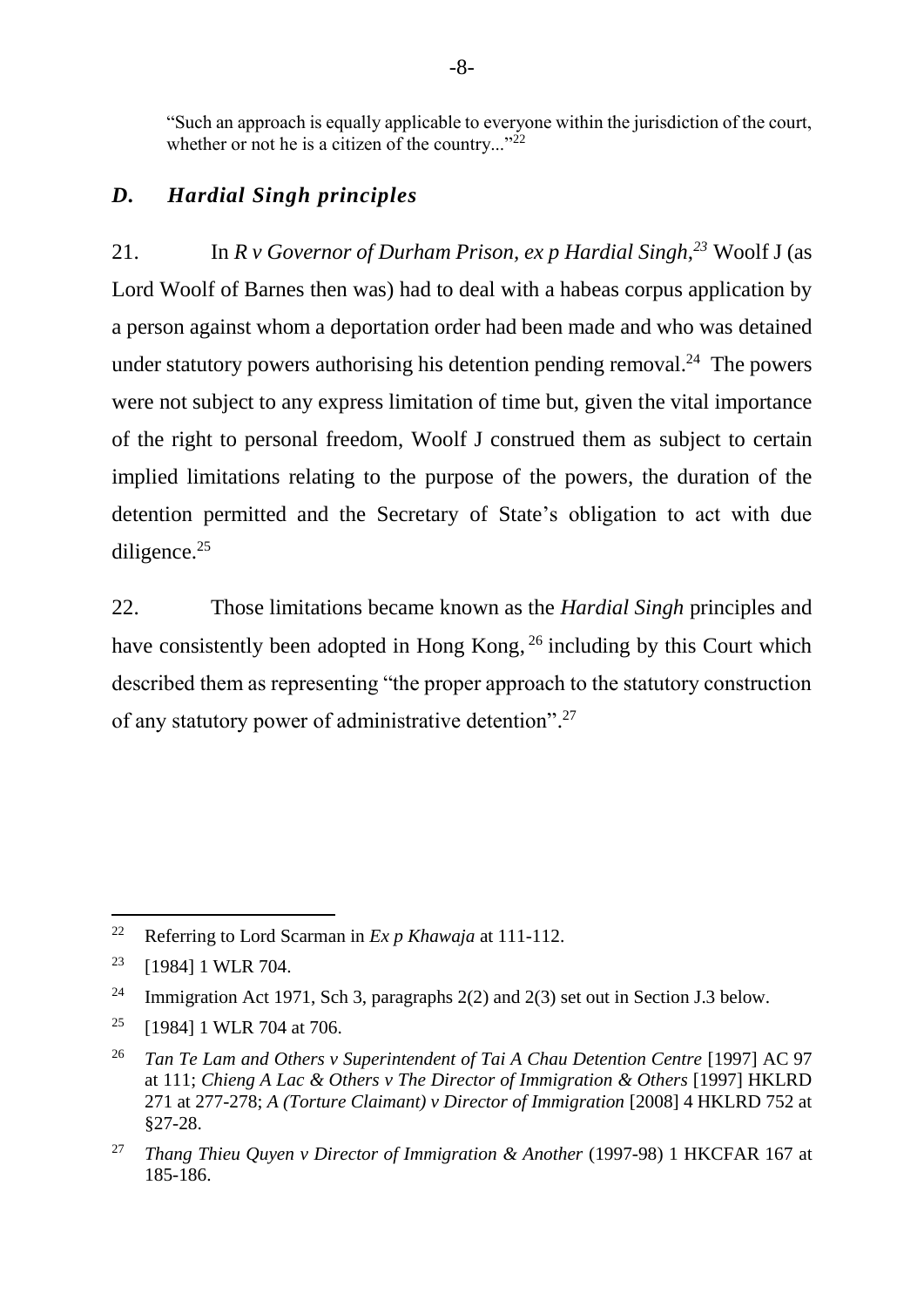23. The principles have been conveniently summarised by Dyson LJ (as Lord Dyson then was) in *R* (*I*) *v* Secretary of State for the Home Department,<sup>28</sup> as follows:

- "(i) The Secretary of State must intend to deport the person and can only use the power to detain for that purpose;
- (ii) The deportee may only be detained for a period that is reasonable in all the circumstances;
- (iii) If, before the expiry of the reasonable period, it becomes apparent that the Secretary of State will not be able to effect deportation within that reasonable period, he should not seek to exercise the power of detention;
- (iv) The Secretary of State should act with the reasonable diligence and expedition to effect removal."

I shall refer to them as the 1st, 2nd, 3rd and 4th *Hardial Singh* principles, respectively.

### 24. His Lordship further explained:

"Principles (ii) and (iii) are conceptually distinct. Principle (ii) is that the Secretary of State may not lawfully detain a person 'pending removal' for longer than a reasonable period. Once a reasonable period has expired, the detained person must be released. But there may be circumstances where, although a reasonable period has not yet expired, it becomes clear that the Secretary of State will not be able to deport the detained person within a reasonable period. In that event, principle (iii) applies. Thus, once it becomes apparent that the Secretary of State will not be able to effect the deportation within a reasonable period, the detention becomes unlawful even if the reasonable period has not yet expired."<sup>29</sup>

25. The position at common law was summed up by Lord Hope in *R (Kambadzi) v Secretary of State for the Home Department (Bail for Immigration Detainees intervening)* in terms applicable to the claim in the present case:<sup>30</sup>

"I would start therefore with principle that must lie at the heart of any discussion as to whether a person's detention can be justified. The liberty of the subject can be interfered

<sup>&</sup>lt;sup>28</sup> [2003] INLR 196 at §46. The summary was approved by the UK Supreme Court in *R (WL (Congo)) v Home Secretary* [2012] 1 AC 245 at §22.

 $29$  At §47.

<sup>30</sup> [2011] 1 WLR 1299 at §49.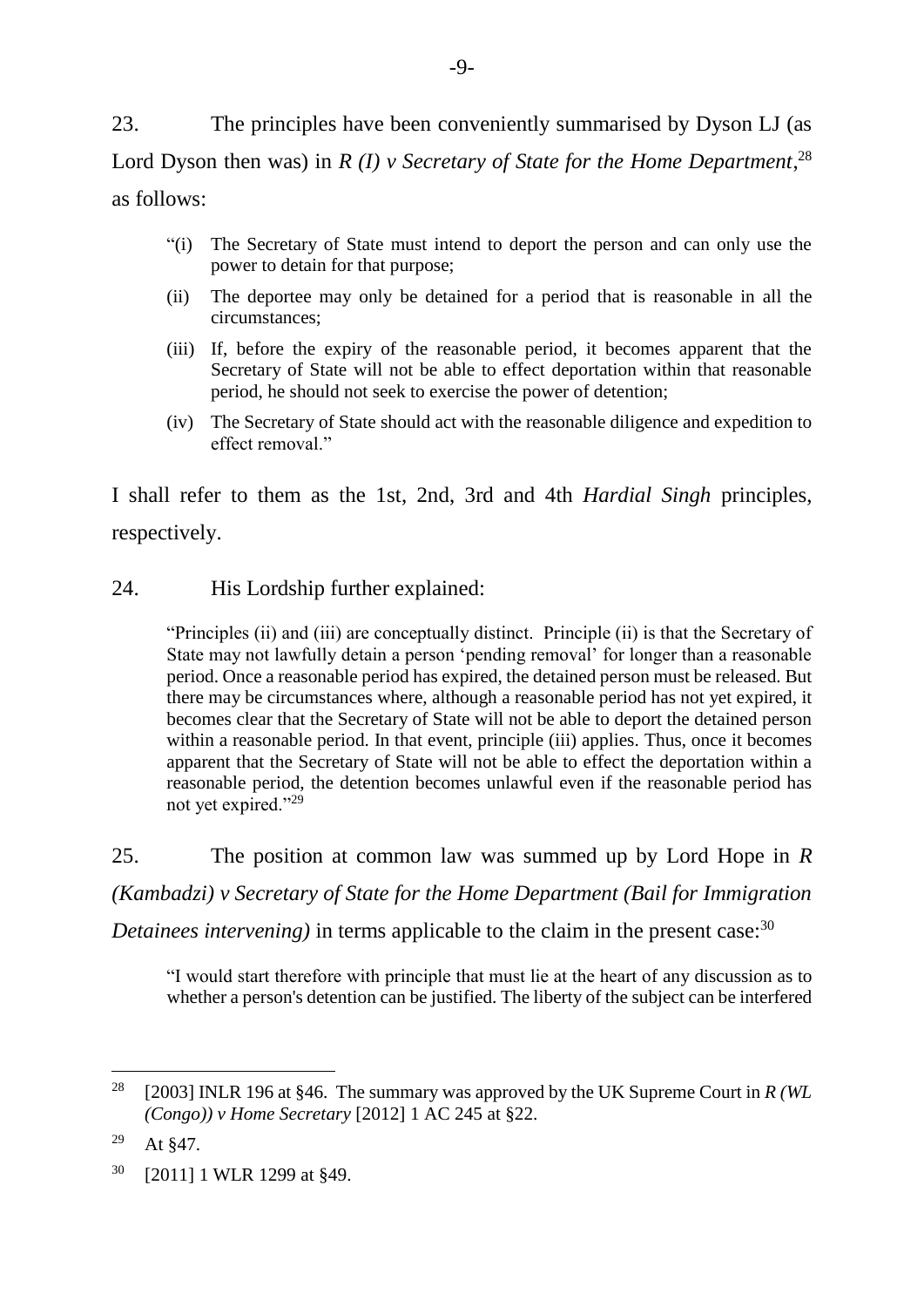with only upon grounds that the court will uphold as lawful.<sup>31</sup> In *Ex p Evans (No 2)* Lord Hobhouse of Woodborough said: $32$  'Imprisonment involves the infringement of a legally protected right and therefore must be justified. If it cannot be lawfully justified, it is no defence for the defendant to say that he believed that he could justify it.' We are dealing in this case with the power of executive detention under the 1971 Act. It depends on the exercise of a discretion, not on a warrant for detention issued by any court. That is why the manner of its exercise was so carefully qualified by Woolf J in *Ex p Hardial Singh*. The power to detain must be exercised reasonably and in a manner which is not arbitrary. If it is not, the detention cannot be lawfully justified."

## *E. IO section 32*

26. The Director submits that the appellant's detention was lawfully justified pursuant to a proper exercise of the powers conferred by IO section 32. The provisions of principal relevance provide as follows:

*Section 32*

- ...
- (2A) A person may be detained pending the decision of the Director of Immigration, the Deputy Director of Immigration or any assistant director of immigration as to whether or not a removal order should be made under section  $19(1)(b)^{33}$  in respect of that person-
	- (a) for not more than 7 days under the authority of the Director of Immigration, the Deputy Director of Immigration or any assistant director of immigration;
	- (b) for not more than a further 21 days under the authority of the Secretary for Security; and
	- (c) where inquiries for the purpose of such decision have not been completed, for a further period of 21 days under the authority of the Secretary for Security, in addition to the periods provided under paragraphs (a) and (b).
	- ...
- (3A) A person in respect of whom a removal order under section 19(1)(b) is in force may be detained under the authority of the Director of Immigration, the Deputy

<sup>-</sup><sup>31</sup> Citing *R v Governor of Brockhill Prison, ex p Evans (No 2)* [2001] 2 AC 19 at 35; and *Tan Te Lam v Superintendent of Tai A Chau Detention Centre* [1997] AC 97 at 111.

 $32$  [2001] 2 AC 19 at 42.

 $33$  Section 19(1)(b) identifies the classes of persons who may be detained. Its terms are set out in Section F below.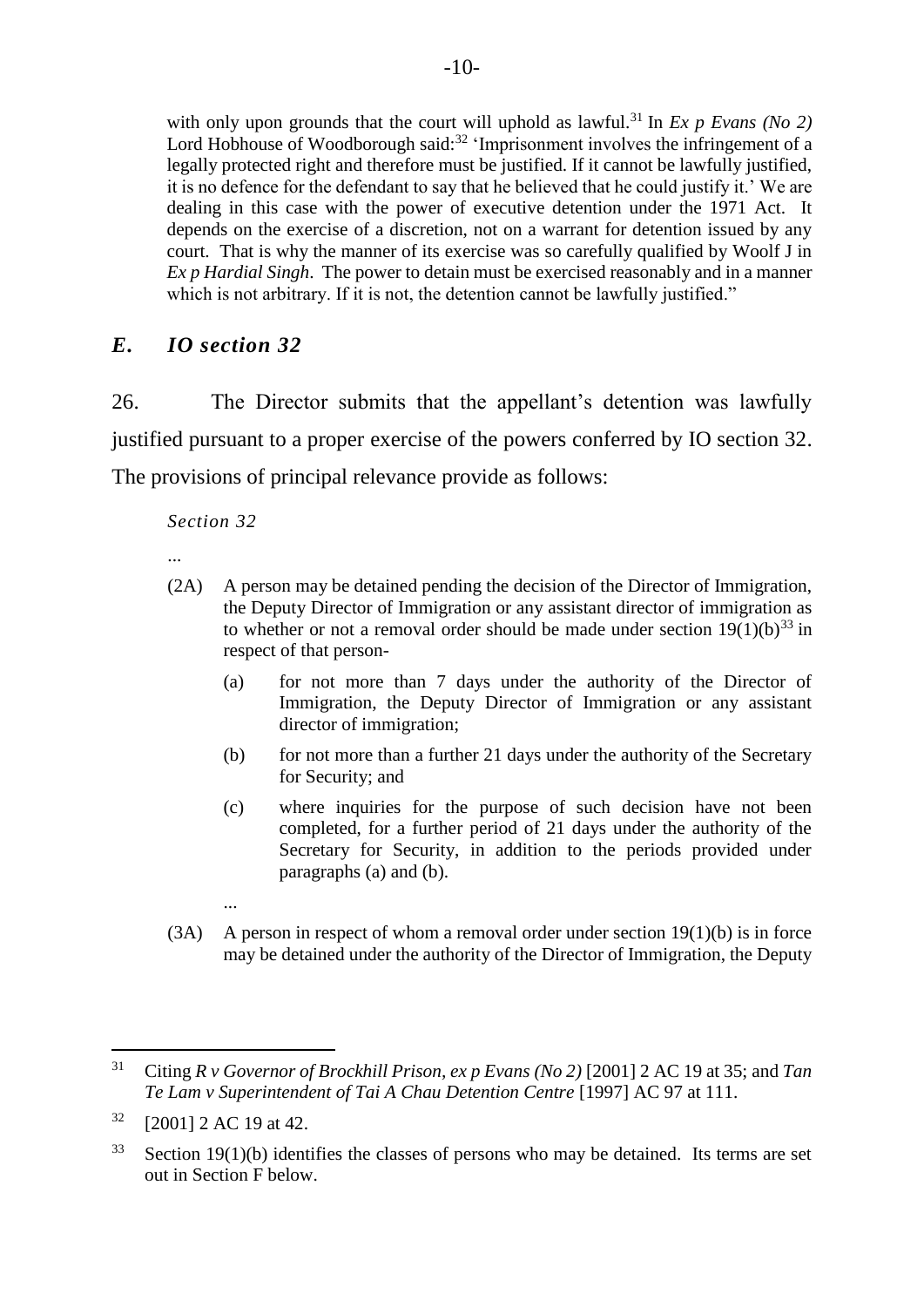Director of Immigration or any assistant director of immigration pending his removal from Hong Kong under section 25.

## *F. The applicability of the Hardial Singh principles to section 32*

27. Section 32 confers discretionary executive detention powers which attract the application of *Hardial Singh* principles. However, it is important to note that the Director is not given an unlimited discretion but can only exercise his powers subject to certain built-in statutory limitations.

28. Thus, the powers are only exercisable against persons who can be made subject to a removal order under IO section 19(1)(b) which materially provides:

#### *Section 19(1)(b)*

-

"A removal order may be made against a person requiring him to leave Hong Kong by the Director if it appears to him that that person ...

- (i) might have been removed from Hong Kong under section 18(1) if the time limited by section 18(2) had not passed;
- (ii) has ... landed in Hong Kong unlawfully or is contravening or has contravened a condition of stay in respect of him; or ...
- (iia) not being a person who enjoys a right of abode ... or has the right to land ... has contravened section 42;
- (iii) being a person who ... may not remain in Hong Kong without the permission of an immigration officer or immigration assistant, has remained in Hong Kong without such permission."

29. In other words, the powers of detention under sections 32(2A) and 32(3A) can only be used against persons who (i) could have been refused permission to land within two months of their arrival;<sup>34</sup> (ii) landed unlawfully or

 $34$  IO section 18 relevantly states: "(1) Subject to subsection (2), an immigration officer or a chief immigration assistant may remove from Hong Kong (a) ... a person who ... is under section 11(1) refused permission to land; ... (2) A person who is refused permission to land in Hong Kong may not be removed from Hong Kong under subsection (1)(a) after the expiry of 2 months beginning with the date on which he landed."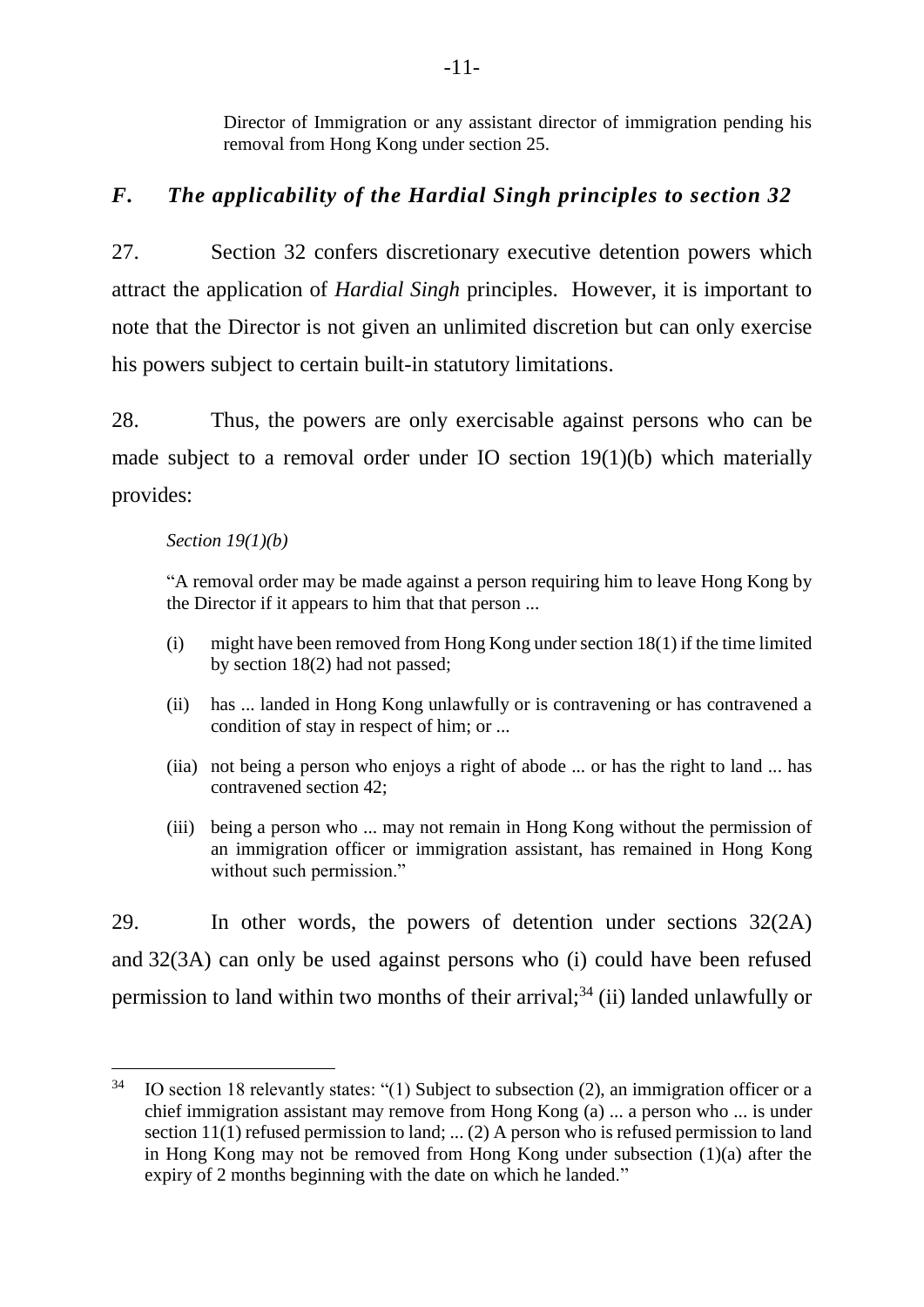are here in breach of a condition of stay; (iia) not having a right of abode or right to land, committed immigration offences involving making false statements or the use or possession of false documents; or (iii) are here without necessary permission to remain.

30. One might add that although section 19(1)(b) identifies a person as a potential subject of a removal order (and therefore of detention) if "it appears to [the Director]" that such person comes within one of the specified categories, membership of one such category is what the Privy Council has called "a jurisdictional fact<sup> $35$ </sup> – a fact which goes to the Director's jurisdiction to detain. Such membership must be capable of being objectively established by the Director on the balance of probabilities as a pre-condition of any detention and is not merely a matter of the Director's subjective opinion.

31. The section 32(2A) power is also subject to specified time-limits for its exercise, with a requirement for successive reviews and higher-level authorisation where detention is to continue beyond the first seven-day period.

32. Furthermore, the power to detain under section 32(2A) is implicitly limited to detention for the purpose of taking steps, such as making relevant inquiries, needed to arrive at the decision whether to make a removal order. This appears from  $32(2A)(c)$  which states that second 21 day extension may be authorised "where inquiries for the purpose of such decision have not been completed".

<sup>&</sup>lt;sup>35</sup> *Tan Te Lam and Others v Superintendent of Tai A Chau Detention Centre* [1997] AC 97 at 113.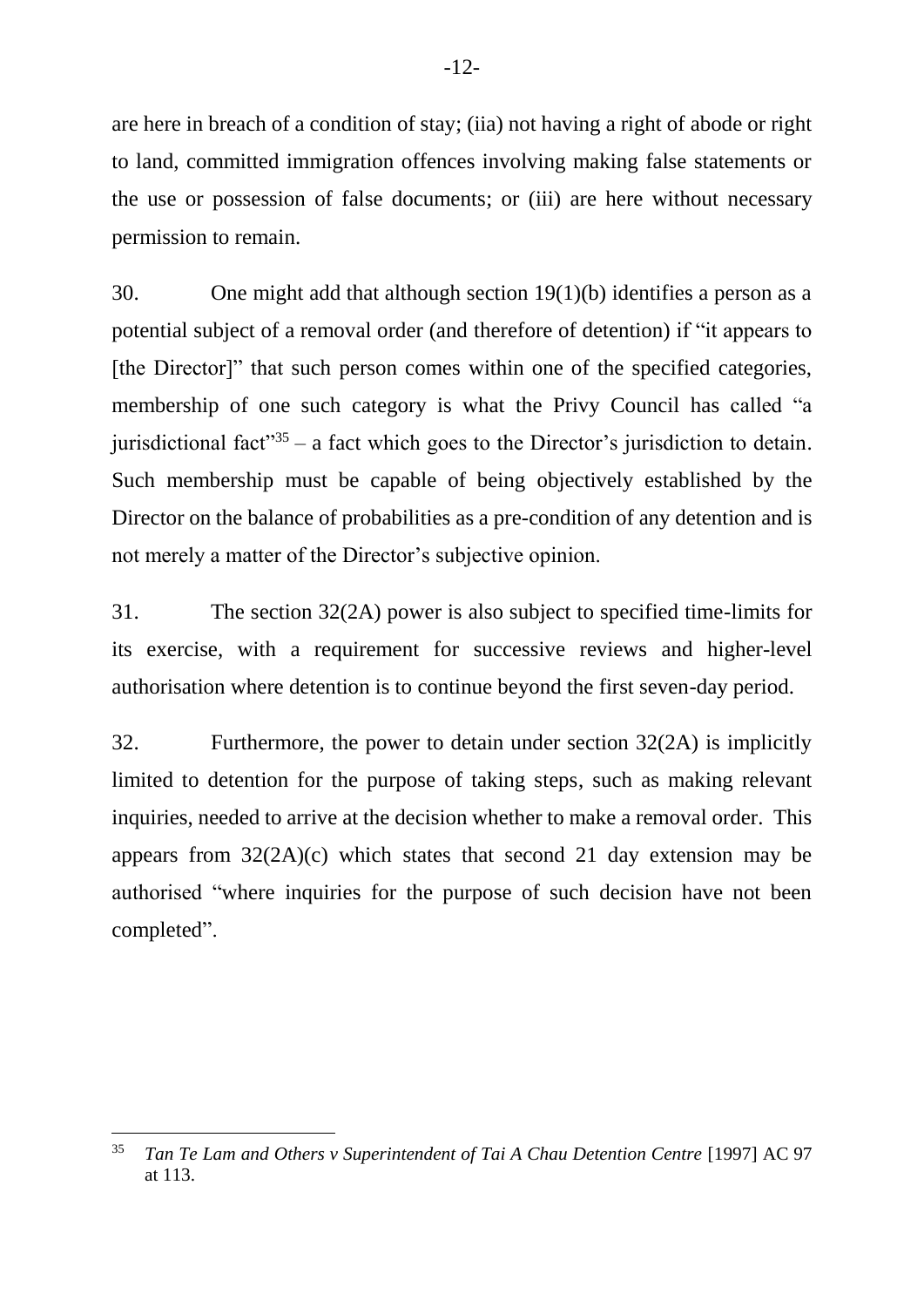33. While section 32(3A) does not lay down time-limits for effecting removal where there is a removal order in force, subsections  $(3D)$  and  $(4A)^{36}$ make it clear that the section recognizes that detention pending removal can only be justified for a period that is "is reasonable having regard to all the circumstances affecting [the detainee's] detention" and that reasonableness is a matter to be determined by the court.

34. Within the framework of the aforesaid statutory conditions, the Director has a discretion to decide whether to detain or continue the detention of a particular individual who falls within a class of persons eligible for detention; and the Secretary has a discretion whether to extend and continue a particular detainee's detention.

35. Each of the *Hardial Singh* principles is potentially relevant to those decisions. It must throughout be borne in mind that it does not follow that a person who may be made the subject of a removal order should be locked up or should continue to be detained while the decision whether to order removal is taken or while awaiting removal. Such persons are often allowed to remain at liberty on their own recognizance or with the support of sureties or guarantors.

36. I pause to note that the *Hardial Singh* principles as formulated above address only detention pending removal – the position which arose under the pertinent UK legislation in that case and which arises under IO section 32(3A). It is however clear that, suitably adapted, the principles are also applicable to the

<sup>36</sup> Section 32(3D): "For the further avoidance of doubt, nothing in subsection (3B) shall prevent a court, in applying subsection (4A), from determining that a person has been detained for an unreasonable period."

Section 32(4A): "The detention of a person under this section shall not be unlawful by reason of the period of the detention if that period is reasonable having regard to all the circumstances affecting that person's detention including, in the case of a person being detained pending his removal from Hong Kong- (a) the extent to which it is possible to make arrangements to effect his removal; and (b) whether or not the person has declined arrangements made or proposed for his removal."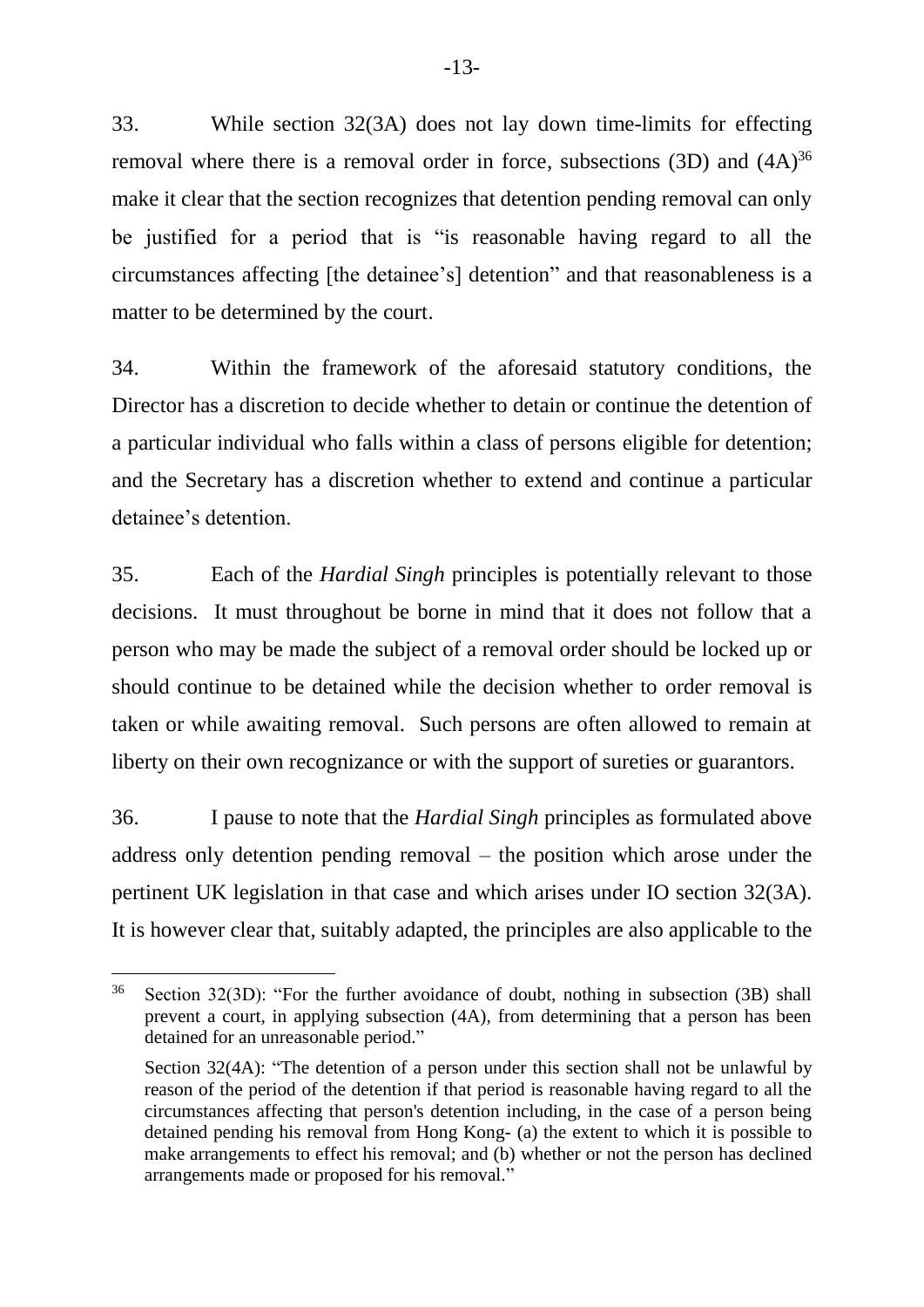earlier phase of detention pending a decision whether or not to make a removal order under section 32(2A).

### *G. The circumstances of the appellant's detention*

37. Mr Dykes' *Hardial Singh* ground of complaint makes it necessary to examine in some detail the circumstances of the appellant's detention.

38. As we have seen, the appellant was due to be discharged from prison on 23 August 2005 after serving just under five months of his seven-month sentence. As his release date approached, he made several requests  $37$  to the Director to be repatriated to Lahore in Pakistan in order to be with his sick son and aged mother.

39. Upon his release from prison, he was immediately detained at the Castle Peak Bay Immigration Centre. In a subsequent memo, <sup>38</sup> the Director stated that such detention was "for enquiries under section 32(2A)(a) ... pending the decision as to whether or not a removal order should be made".

40. On 24 August, he repeated his request to be returned to Pakistan, saying that his passport had been lost and that he needed help with the purchase of an air ticket. This led to the Director writing the next day to the Consulate General of Pakistan, asking for an emergency passport to be issued to the appellant for his passage home. Since the initial seven-day period of his detention was about to expire, authority was sought from the Secretary for Security to detain him for a further period of not more than 21 days from 30 August 2005 under section 32(2A)(b) on the basis that "enquiries are continuing and are unlikely to be concluded before the expiry" of the initial period. Authority for an extension

<sup>&</sup>lt;sup>37</sup> At an Immigration Department interview on 12 August 2005; by a handwritten letter dated 18 August 2005 and at a further interview on 23 August 2005.

<sup>38</sup> Dated 29 August 2005.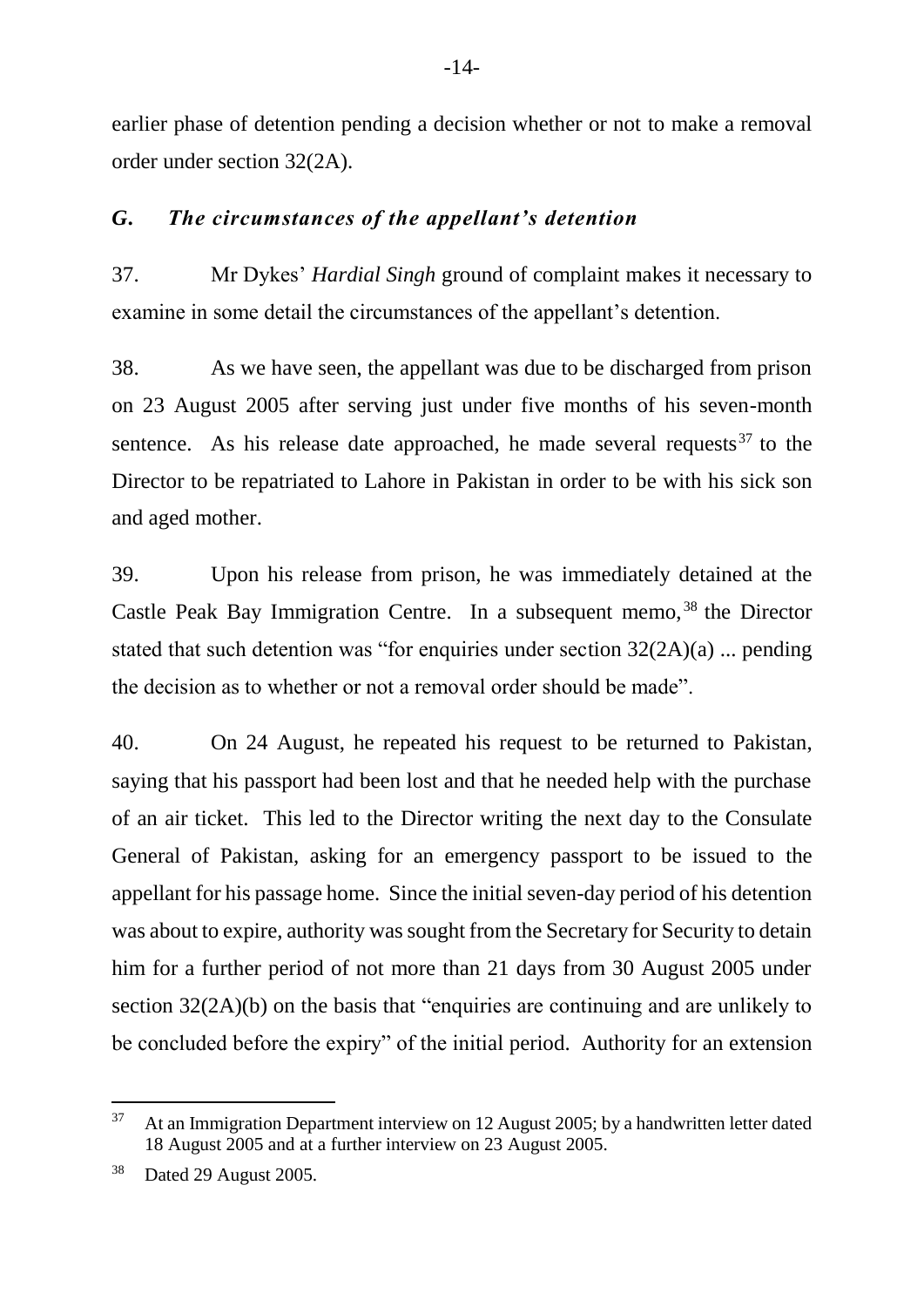"pending a decision as to whether or not a removal order should be made under section 19(1)(b)" was given on 29 August.

41. On 2 September, the Pakistan Consulate General issued the appellant a passport and the Director procured him an air ticket. On 5 September, a recommendation was made to process a removal order, noting that the appellant "was under the detention authority section 32(2A)(b) which will lapse on 19.9.05". On 7 September, a file minute reviewing the appellant's case recorded that he had assumed four different identities, been in breach of a condition of stay and had refused to answer questions about his different identities. It recommended issue of a removal order and was endorsed by more a senior officer on 8 September. On 10 September, a removal order was made.

42. That was done in ignorance of the fact that the appellant had meanwhile lodged a CAT claim which arrived at the Immigration Department on 8 September and reached the Department's Removal Sub-division on 12 September. A file minute dated 13 September recited the appellant's immigration and criminal record, noted that the removal order had not been served and recommended that the case be passed on to the CAT Section.

43. A file minute dated 15 September again recounted the appellant's record; noted that he had kept silent when asked about his multiple identities; and noted that he had not indicated any fear of torture in Pakistan before 5 September 2005. The minute added that in issuing the extant removal order, "the ... subject torture claim had not been taken into consideration" and recommended that the removal order be withdrawn and that the appellant's detention be continued. That recommendation was accepted up the chain of command and the removal order was revoked on the same day, 15 September, with one superior officer adding that the Secretary's authority would be sought to detain the appellant under section 32(2A)(c), "KIV [keeping in view] the development of the CAT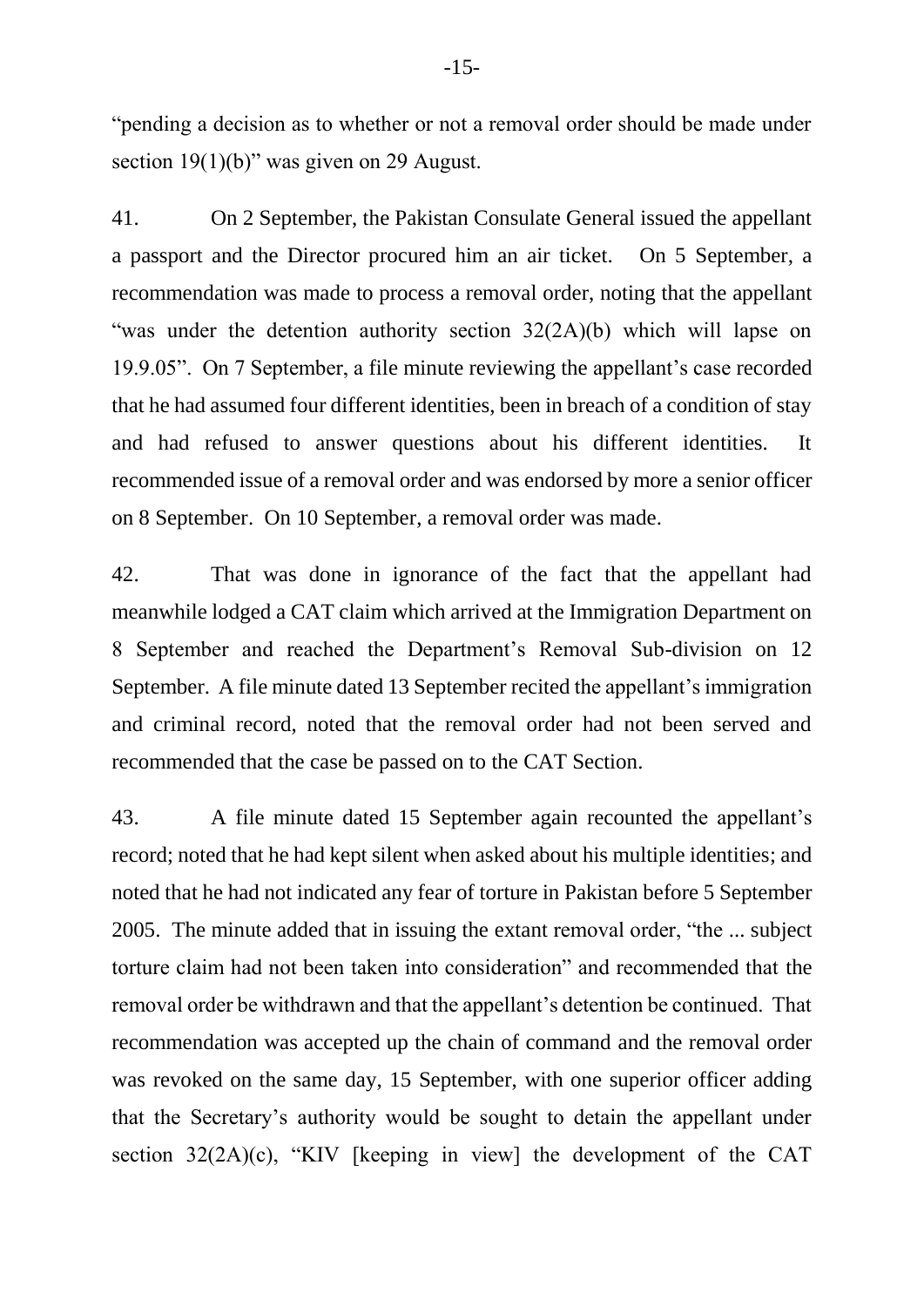assessment" and that the Department would "review subject's detention IDC [in due course]".

44. Detention for "a further period of twenty one days pending the decision of the Director ... as to whether or not a removal order should be made under section 19(1)(b)" was authorised under 32(2A)(c) on 16 September 2005.

45. The first mention of the appellant's possible release from detention appears in a memo dated 21 September 2005 from the Director to the Commissioner of Police, which, after setting out the appellant's history, stated: "Currently we are considering to release [the appellant] on immigration recognizance pending [the Director's] decision as to whether a removal order should be made against him. In this connection, please kindly advise whether you have any objection [to the appellant's release on recognizance]". On the same day, the appellant's CAT assessment began, with an interview by the Department's CAT Section. Two days later, on 23 September, the Commissioner replied that he had no comment.

46. On 26 September 2005, the appellant was asked to nominate a guarantor for his release, but he was unable to do so until 28 September, when the guarantor gave certain undertakings to the Director. The appellant went for a further CAT interview on 29 September and, on 3 October, a file minute containing a detailed review of his case ended with a recommendation stating: "Considering that the removal order ... has been withdrawn, it is recommended that he be released on recognizance" on stated terms as to a surety, weekly reporting, details of his address and his not taking employment. Release was authorized on 5 October and on 6 October, the appellant was told that he would be released on the following day when an Urdu interpreter would be available to explain the terms of his release. He was released on recognizance on 7 October 2005.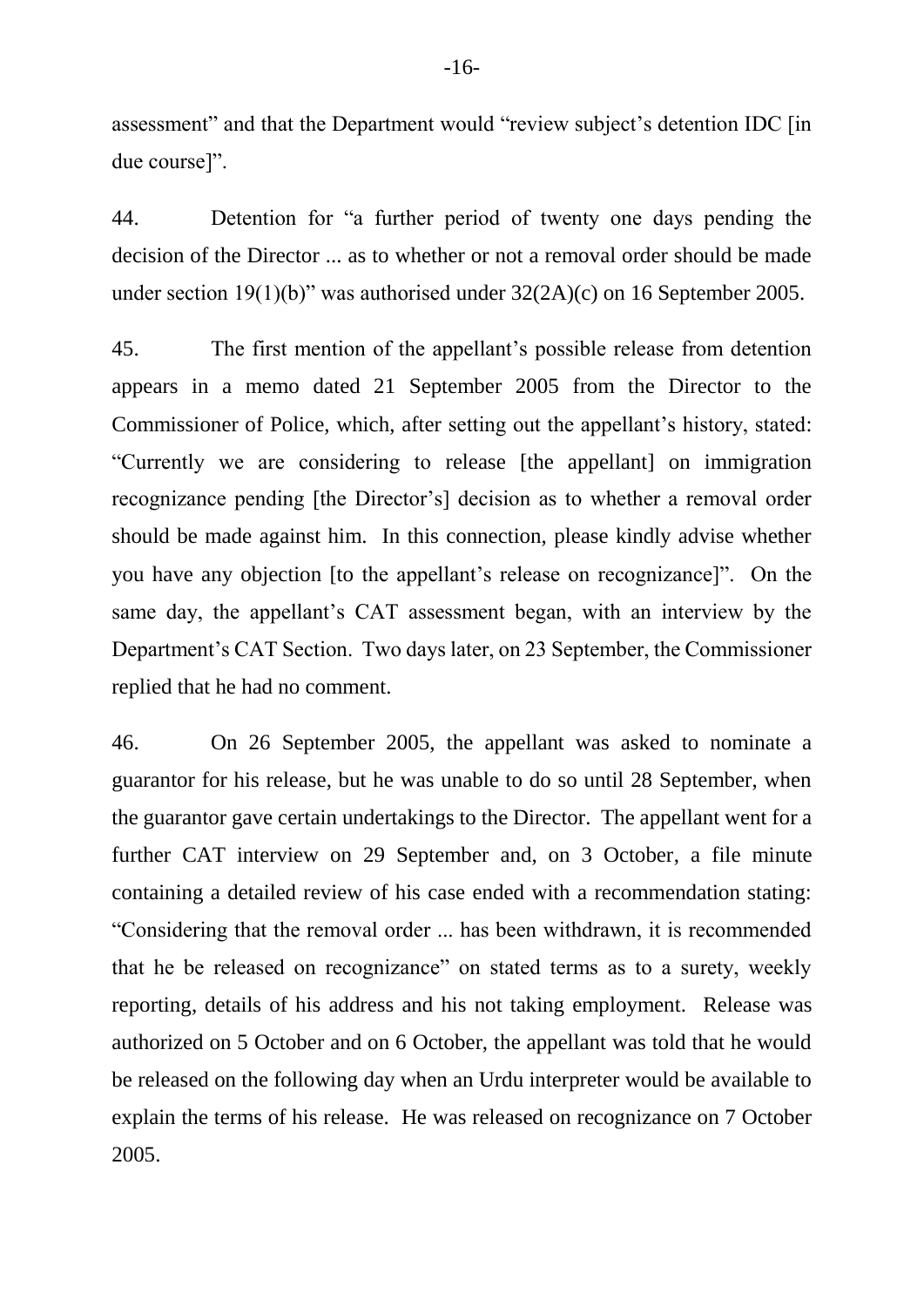### *H. The Hardial Singh ground*

47. As noted above, the *Hardial Singh* ground involves the complaint that the duration of the appellant's detention cannot be justified. Mr Dykes' main submission is that revocation of the removal order on 15 September 2005 due to the lodging of the CAT claim, shows that the Director must have realised that a decision on a removal order could not be reached within the maximum time allowed for detention under section 32(2A) given the time obviously needed to determine the CAT claim. It was, he argues, thereafter unlawful to keep the appellant in detention. So put, it is an argument based mainly on the 3rd *Hardial Singh* principle.

48. However, Mr Dykes also seeks to argue (on the basis of the 2nd *Hardial Singh* principle) that the duration overall was in any event unlawful, being unreasonable in all the circumstances. I therefore turn to consider the successive phases of the appellant's detention.

#### *H.1 Detention from 23 August to 15 September 2005*

49. Although there was no direct statement of the reason for detaining the appellant immediately upon his release from prison, the reviews of the appellant's history in the case file demonstrate that he was detained because of his repeated offences of over-staying. The file minutes point to his having used four different identities, to his refusing to answer questions about those identities and to the fact that he had been convicted of breaching his conditions of stay – the last matter being a jurisdictional fact qualifying the appellant for detention. It is obvious that the Director considered it proper to detain the appellant because he presented a real risk of absconding and going to ground. In my view, the initial decision to detain the appellant was plainly lawful.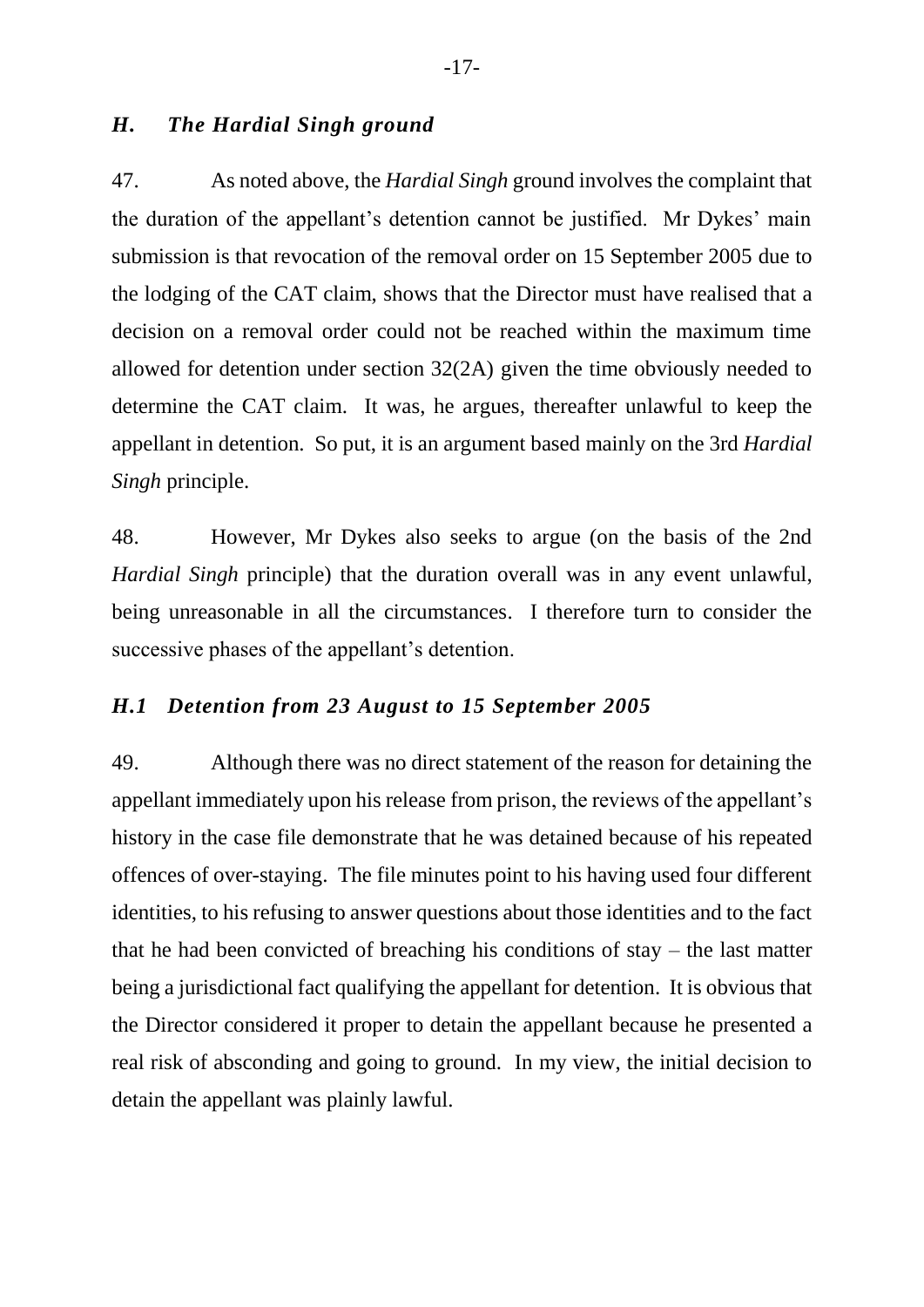50. Keeping him in detention pursuant to section 32(2A)(a) for the first seven days (which ended on 29 August) was also clearly lawful. Throughout that period, he was pressing the Director to repatriate him to Pakistan as soon as possible. The Director acted diligently and expeditiously to enable his return. The appellant needed a travel document so on 25 August, the Director wrote to the Pakistan Consulate requesting that he be issued with an emergency passport. A passport was duly issued on 2 September, by which time, the seven day period of detention authorized under section 32(2A)(a) had expired.

51. On 29 August, the Director obtained from the Secretary of Security authority to continue the detention for not more than 21 days commencing on 30 August pursuant to section 32(2A)(b). The grant of that extension cannot be criticised. The reasons for detaining the appellant continued to hold good and the appellant's voluntary repatriation was being processed. The Director plainly expected to make a removal order when the arrangements for his return to Pakistan were in place. Thus, when the emergency passport was issued on 2 September, the Director took steps to secure the appellant an air ticket for his return to Pakistan and on 10 September, pursuant to a recommendation made on 7 September, a removal order was duly made.

52. It was at that point that a new development arose, involving the appellant's change of mind about returning to Pakistan and his lodging of a torture claim. It is somewhat odd that, having been received at the Immigration Department on 8 September, it took four days for news of the new development to reach the Removal Sub-division, raising a question as to whether the Director had acted with reasonable diligence and expedition as required by the 4th *Hardial Singh* principle. However, that does not appear to have been explored in the evidence. No doubt, from the viewpoint of the officers dealing with his removal, his repatriation which would end the detention was being reasonably and diligently processed.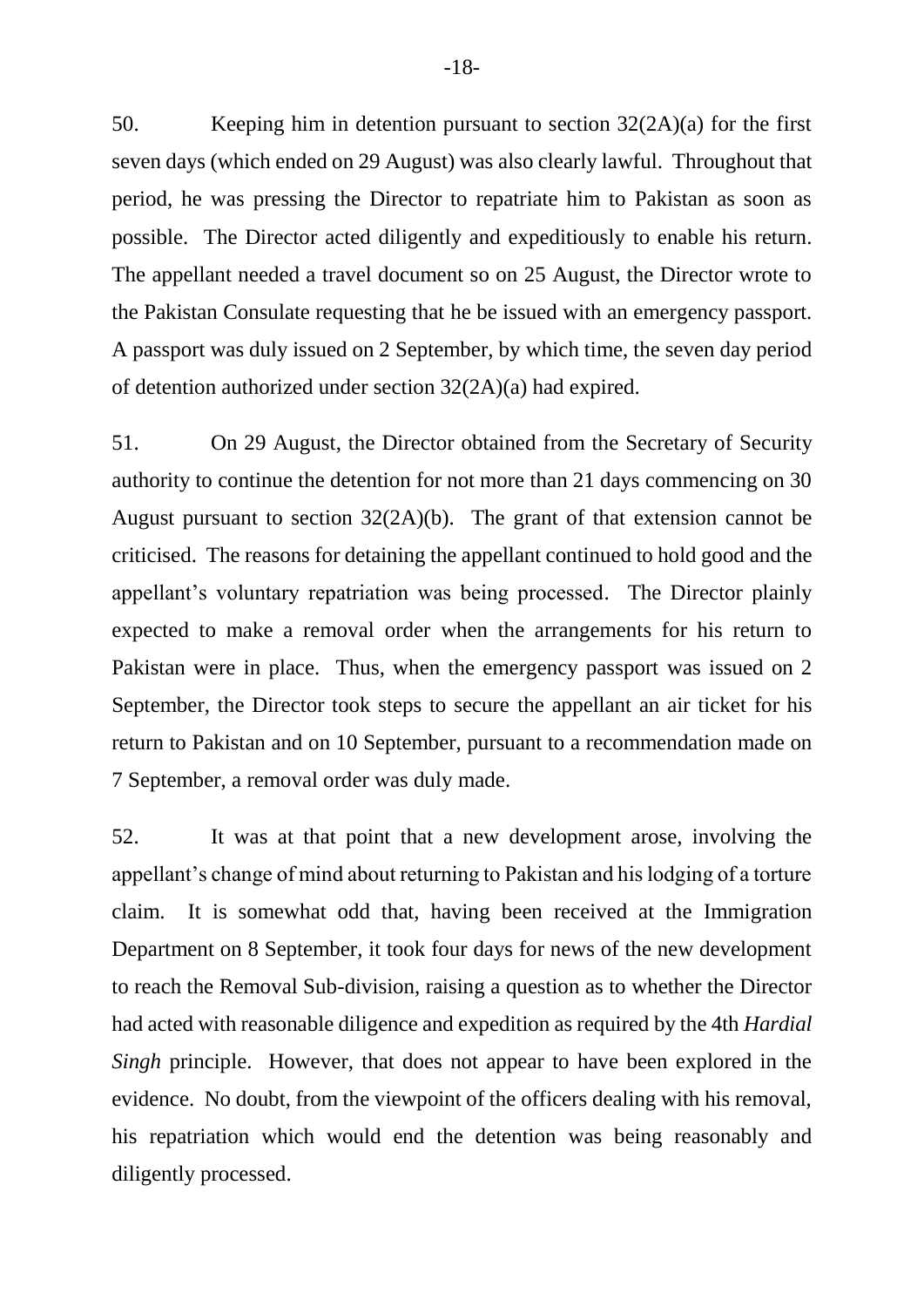53. Once it was realised by those officers that the appellant had changed his mind and now resisted being returned to Pakistan allegedly for fear of being tortured there, it was quite properly decided to refer his claim to be assessed by the CAT Section. It was also perfectly proper to revoke the existing removal order on the basis that it could not be proceeded with, having been issued without taking account of the CAT claim. It was furthermore quite reasonable for the Removal Section to adopt the stance that they should keep in view the CAT Section's assessment and review the appellant's detention in due course. Given the fact that the appellant had been back and forth between Hong Kong and Pakistan and that he had never previously suggested a fear of torture, but on the contrary, had been pressing for his rapid return to that country, one cannot fault the officers dealing with his removal for wishing to see what the CAT Section would make of the appellant's *volte-face* before deciding whether he had to be released.

54. I therefore do not accept that the Court should infer from the revocation on 15 September of the removal order that the Director had by then already concluded that the appellant could not be removed within the detention time limits specified in section 32. It was revoked because it could not be proceeded with without consideration given to the CAT claim and it was not out of the question that removal might be possible within the time remaining.

#### *H.2 Detention from 16 September to 7 October*

55. What is *not* so readily acceptable, is the time taken for the process to unfold after 15 September. After a recommendation was made on 13 September to pass the file to the CAT Section and after revocation of the removal order on 15 September, it was envisaged that a decision on removal could not be reached before the then authorized period of detention expired on 19 September. Authority was therefore obtained on 16 September for a further 21 day extension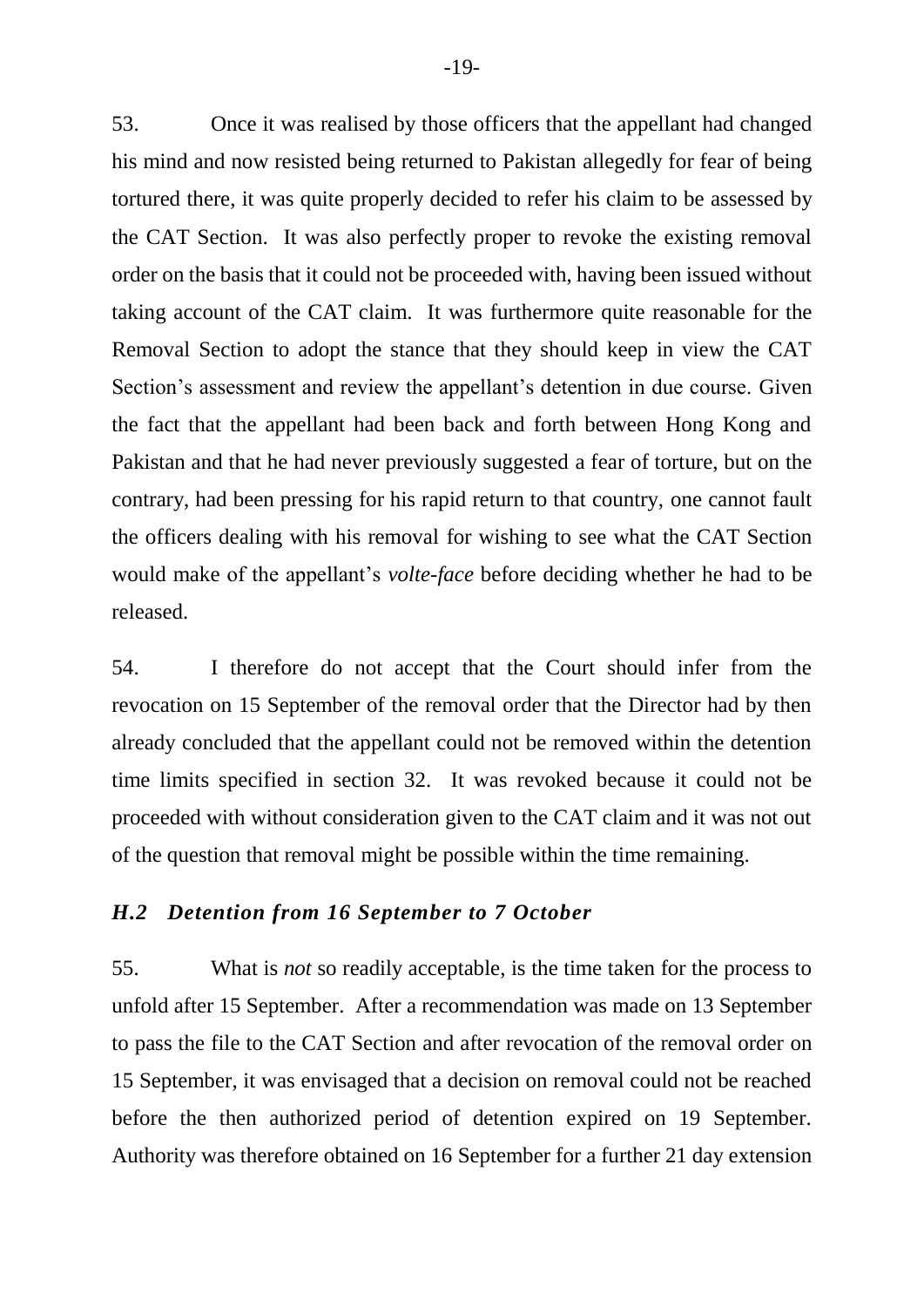under 32(2A)(c) beginning on 20 September. However, the CAT assessment process did not start until the appellant was first interviewed on 21 September, nine days after the claim reached the Removal Section and 13 days after it had first been received by the Immigration Department. It has to be borne in mind that in such cases, while the file is being passed from one officer to another, the appellant is being held in detention, deprived of his personal freedom, recognized both at common law and under our constitutional guarantees as a fundamental right. It is incumbent on the Director to process the case with a sense of urgency and to come promptly to a decision whether detention should continue. There is no explanation as to why the assessment could not have taken place much sooner.

56. The pace of dealing with the case did not improve. As we have seen, by 21 September, the appellant's release was under consideration and the Commissioner of Police was being asked whether he had any objections. That point should have been reached some days sooner, in tandem with an earlier CAT assessment, if the process had been pursued with greater diligence and expedition as required by the 4th *Hardial Singh* principle.

57. It is furthermore difficult to understand why it was not until 26 September that the appellant was asked to nominate a guarantor. That occurred five days after his possible release was mooted and three days after it was clear that the Commissioner of Police had no interest in the appellant. The appellant managed to secure a guarantor two days later, on 28 September. It is evident from the events which followed that once the Commissioner's lack of objection was known, it only remained to process the mechanics of release. There is no apparent reason why the appellant was not asked to secure a guarantor say, on 24 September, the day after the Commissioner's response was obtained. More damagingly, there is no evident reason why it was not until 3 October that a recommendation for his release was made (5 days after a guarantor had been found) and not until 5 October that his release was authorized. There was then a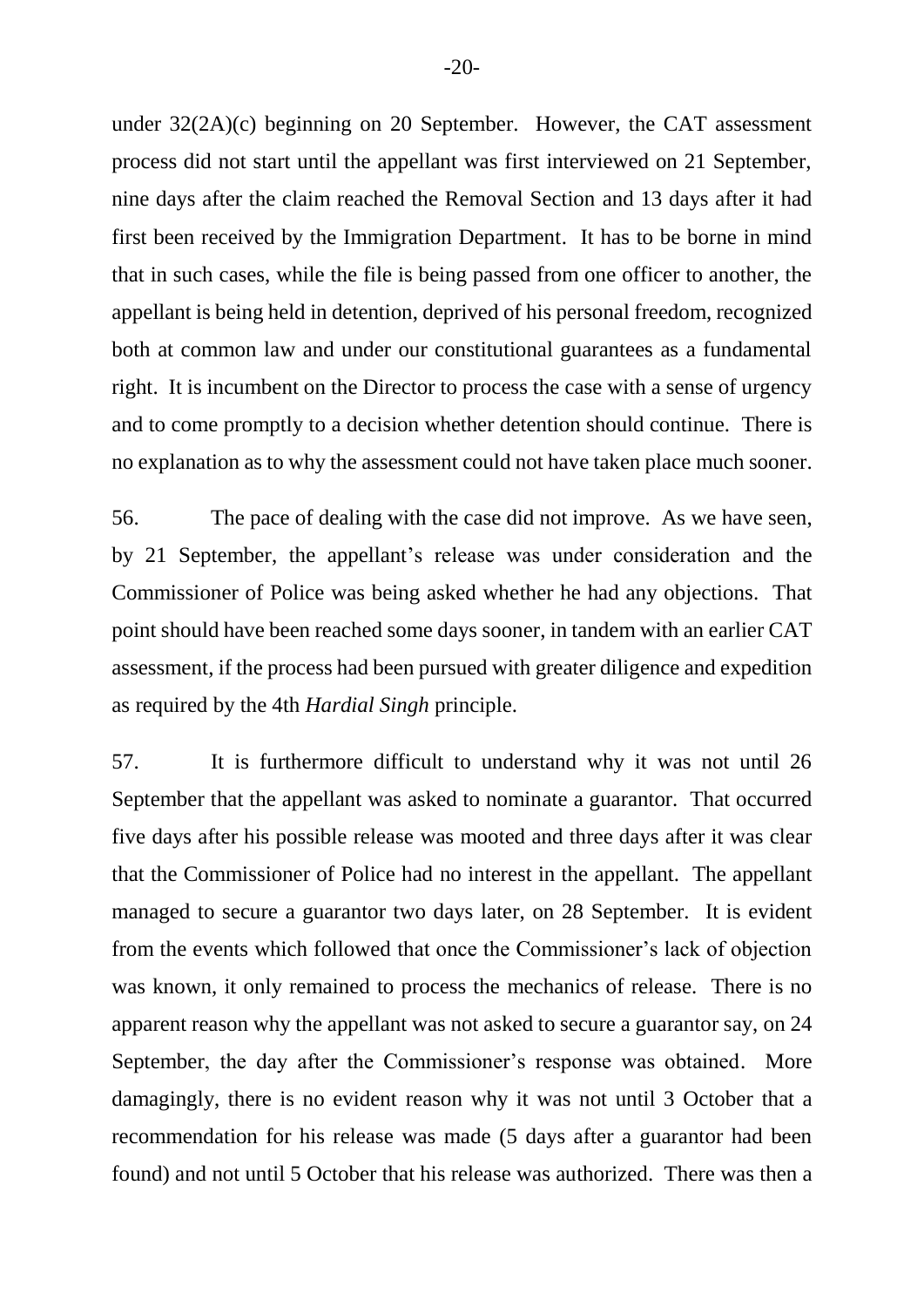further delay to secure an Urdu interpreter to explain the terms on which he was to be released before he finally emerged from detention on 7 October. One assumes that the terms of the guarantee needed were explained to the appellant by an Urdu interpreter and it is difficult to see why the terms on which he might be released if a guarantor could be secured could not have been explained at the same time, or at any rate, at a time which did not delay his actual release.

#### *H.3 Conclusion as to the Hardial Singh ground*

58. For the foregoing reasons, I conclude that the appellant's detention up to 15 September was lawful. I also conclude that while a period of detention after 15 September can lawfully be justified, the actual period of detention was excessive and inconsistent with the 2nd, 3rd and 4th *Hardial Singh* principles.

59. When it became known that the appellant was making a CAT claim which would interrupt the removal process, that claim should rapidly have received a first assessment by the CAT Section to see whether it was manifestly untenable. Once it became clear that the CAT claim had to run its course, it would have been obvious that no decision to make a removal order could have been arrived at within the maximum period of detention permitted under section 32. Applying the 3rd *Hardial Singh* principle, steps should then have been taken without delay to effect the appellant's release. The steps actually taken, involving communication with the Commissioner of Police, the finding of a guarantor and explaining the terms of his release, ought to have been taken with far greater urgency.

60. In my view, looking at the position broadly, it is reasonable to conclude that using the reasonable diligence and expedition required by the 4th *Hardial Singh* principle, the entire process ought to have been completed some ten days sooner. I therefore conclude that the appellant's detention for six weeks was 10 days more than what was justifiable in all the circumstances. Accordingly,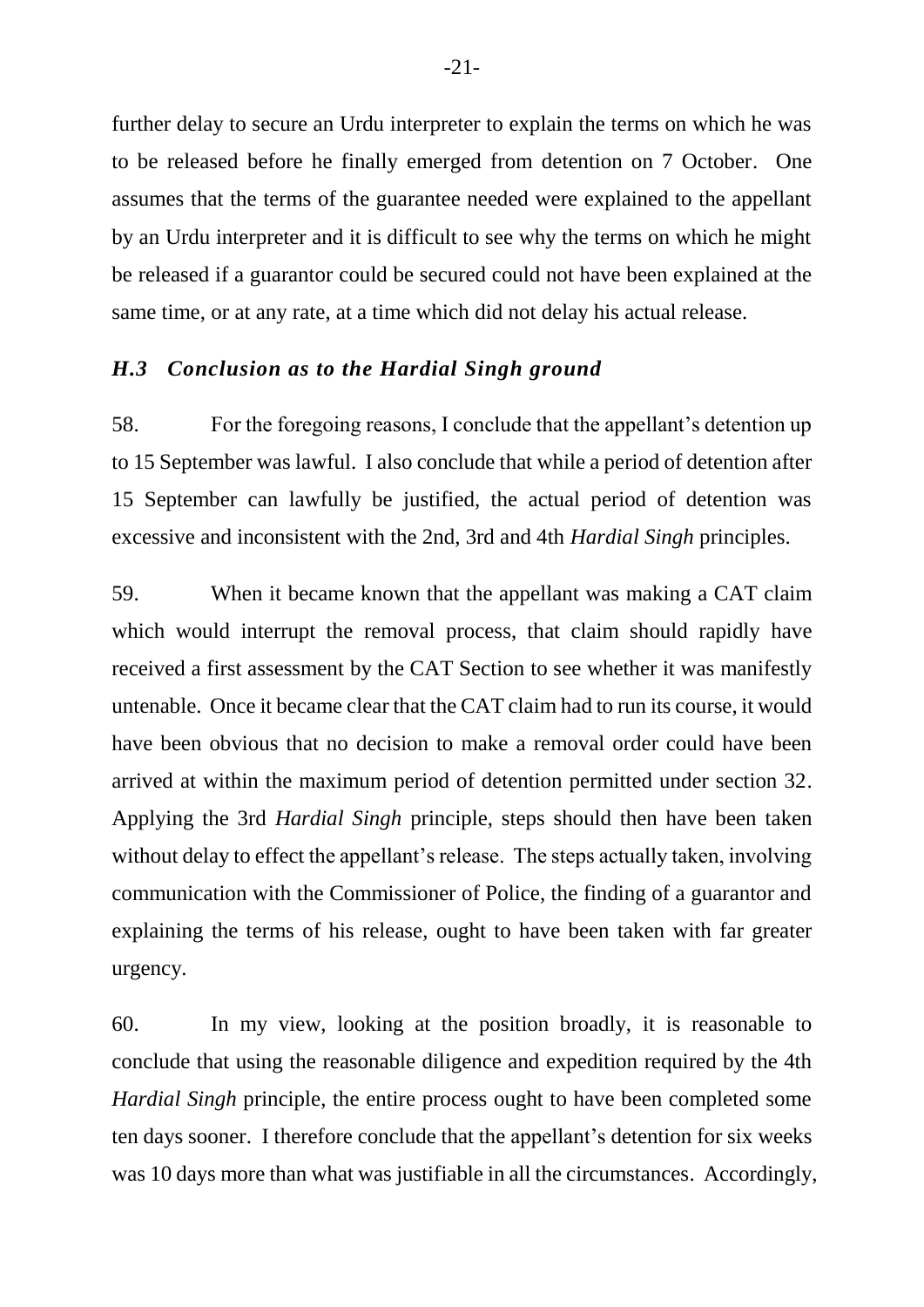I hold that on the *Hardial Singh* ground, the appellant is entitled to damages for false imprisonment for 10 days.

## *I. The "no legal basis ground"*

61. The "no legal basis" argument is advanced on the premise that once the removal order was revoked on 15 September 2005, the Director no longer had in view the making of a removal order within the time limited and so had no legal basis for detaining the appellant under section 32. On the factual analysis conducted above, this ground fails. The removal order was revoked because it had been overtaken by the CAT claim. The continued detention was in contemplation of a fresh removal order possibly being made and, when it became clear that that was not going to happen in the time limited, detention was continued while arrangements were made for the appellant's release on recognizance. The unlawfulness I have found is based on dilatoriness and the unreasonableness of the detention's overall duration. The suggestion that the Director lacked power to detain because he had abandoned all intention to make a removal order once the issued order was revoked is not made out.

### *J. The "lack of a policy" ground*

 $\overline{a}$ 

#### *J.1 The appellant's argument and the decisions below*

62. The appellant's argument on this ground is that the entire period of his detention was rendered unlawful because in August 2005 when he was detained, the Director had not published any statement of policy identifying the criteria to be adopted in exercising his powers under section 32. 39 The appellant's contention is that the Director was under a public law duty to exercise his powers

 $39$  In 2008, policies identifying situations in which the section 32 powers are and are not likely to be exercised were published on the Immigration Department's website at http://www.sb.gov.hk/eng/special/pdfs/Detention%20policy-e.pdf.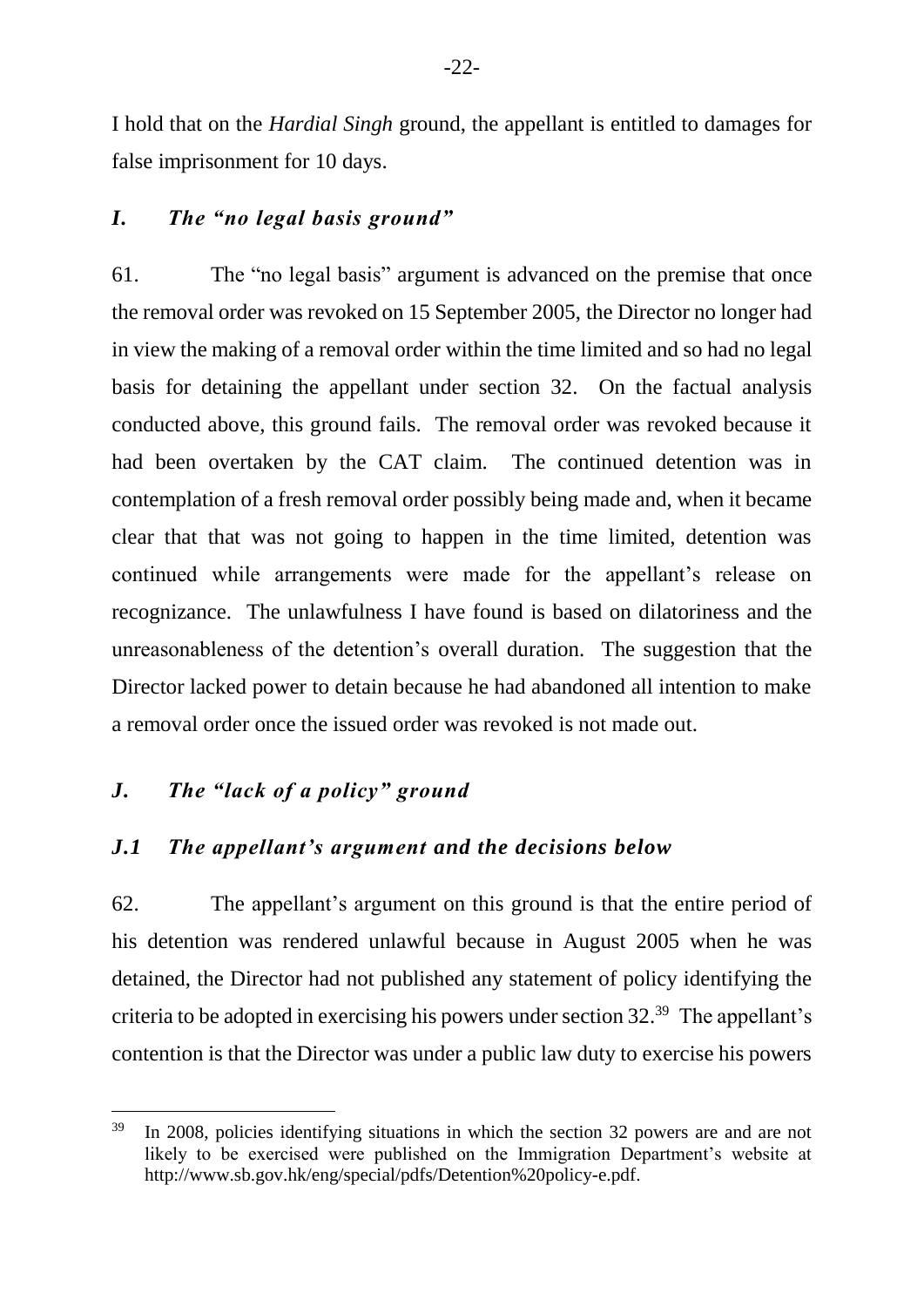of detention only in a certain and accessible manner and that this required him to publish policies identifying such criteria. Support for this argument is sought from two cases involving immigration detention recently decided by the United Kingdom Supreme Court, namely, *R (WL (Congo)) v Home Secretary<sup>40</sup>* and *R (Kambadzi) v Secretary of State for the Home Department (Bail for Immigration Detainees intervening)*, <sup>41</sup> to which I shall return.

63. A similar argument was advanced in the Court of Appeal in *A (Torture Claimant) v Director of Immigration*<sup>42</sup> under the rubric of BOR Art 5(1) (and not as a domestic public law duty presently under consideration). The Court held that the grounds and procedure for detention under IO section 32 did not meet the requirements of certainty and accessibility laid down by BOR Art 5(1). It should however be noted that Tang VP (as he then was) emphasised that the question concerned the requirements of certainty and accessibility under BOR Art 5(1) and that his Lordship did not regard the Article as laying down an obligation to make and publish policies:

"... we are here concerned with situations where art.5 of the HKBOR applies. Here the critical question is not whether there are policies as to the circumstances under which the power to detain might be exercised, the question is whether the grounds and procedure for detention are sufficiently certain and accessible, as is required by art.5. ...<sup>3</sup>

"Article 5 also requires that the grounds and procedure for the exercise of the power to detain must be certain and accessible. They could be made certain by a policy and accessible by publication. But the making of a policy is not the only way. Legislation, whether substantive or subsidiary, may do as well. But the question in every case must be, whether the grounds and procedure for detention are sufficiently certain and accessible."<sup>44</sup>

<sup>44</sup> At §41.

<sup>40</sup> [2012] 1 AC 245.

<sup>41</sup> [2011] 1 WLR 1299.

<sup>42</sup> [2008] 4 HKLRD 752.

 $43$  At §40.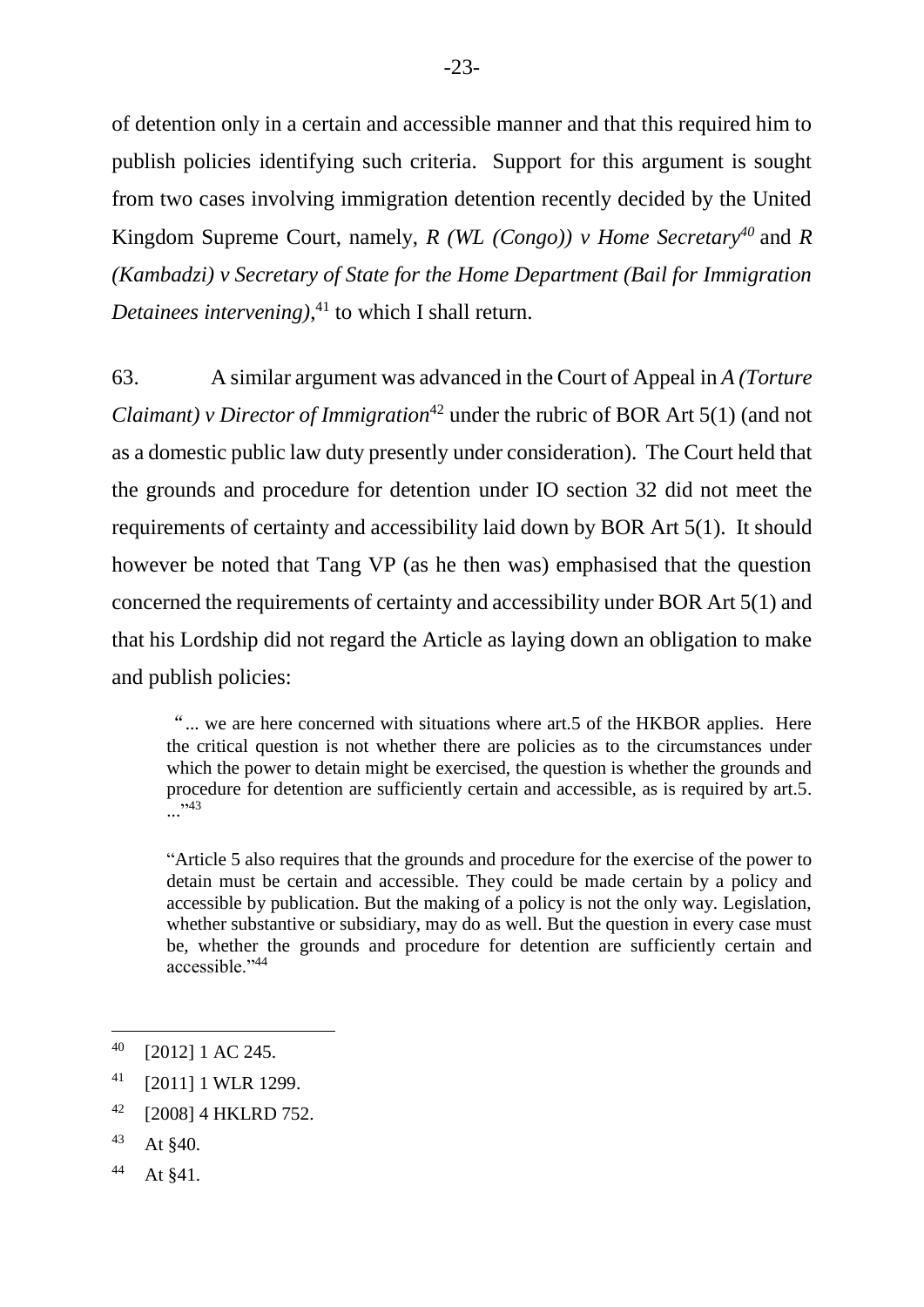64. A difficulty with the decision in the *A (Torture Claimant)* Case is that the effect of section 11 of the Hong Kong Bill of Rights Ordinance ("section 11") <sup>45</sup> was not considered. <sup>46</sup> In the District Court below, applying *Ubamaka* as decided in the Court of Appeal, $47$  Judge Leung held that section 11 precluded the appellant's reliance on BOR Art  $5(1)^{48}$  and consequently held that the "lack of a policy" ground was not open to him.<sup>49</sup> However, His Honour indicated that if BOR Art 5(1) had been available, he would have found that the Director's powers as set out in the legislation alone were not sufficiently certain and accessible;<sup>50</sup> that the "power to detain"<sup>51</sup> was in breach of BOR Art  $5(1)$  and thus unlawful;<sup>52</sup> that such unlawfulness was causally linked to the appellant's detention; <sup>53</sup> and that he would have assessed damages at \$30,000.<sup>54</sup>

65. The Court of Appeal agreed with the Judge that reliance on BOR Art 5(1) was excluded by section 11 and that he was not bound to follow *A (Torture Claimant)*. <sup>55</sup> The "lack of a policy" argument was not directly dealt with, but the Court of Appeal evidently agreed with the Judge since it dismissed the Director's cross-appeal on the issue of damages. It upheld His Honour's posited breach of BOR Art 5(1) on the footing that there was "simply no evidence

-

<sup>52</sup> Judgment §§83 and 85.

<sup>54</sup> Judgment §158(3) and (4).

<sup>&</sup>lt;sup>45</sup> Cap 383. Section 11: "As regards persons not having the right to enter and remain in Hong Kong, this Ordinance does not affect any immigration legislation governing entry into, stay in and departure from Hong Kong, or the application of any such legislation."

<sup>46</sup> As pointed out by the Court of Appeal below, §41.

<sup>47</sup> *Ubamaka v Secretary for Security* [2011] 1 HKLRD 359.

<sup>48</sup> Discussed in Section K.1 below.

<sup>49</sup> Judgment §51.

<sup>50</sup> Judgment §77.

<sup>&</sup>lt;sup>51</sup> The Judge may have meant "the detention" rather than "the power to detain".

<sup>53</sup> Judgment §109.

<sup>55</sup> Court of Appeal §55, per Fok JA (as he then was).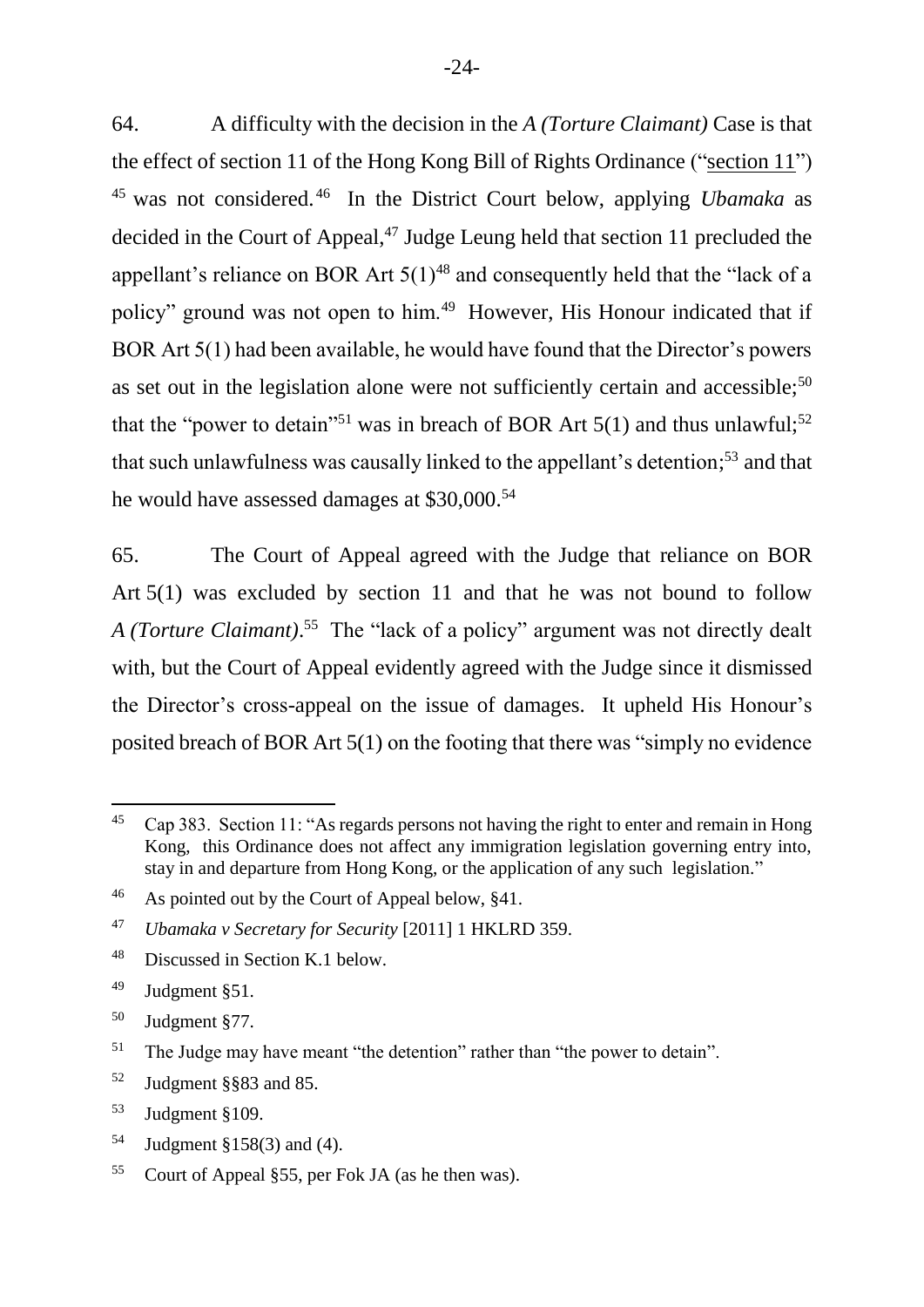of a published policy concerning the power of detention under section 32(2A)"<sup>56</sup> and that a causal link existed between such breach and the detention.<sup>57</sup>

## *J.2 Published policies and public law duties*

66. I accept the submission of Mr Anderson Chow  $SC^{58}$  that there is no public law duty generally requiring decision-makers to publish policies setting out their criteria for exercising statutory discretionary powers. The absence of such published policies does not of itself constitute a breach of a public law duty. However, especially where executive detention is involved, if the powers concerned are so broad and so lacking in specificity that legitimate doubts may arise as to the basis on which they are exercised in a particular case, published policies setting out relevant criteria may introduce the transparency needed as a safeguard against arbitrariness. This is of particular importance as a safeguard against arbitrary detention, but whether such a concern arises depends on casespecific considerations.

67. That there is no general duty to publish policies on discretionary powers is clear when one considers the place of such policies in the overall public law scheme. The legislature no doubt confers the relevant discretion on the decision-maker because flexibility is desired in the context. Where the power is expressed in broad terms, the legislature often authorizes the making of rules or regulations or codes of practice from which guidance and limitations on the exercise of the power will appear. Where no such rule-making powers are expressly provided for, the courts have recognized that the decision-maker may properly publish policies to give guidance and promote consistency, certainty and

<sup>56</sup> Court of Appeal §87.

<sup>57</sup> Court of Appeal §89.

<sup>58</sup> Appearing for the Director with Ms Grace Chow.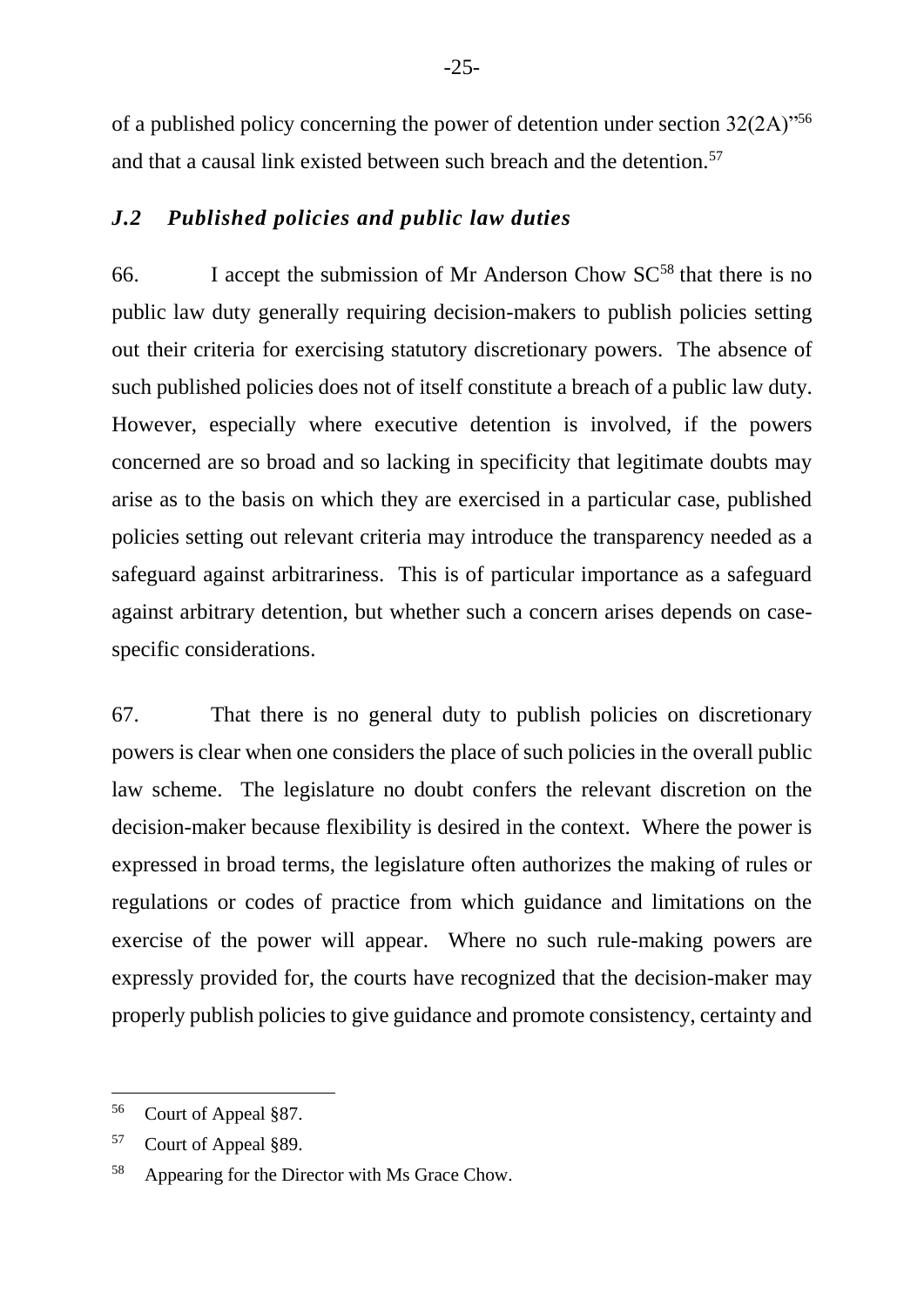fairness.<sup>59</sup> Where this is done, those affected may have a legitimate expectation that the policies will be adhered to, although the decision-maker may be able to justify departing from those policies for good reason. It is necessary as a matter of public law to strike a balance between on the one hand, preserving a beneficial discretion which is not excessively fettered; and providing transparency to promote non-arbitrary decision-making on the other. Whether a public law duty to publish policies arises therefore depends very much on the nature of the discretionary power concerned and how it is exercised. As Sir Anthony Mason NPJ recently stated in *C and Others v Director of Immigration*: 60

"The exercise of a general statutory power may give rise to judicial review by reason of the way in which the power is exercised. One such example, which is relevant for present purposes, is where the decision-maker adopts a policy in order to provide guidance as to the way in which the power will be exercised and to promote consistency in its exercise. Or when the decision-maker makes a representation as to the way in which the power is exercised, including cases where the representation creates a legitimate expectation.

The adoption of a policy by a decision-maker exercising a very general discretion has the advantages of promoting certainty, consistency and administrative efficiency. It is, however, important that the policy adopted, whether general in character or confined to a class of persons, is not so rigid as to exclude the exercise of discretion by the decisionmaker to consider the merits of the particular case and a willingness to depart from the policy, if need be, in a particular case, at least in the general run of cases. This is because the exclusion of a residual discretion as a result of a decision-maker applying a rigid policy might well, depending on the circumstances, be at variance with the very discretion created by the statute. However, where the decision-maker purports to exercise that discretion in accordance with the stated policy the manner of that exercise may be reviewed by the courts."

<sup>&</sup>lt;sup>59</sup> See the authorities cited in *De Smith's Judicial Review*, (Sweet & Maxwell,  $7<sup>th</sup>$  Ed) §9-10.

<sup>&</sup>lt;sup>60</sup> Chan, Ribeiro and Tang PJJ, Bokhary NPJ and Sir Anthony Mason NPJ, FACV Nos 18, 19 & 20 of 2011 (25 March 2013) at §§73-74.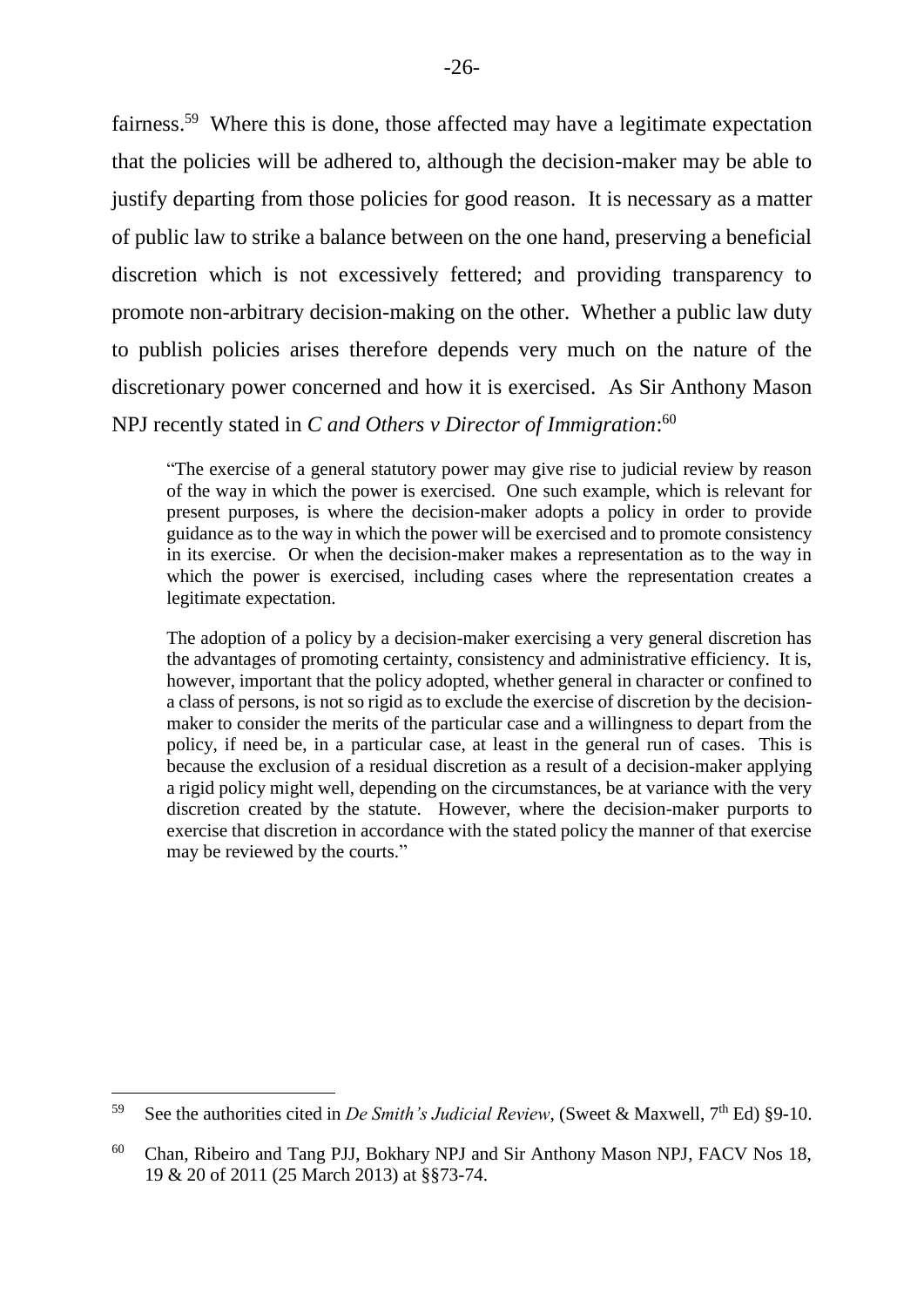## *J.3 The UK Supreme Court decisions relied on by the appellant*

68. *WL (Congo) <sup>61</sup>* and *Kambadzi <sup>62</sup>* were both cases concerned with powers of detention exercisable by the United Kingdom Home Secretary in an immigration context. They were powers contained in the Immigration Act 1971, Schedule 3, paras  $2(2)$  and  $2(3)$  which provided as follows:

- "(2) Where notice has been given to a person in accordance with regulations under section 105 of the Nationality, Immigration and Asylum Act 2002 of a decision to make a deportation order against him, and he is not detained in pursuance of the sentence or order of a court, he may be detained under the authority of the Secretary of State pending the making of the deportation order.
- (3) Where a deportation order is in force against any person, he may be detained under the authority of the Secretary of State pending his removal or departure from the United Kingdom (and if already detained by virtue of sub-paragraph (1) or (2) above when the order is made, shall continue to be detained unless he is released on bail or the Secretary of State directs otherwise)."

69. Those provisions do not lay down any conditions or criteria to be satisfied before detaining the individuals concerned. In para 2(2), all that is required is that the person (who is not the subject of a court order) be given notice that a decision has been made to deport him. That is the only condition specified for detaining him until the deportation order is made. And in para 2(3), if a deportation order is in force, he may be detained until his removal.

70. It is self-evident that the section 32(2A) and section 32(3A) powers of detention in our legislation are far less open-ended. As previously noted, $63$  in the first place (by virtue of section  $19(1)(b)$ ), they are powers only available against persons who could have been refused permission to land; who landed unlawfully or have breached a condition of stay; who have no right of abode or

<sup>61</sup> *R (WL (Congo)) v Home Secretary* [2012] 1 AC 245.

<sup>62</sup> *R (Kambadzi) v Secretary of State for the Home Department (Bail for Immigration Detainees intervening)* [2011] 1 WLR 1299.

<sup>63</sup> In Section F of this judgment.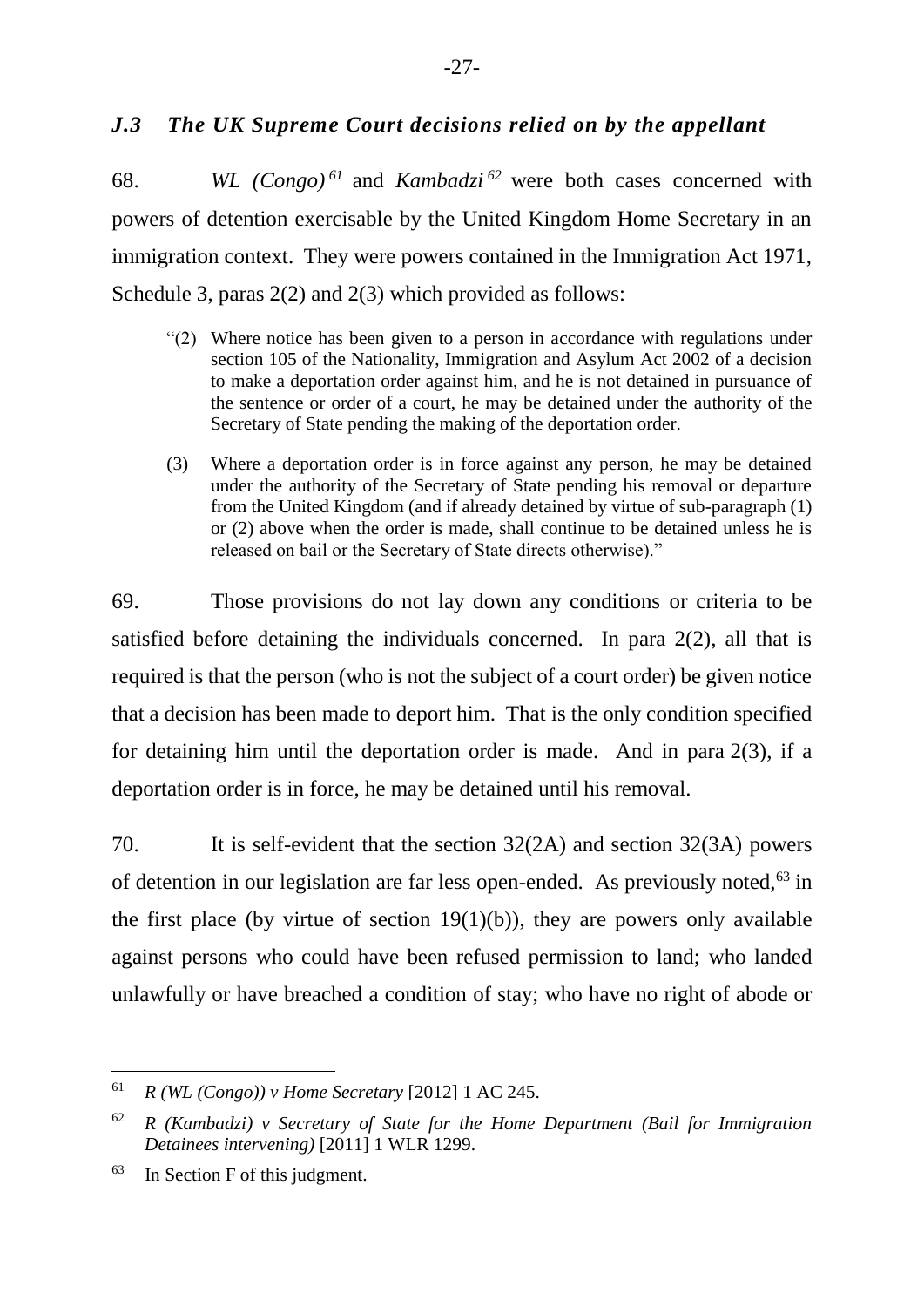right to land and have committed immigration offences involving making false statements; or who are here without permission to remain. Those are preconditions for detention rationally connected to a policy of detaining persons whose situation or past record indicates a risk of evading immigration control. Secondly, section 32(2A), unlike para 2(2) in the UK Schedule, sets a 49 day maximum for detention pending the making of a removal order; and furthermore breaks up that period into three parts, requiring each of the two possible extensions beyond the initial 7 days' detention to be subject to a review and a fresh authorization at the higher, Secretary for Security, level. Thirdly, section 32(2A) impliedly identifies as the limited purpose of the detention the conducting of inquiries<sup>64</sup> relevant to deciding whether to make a removal order. And fourthly, subsections (3D) and (4A) of section 32 limit the period of detention pending removal under section 32(3A) to what is reasonable in all the circumstances, expressly acknowledging that "reasonableness" is subject to judicial scrutiny.

71. It is not surprising that when referring to the ostensibly unlimited detention powers in the UK legislation, Lord Dyson JSC stated:

"The rule of law calls for a transparent statement by the executive of the circumstances in which the broad statutory criteria will be exercised. Just as arrest and surveillance powers need to be transparently identified through codes of practice and immigration powers need to be transparently identified through the immigration rules, so too the immigration detention powers need to be transparently identified through formulated policy statements."<sup>65</sup>

72. The problem in *WL (Congo)* was not that there were no published policies. Given the breadth and unspecific nature of the UK detention powers, policies designed to give guidance as to how such powers would be exercised had unsurprisingly been published. The unlawfulness castigated by the members of the Court in *WL (Congo)* arose out of the fact that it had been misleadingly

<sup>&</sup>lt;sup>64</sup> And in my view, taking other reasonably necessary steps.

<sup>65</sup> *WL (Congo)* at §34.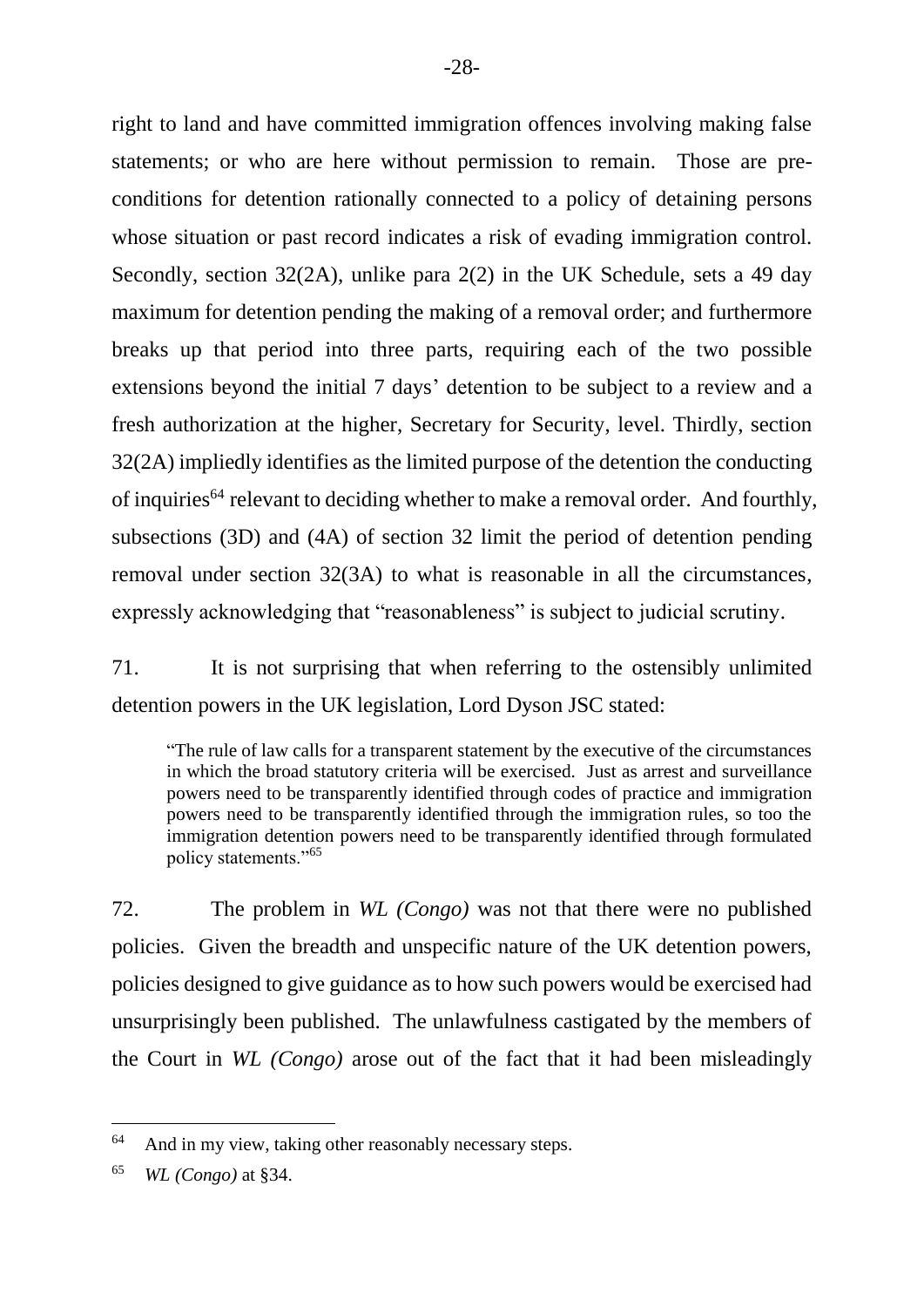suggested by the Secretary of State that the published policies were being applied whereas in truth a contrary, unpublished policy was being operated. Lord Dyson JSC explained this as follows:

"Between April 2006 and 9 September 2008, the Secretary of State's published policy on detention of FNPs <sup>66</sup> under her immigration powers was that there was a 'presumption' in favour of release, although detention could be justified in some circumstances. In fact, during this period the Secretary of State applied a quite different unpublished policy which was described as a 'near blanket ban' by the Secretary of State, Ms Jacqui Smith, to the Prime Minister, Gordon Brown, on 19 September 2007 in a document entitled 'Bail Proposal for Foreign National Prisoners' in which she said:

'Since April 2006, the BIA [the Border and Immigration Agency] has been applying a near blanket ban on release, regardless of whether removal can be achieved and the level of risk to the public linked to the nature of the FNP's original offence. By currently having no discretion to grant bail, the BIA has to regularly transfer FNPs around the Estate."<sup>67</sup>

73. Similarly, *Kambadzi* was not about the lack of a policy. It concerned a breakdown in the system whereby the policy published in the Home Office's manual prescribing periodic reviews of the detention of a person pending deportation was not adhered to. Baroness Hale of Richmond JSC described the unlawfulness arising in the following terms:

"It is not statute, but the common law, indeed the rule of law itself, which imposes upon the Secretary of State the duty to comply with his own stated policy, unless he has a good reason to depart from it in the particular case at the particular time. Some parts of the policy in question are not directly concerned with the justification and procedure for the detention and have more to do with its quality or conditions. But the whole point of the regular reviews is to ensure that the detention is lawful. That is not surprising. It was held in *Tan Te Lam*, above, that the substantive limits on the power to detain were jurisdictional facts, so the Secretary of State has to be in a position to prove these if need be. He will not be able to do so unless he has kept the case under review. He himself has decided how often this needs to be done. Unless and until he changes his mind, the detainees are entitled to hold him to that. ... In my view, Munby J was right to hold that the reviews were 'fundamental to the propriety of the continuing detention' and 'a necessary prerequisite to the continuing legality of the detention' ..."

<sup>66</sup> "FNPs" were "Foreign National Prisoners" under consideration for detention upon completion of their sentences of imprisonment: *WL (Congo)* at §1.

<sup>67</sup> *WL (Congo)* at §5.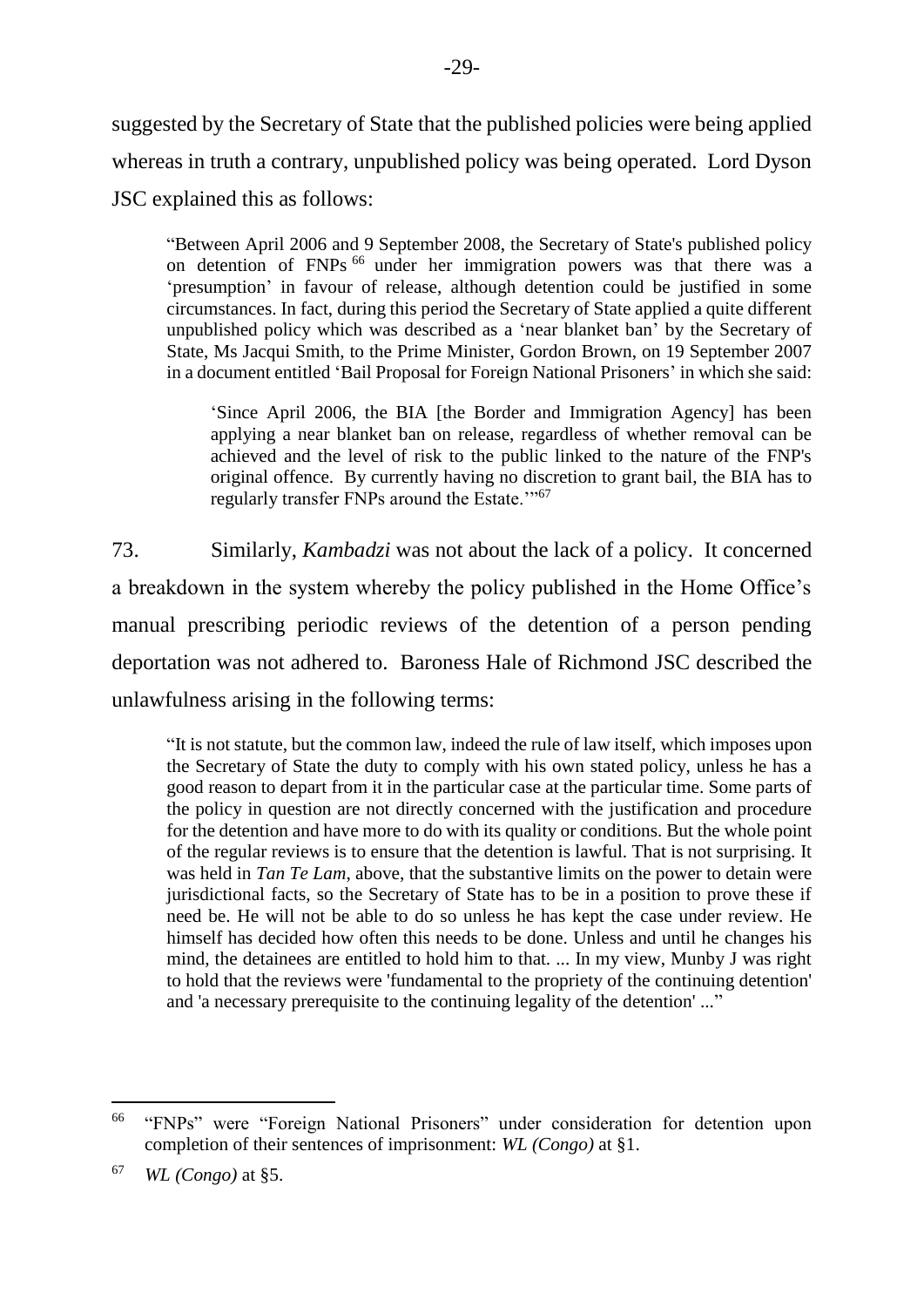74. *WL (Congo)* and *Kambadzi*, properly understood, provide no support for the contention that in the present case, the absence of formulated policies to supplement operation of section 32 of the IO constituted a breach of a public law duty on the Director's part. Those were decisions turning on broad and unspecific detention powers in legislation which is qualitatively different from the legislation we are concerned with. They were also decisions concerning a public law duty not presently engaged, namely, the duty to adhere to a published policy promulgated as supplementing and limiting a broad discretion conferred by statute.

## *J.4 When a public law duty to publish policies may arise*

75. There are, however, helpful statements<sup>68</sup> in the judgment of Lord Dyson JSC in *WL (Congo)* indicating when, as a matter of principle, it may be a public law requirement that a decision-maker should disclose or publish policies as to how a discretion (especially one involving executive detention) is generally to be exercised:

"The individual has a basic public law right to have his or her case considered under whatever policy the executive sees fit to adopt provided that the adopted policy is a lawful exercise of the discretion conferred by the statute: see *In re Findlay* [1985] AC 318, 338e. There is a correlative right to know what that currently existing policy is, so that the individual can make relevant representations in relation to it. In *R (Anufrijeva) v Secretary of State for the Home Department* [2004] 1 AC 604 , para 26 Lord Steyn said:

'Notice of a decision is required before it can have the character of a determination with legal effect because the individual concerned must be in a position to challenge the decision in the courts if he or she wishes to do so. This is not a technical rule. It is simply an application of the right of access to justice.'

Precisely the same is true of a detention policy. Notice is required so that the individual knows the criteria that are being applied and is able to challenge an adverse decision."<sup>69</sup>

 $68$  Albeit made in the different context of criticising the application of unpublished policies while ostensibly adopting inconsistent published policies.

<sup>69</sup> At §§35 and 36.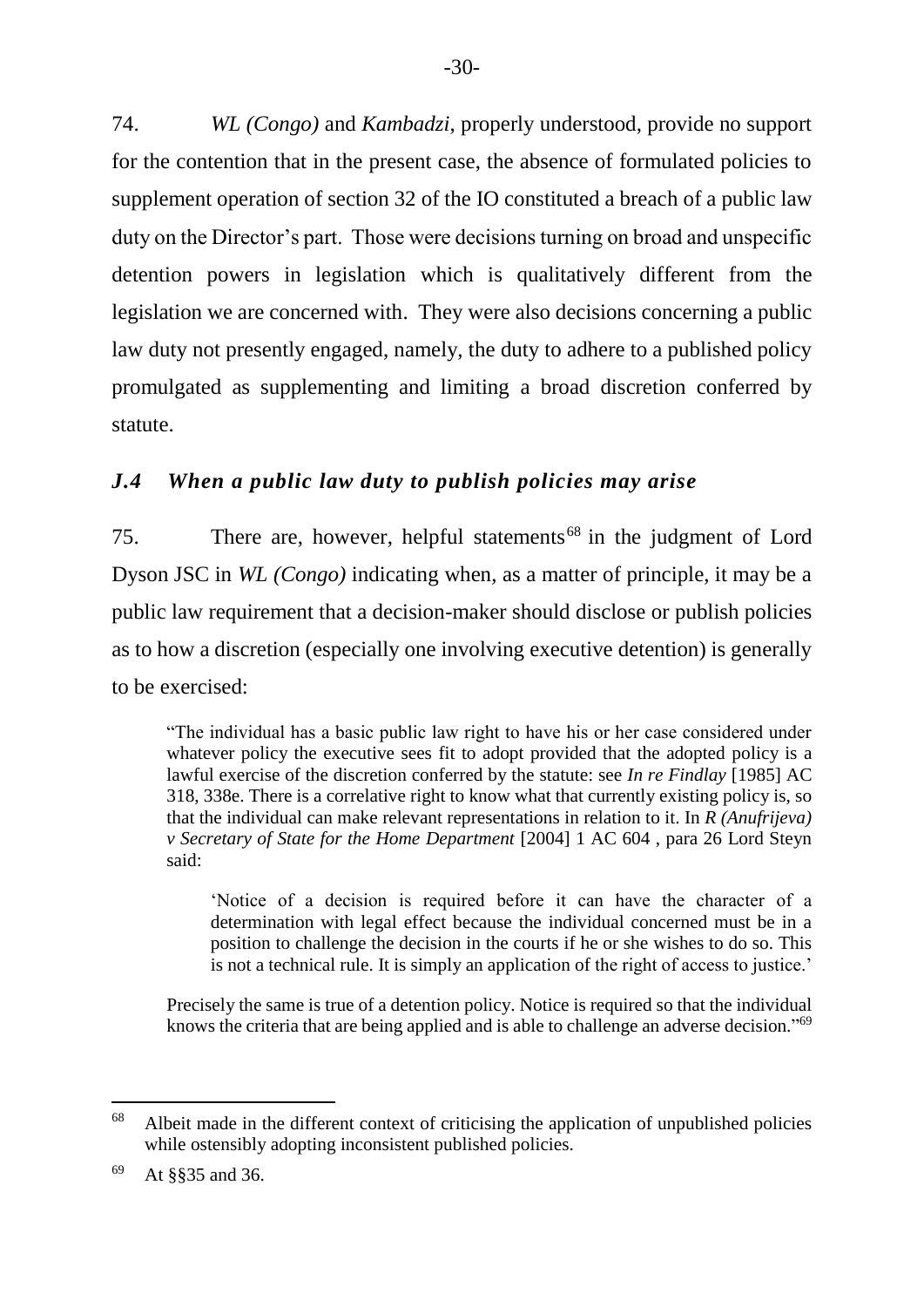#### 76. His Lordship added:

"The precise extent of how much detail of a policy is required to be disclosed was the subject of some debate before us. It is not practicable to attempt an exhaustive definition. It is common ground that there is no obligation to publish drafts when a policy is evolving and that there might be compelling reasons not to publish some policies, for example, where national security issues are in play. Nor is it necessary to publish details which are irrelevant to the substance of decisions made pursuant to the policy. What must, however, be published is that which a person who is affected by the operation of the policy needs to know in order to make informed and meaningful representations to the decision-maker before a decision is made. $170$ 

77. I would respectfully adopt that approach which focuses on the ability of the person affected to make informed and meaningful representations regarding exercise of the power. There is no general duty to publish relevant policies but where the power is conferred in terms capable of giving rise to genuine doubts as to the basis of its exercise and thus preventing or significantly hampering the making of such representations in particular cases, a public law duty may arise requiring the publication or disclosure of relevant criteria or reasons. Where the power involves interference with personal freedom, recognition of such a public law duty is necessary to avoid executive detentions lacking transparency and possibly involving arbitrariness.

## *J.5 Applied in the present case*

78. It is possible that in given circumstances, a public law duty could arise on the aforesaid basis in connection with the exercise of section 32 powers of detention. However, in the present case, the appellant could not have been in any doubt as to why and on what basis he was detained pending possible repatriation to Pakistan. The appellant's history of evading immigration control and repeated immigration offences<sup> $71$ </sup> must have left him in no doubt that he was under detention because he presented an obvious risk as a person likely to abscond and

<sup>70</sup> At §38. See also Lord Walker of Gestingthorpe JSC at §190.

 $71$  Discussed in Section H above.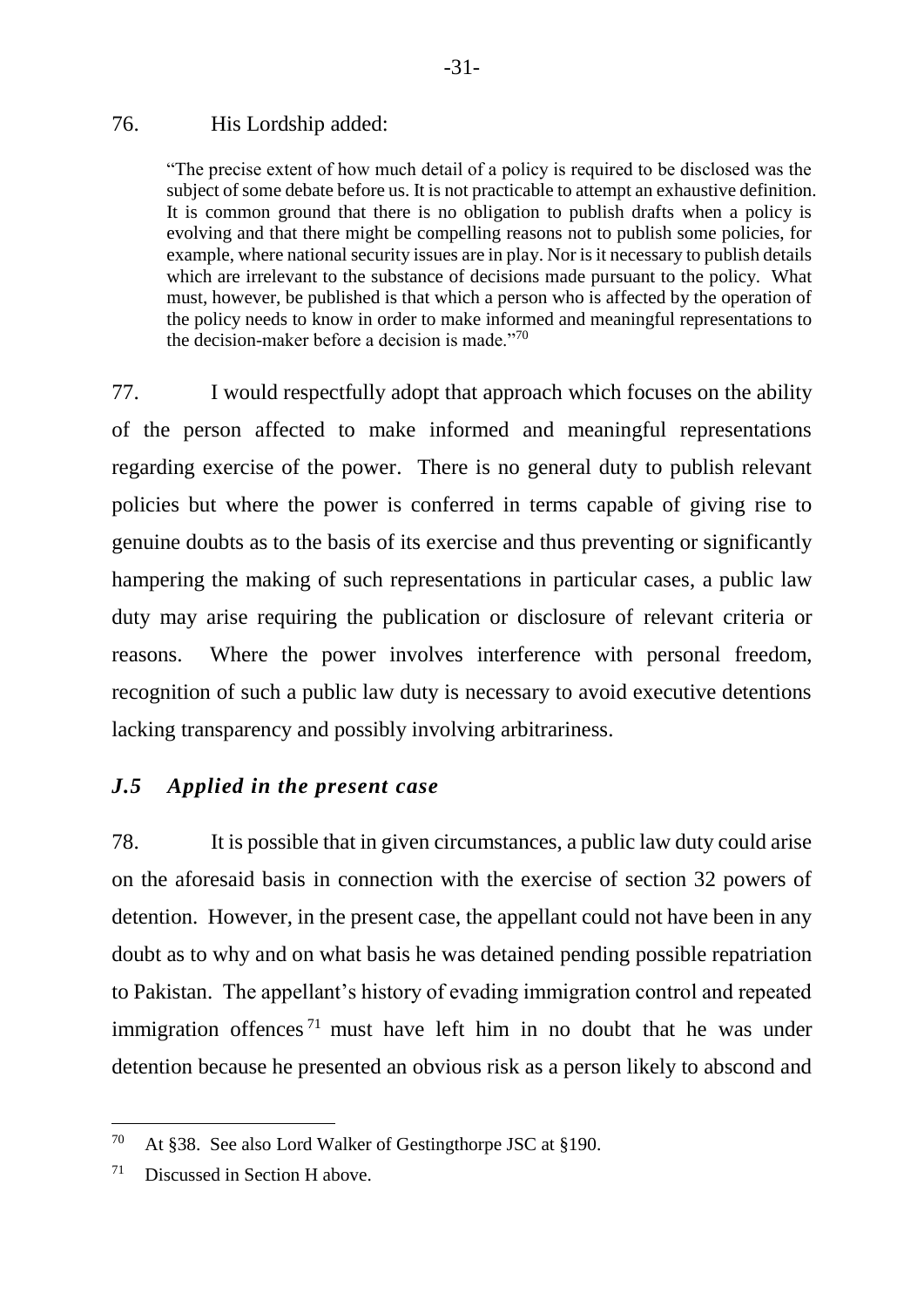evade immigration control. The course of events involving his initial request to be returned, followed by his change of mind and CAT claim have been examined above. The criticism which is in my view properly levelled at the Director is that he failed to act with reasonable diligence and expedition and kept the appellant detained for an unreasonably long period, not that he had left the appellant in the dark as to why he was being held in detention. I therefore conclude that the "lack of a policy" ground is not made out.

#### *K. The constitutional arguments*

#### *K.1 BOR Art 5(1)*

79. The constitutional arguments can be disposed of more briefly. BOR Art 5(1), provides as follows:

"Everyone has the right to liberty and security of person. No one shall be subjected to arbitrary arrest or detention. No one shall be deprived of his liberty except on such grounds and in accordance with such procedure as are established by law."

80. The right which it proclaims mirrors the common law right against arbitrary detention discussed in Section C above.<sup>72</sup> The requirement that any deprivation of the right be on grounds and in accordance with procedures established by law has been interpreted in the jurisprudence of the European Court of Human Rights to encompass requirements which find an echo in the principles relating to transparency and non-arbitrariness discussed above. Thus, in *Al-Nashif v Bulgaria<sup>73</sup>*, a case involving an individual held in detention pending deportation, the Strasbourg Court stated:<sup>74</sup>

"The Court reiterates that the phrase 'in accordance with the law' implies that the legal basis must be 'accessible' and 'foreseeable'. A rule's effects are 'foreseeable' if it is

<sup>72</sup> See eg, *Winterwerp v Netherlands* (1979-80) 2 EHRR 387 at §37.

<sup>73</sup> (2003) 36 EHRR 37.

<sup>&</sup>lt;sup>74</sup> In the context of Article 8 of the Convention dealing with right to respect for family life.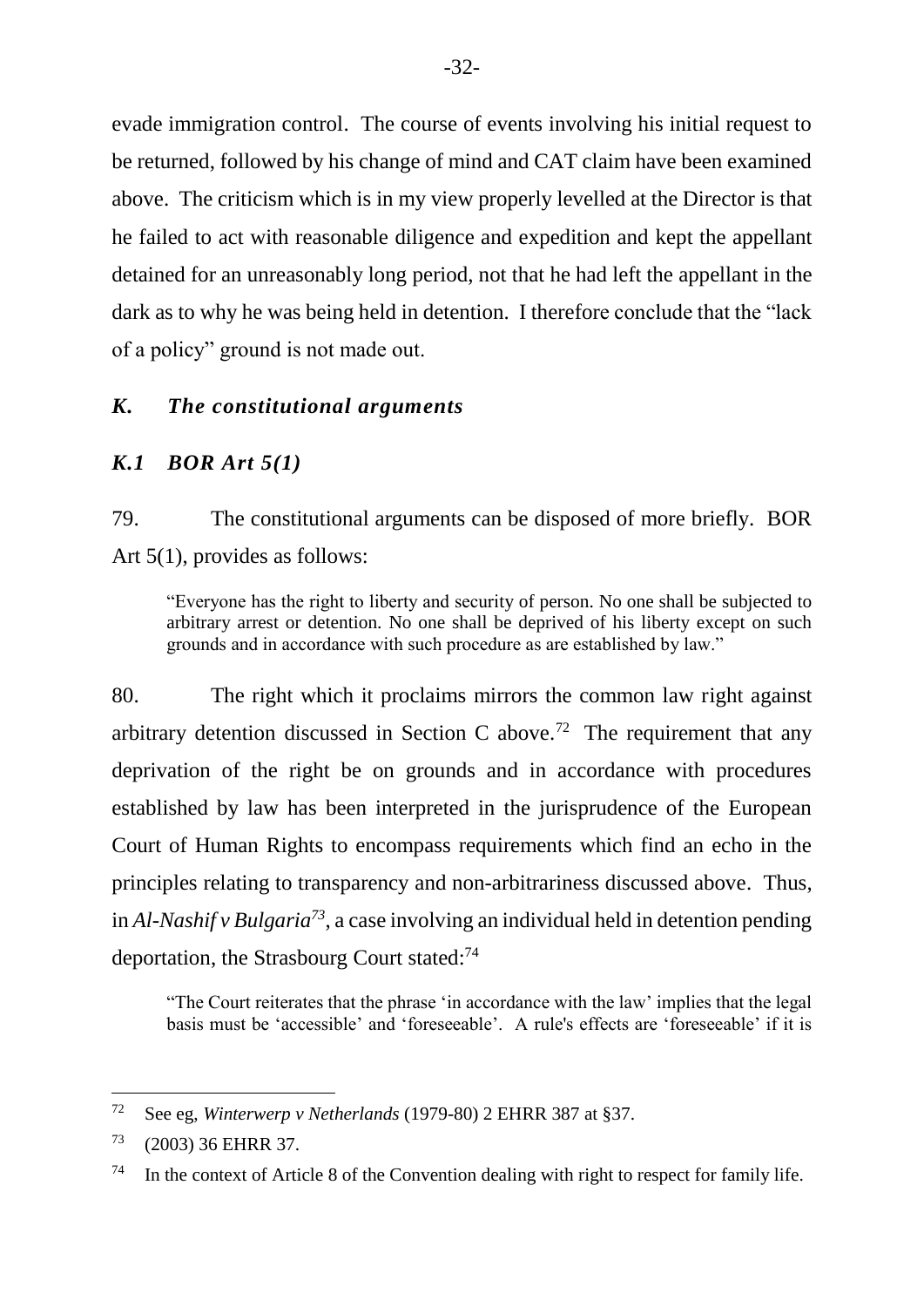formulated with sufficient precision to enable any individual—if need be with appropriate advice—to regulate his conduct.

In addition, there must be a measure of legal protection in domestic law against arbitrary interferences by public authorities with the rights safeguarded by the Convention. It would be contrary to the rule of law for the legal discretion granted to the executive in areas affecting fundamental rights to be expressed in terms of an unfettered power. Consequently, the law must indicate the scope of any such discretion conferred on the competent authorities and the manner of its exercise with sufficient clarity, having regard to the legitimate aim of the measure in question, to give the individual adequate protection against arbitrary interference."<sup>75</sup>

81. The content of the BOR Art 5(1) right is therefore, as previously pointed out, no different from the content of the common law right and the appellant's position is not improved by bringing himself within its terms. If one were faced with the argument that the common law freedom from arbitrary detention had in some way been curtailed by statute, it would be important to determine whether a constitutional challenge to such a statute could be mounted on the basis of BOR Art 5(1) or BL Art 28. However, there is no suggestion that the relevant IO provisions have such an effect.

82. In any event, it is clear that by reason of section 11 the appellant cannot bring himself within BOR Art 5(1). Section 11 provides:

"As regards persons not having the right to enter and remain in Hong Kong, this Ordinance does not affect any immigration legislation governing entry into, stay in and departure from Hong Kong, or the application of any such legislation."

83. The words "this Ordinance" in section 11 refer of course to the Hong Kong Bill of Rights Ordinance<sup>76</sup> which implements the International Covenant on Civil and Political Rights as applied to Hong Kong and is given constitutional

<sup>75</sup> (2003) 36 EHRR 37 at §119. Another example is *Amuur v France* (1996) 22 EHRR 533 at §50.

<sup>76</sup> Cap 383.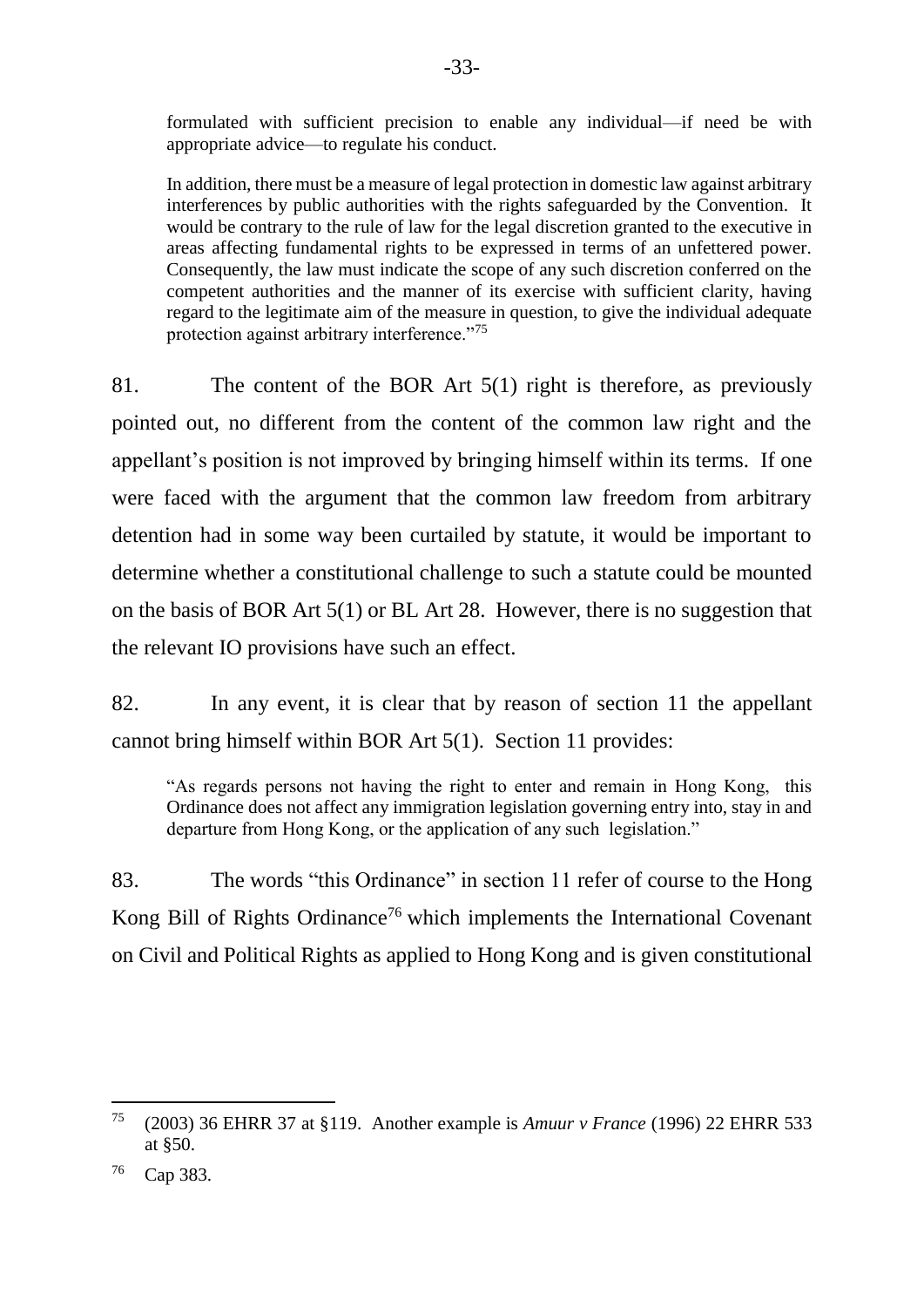status by Article  $39^{77}$  of the Basic Law ("BL Art 39"). BOR Art 5(1) is a provision of that Ordinance.

84. It is not disputed that the appellant is a person who does not have "the right to enter and remain in Hong Kong". It follows that if, in exercising the detention powers contained in IO section 32, the Director is "applying legislation governing entry into, stay in and departure from Hong Kong", section 11 precludes reliance by the appellant on BOR Art 5(1).

85. Mr Dykes seeks to argue that section 11 does not apply because, on its true construction, legislation conferring power to detain a person pending a decision on his or her removal and pending removal itself, is not "immigration legislation governing entry into, stay in and departure from Hong Kong". I do not agree. Such powers are inextricably part of the legislative scheme of immigration control which regulates stay in and departure from Hong Kong. They are part of the statutory machinery designed to regulate termination of a person's stay here and to ensure his or her enforced departure where a decision to remove is taken.

86. An argument similar to Mr Dykes' submission was mounted and rejected in *GA and Others v Director of Immigration*<sup>78</sup> in the context of a claim by mandated refugees and a screened-in torture claimant to a right to work. As Chief Justice Ma pointed out, section 11 is concerned with immigration control,

<sup>77</sup> Article 39: "The provisions of the International Covenant on Civil and Political Rights, ... as applied to Hong Kong shall remain in force and shall be implemented through the laws of the Hong Kong Special Administrative Region.

The rights and freedoms enjoyed by Hong Kong residents shall not be restricted unless as prescribed by law. Such restrictions shall not contravene the provisions of the preceding paragraph of this Article."

<sup>78</sup> Ma CJ, Ribeiro and Tang PJJ, Chan NPJ and Lord Clarke of Stone-cum-Ebony NPJ, FACV 7, 8, 9 & 10/2013 (18 February 2014).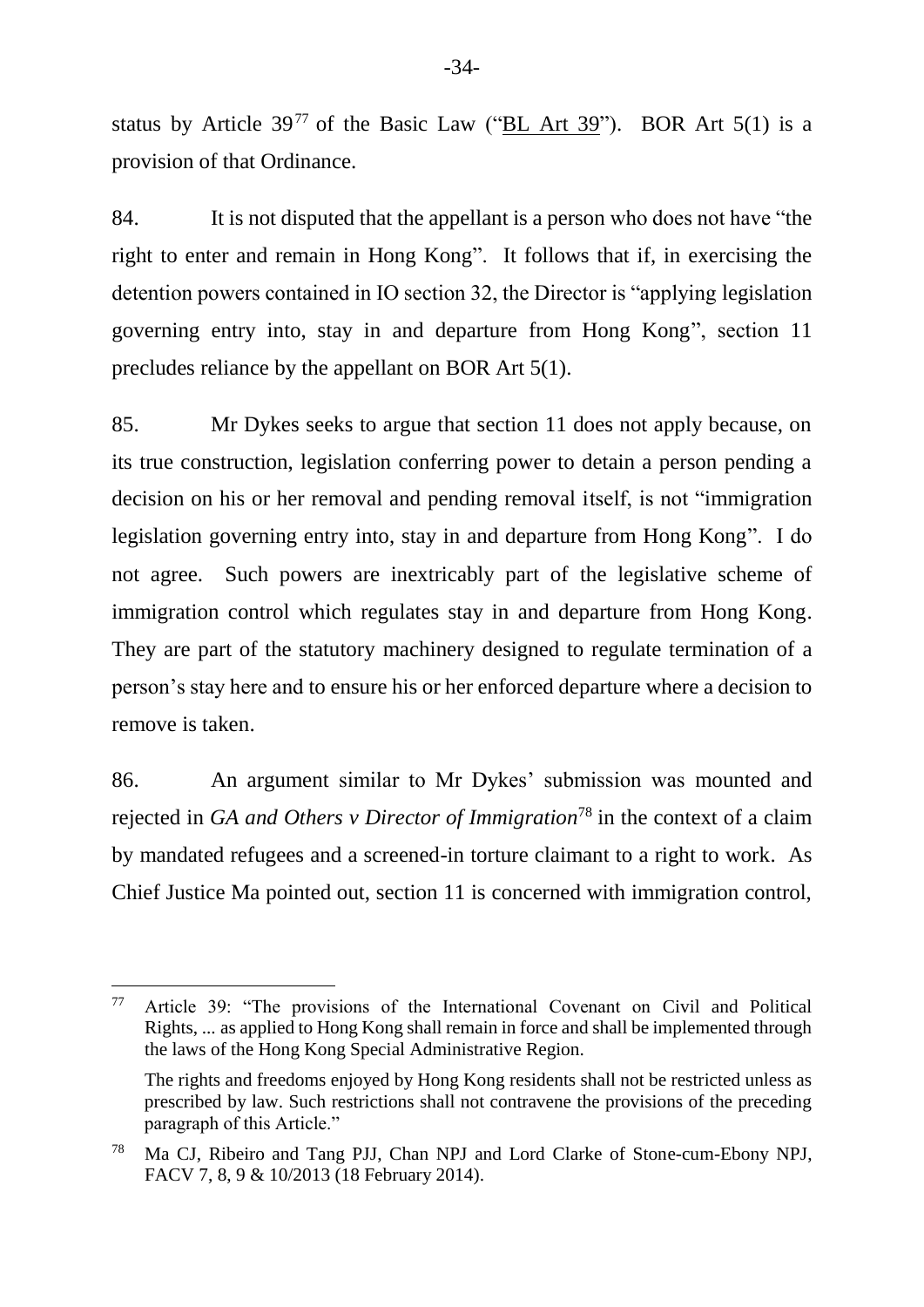as reflected in Article  $154(2)$  of the Basic Law.<sup>79</sup> The section "is intended to except immigration legislation that deals with each stage of a person's stay in Hong Kong, ... from entry through his or her stay in Hong Kong, to departure."<sup>80</sup> While it was recognized<sup>81</sup> that possible arguments exist as to the precise limits of what is meant by "immigration legislation governing entry into, stay in and departure from Hong Kong", it was held that the power to permit or prohibit working while in Hong Kong was clearly within that phrase. In my view, the same applies to the detention powers under discussion.

## *K.2 BL Art 28 and BL Art 41*

87. The provisions of the Basic Law relied on provide as follows:

*BL Art 28*

The freedom of the person of Hong Kong residents shall be inviolable.

No Hong Kong resident shall be subjected to arbitrary or unlawful arrest, detention or imprisonment. ...

#### *BL Art 41*

Persons in the Hong Kong Special Administrative Region other than Hong Kong residents shall, in accordance with law, enjoy the rights and freedoms of Hong Kong residents prescribed in this Chapter.<sup>82</sup>

88. As with BOR Art 5(1), the content of the right to personal freedom guaranteed by BL Art 28 is for present purposes no different from the common law right as applied in the preceding paragraphs of this judgment. It is therefore unnecessary further to consider the application of BL28. However, as there was

<sup>&</sup>lt;sup>79</sup> At  $\S 29(2)$  and (3). BL Article 154(2): "The Government of the Hong Kong Special Administrative Region may apply immigration controls on entry into, stay in and departure from the Region by persons from foreign states and regions."

 $80$  At \$30.

 $81$  At §35.

<sup>82</sup> Including BL Art 28.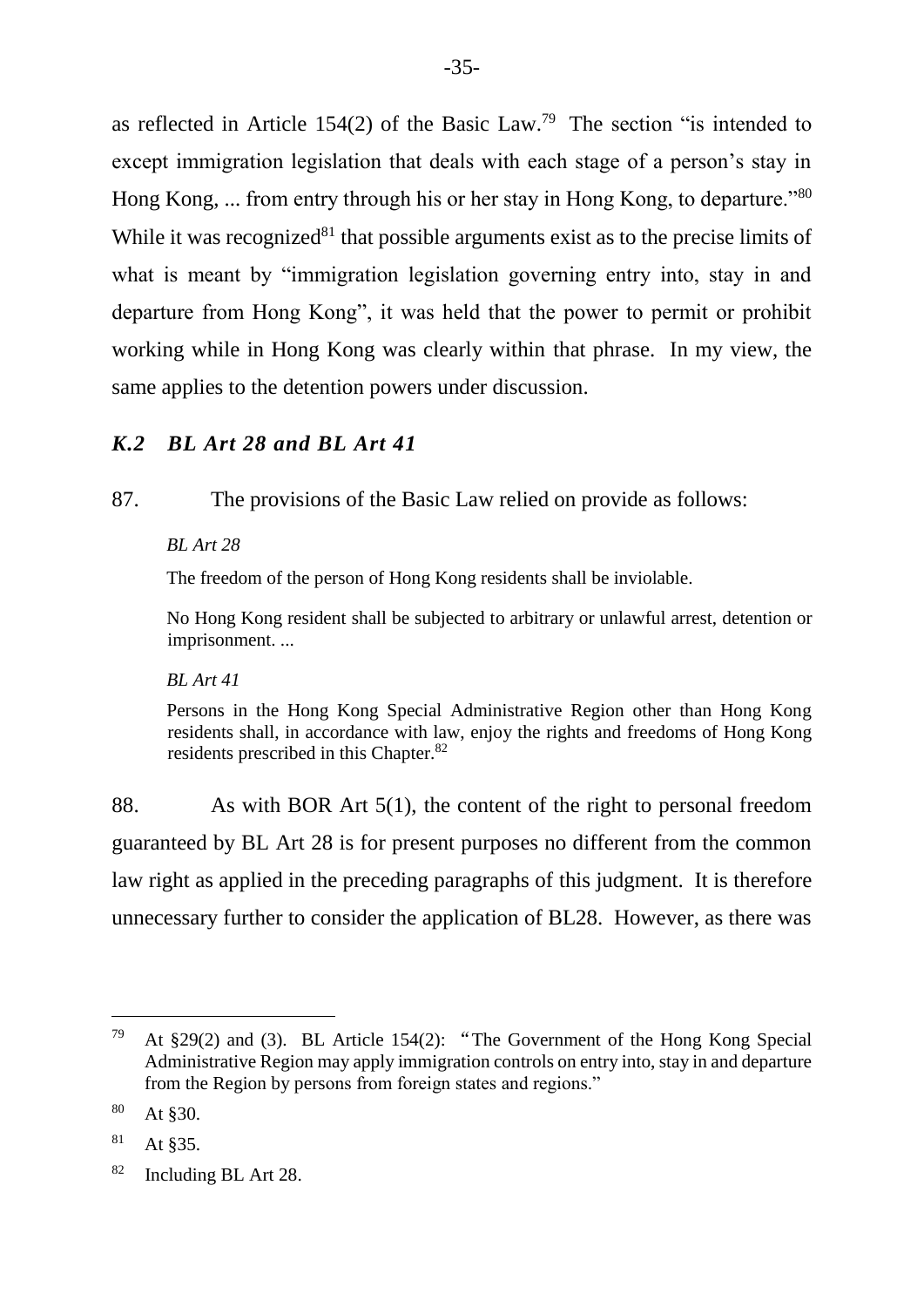some discussion at the hearing and in the Courts below regarding the relationship between BL Art 41 and BL Art 28, I will say something on that topic.

89. The appellant is not a Hong Kong resident. He can therefore only bring himself within BL Art 28 if he can rely on BL Art 41. The question which arose was whether BL Art 41 operates to permit such reliance. In particular, the question was whether the words "in accordance with law" in BL Art 41 bring section 11 to bear in a manner which precludes persons who, like the appellant, do not have "the right to enter and remain in Hong Kong", from relying on BL Art 41.

90. The Courts below answered that question positively. HH Judge Leung stated:

"The qualification is 'in accordance with law'. The availability to non-Hong Kong residents of the protection of the rights contained in Chapter III of the Basic Law is subject to the law in force in Hong Kong. 'Law' must include the immigration reservation to the ICCPR, now reflected in 11 of the HKBORO, which upon the above analysis is consistent with Art.39 of the Basic Law."<sup>83</sup>

91. In the Court of Appeal,<sup>84</sup> citing that Court's earlier decision in *MA & Ors v Director of Immigration*, <sup>85</sup> Fok JA stated:

"...the phrase 'in accordance with law' in BL41 includes the IO so that the provisions of that ordinance would be relevant in considering the extent of a Basic Law right for a non-resident."

92. I respectfully agree that in the present case, the effect of section 11 is to preclude reliance by the appellant on BL Art 28. However, it is important to be clear why that is so.

<sup>83</sup> At §56, citing *Santosh Thewe & Anor v Director of Immigration* [2000] 1 HKLRD 717 at 721D-722H; and *Gurung Ganga Devi v Director of Immigration*, HCAL 131/2008 (23 September 2009) at §§20-23; 27.

<sup>84</sup> Court of Appeal at §63.

<sup>85</sup> Stock VP, Kwan and Fok JJA, CACV 44-48/2011 (27 November 2012) at §145.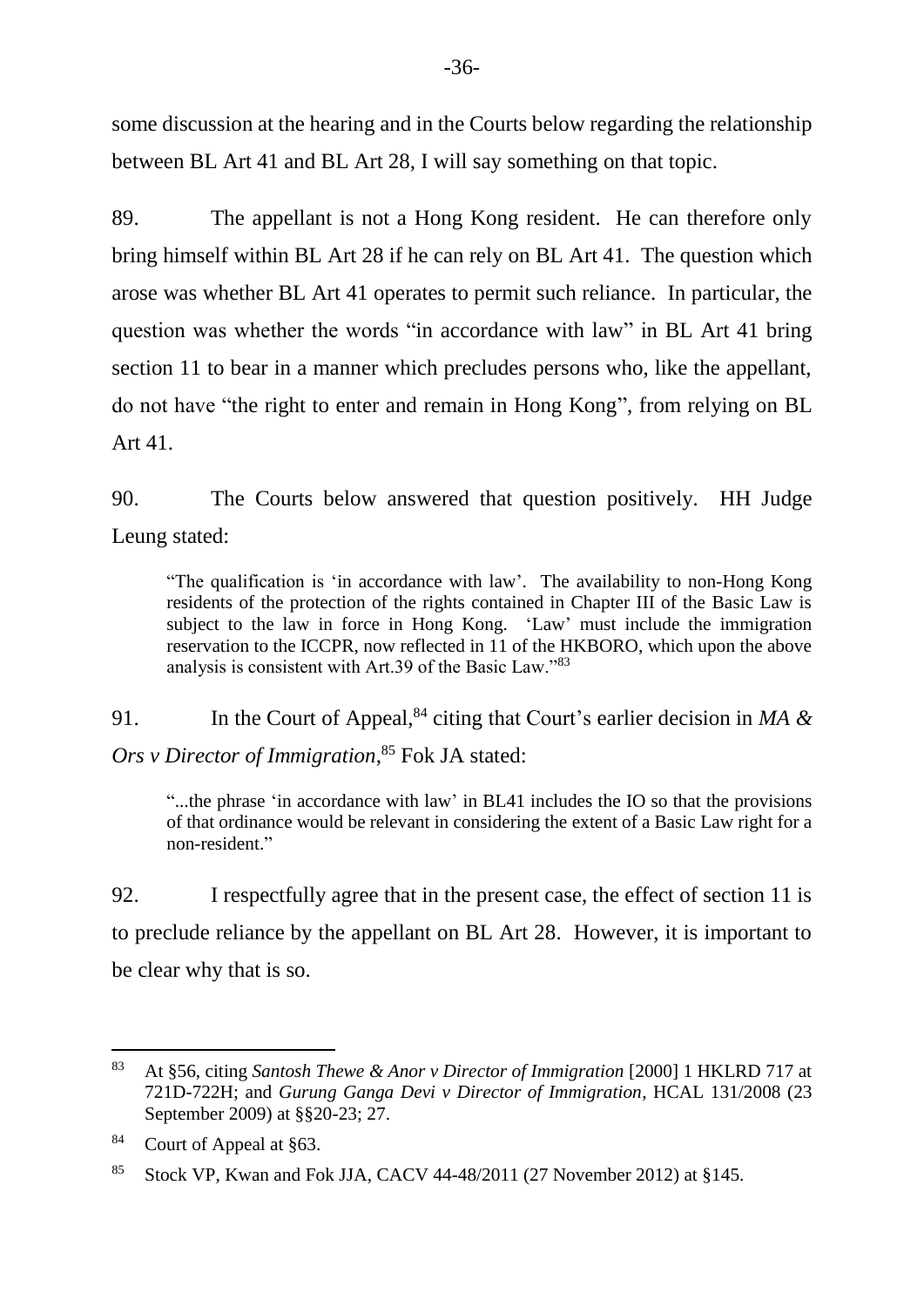93. One should at once dispel any notion that the words "in accordance with law" in BL Art 41 mean that it is open to the legislature, simply by passing legislation, to deprive persons other than Hong Kong residents who are present in the HKSAR of Chapter III rights. That would plainly be a wrong reading of BL Art 41. If that had been the Basic Law's intention, BL Art 41 would not have been included at all. The object of BL41 is to extend the Chapter III constitutional guarantees to persons in Hong Kong who are not residents. Such guarantees take effect at the level of the constitution and are in principle not merely in the legislature's gift, to be permitted or excluded at any stage if it sees fit.

94. The reason why section 11 results in excluding the appellant's reliance on BL Art 41 is that, by virtue of BL Art 39, section 11 operates at the constitutional level and qualifies the scope and effect of BL Art 41. BL Art 39 states:

"The provisions of the International Covenant on Civil and Political Rights, ... as applied to Hong Kong shall remain in force and shall be implemented through the laws of the Hong Kong Special Administrative Region.

The rights and freedoms enjoyed by Hong Kong residents shall not be restricted unless as prescribed by law. Such restrictions shall not contravene the provisions of the preceding paragraph of this Article."

95. It is well established that the ICCPR is implemented through the Hong Kong Bill of Rights Ordinance and that such implementation includes the immigration exception contained in section 11. Thus, in *Gurung Kesh Bahadur v Director of Immigration*, <sup>86</sup> Li CJ (with whom the other members of the Court agreed) stated:

"The provisions of the International Covenant on Civil and Political Rights (the ICCPR) as applied to Hong Kong were implemented through the Hong Kong Bill of Rights Ordinance (Cap 383), which contains the Hong Kong Bill of Rights (the Bill). That Ordinance effects the incorporation of the ICCPR as applied to Hong Kong into our

<sup>86</sup> (2002) 5 HKCFAR 480 at §§21-22.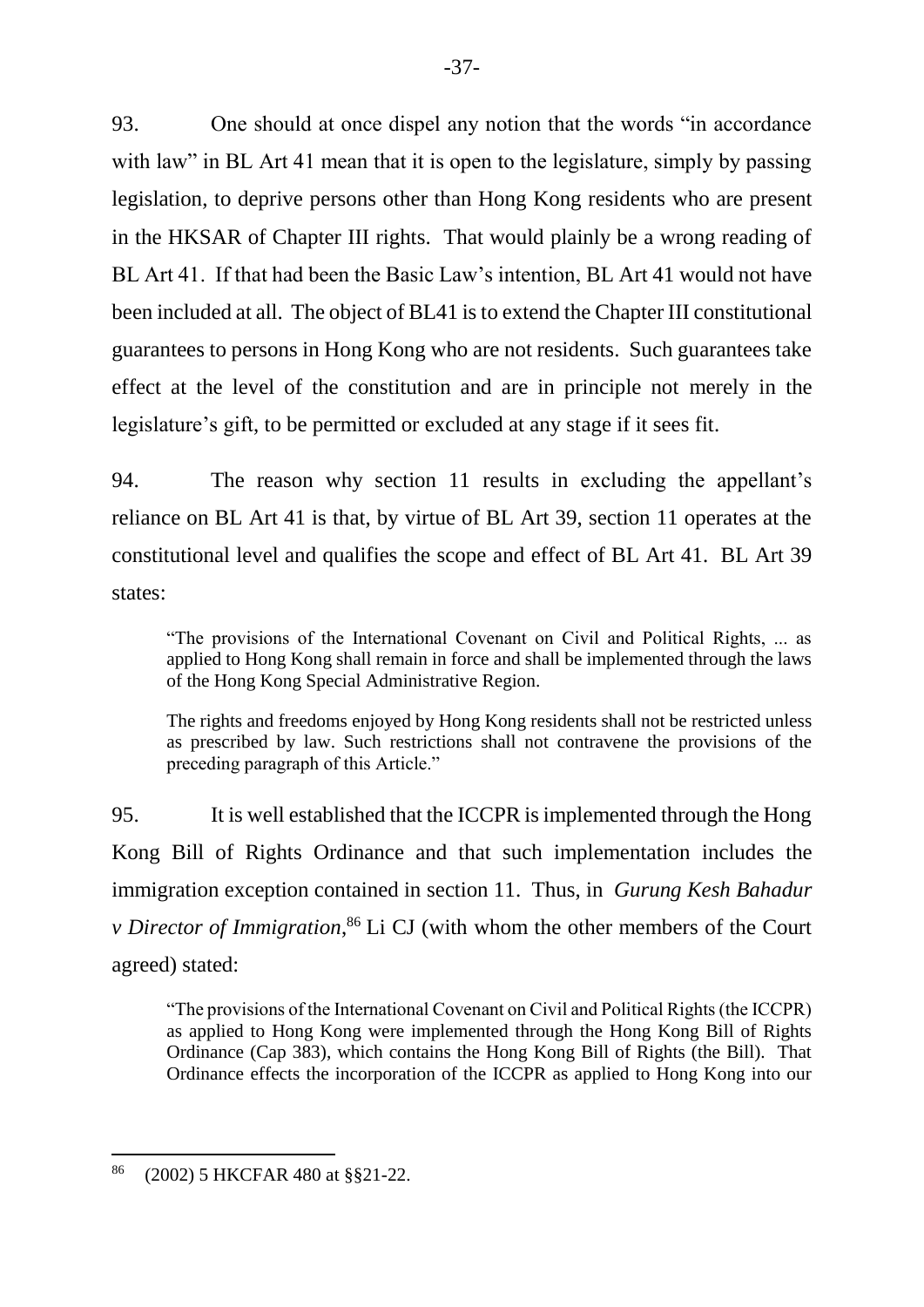laws. See *Shum Kwok Sher v HKSAR* [2002] 2 HKLRD 793, (10 July 2002) para 53, *HKSAR v Ng Kung Siu & Another* (1999) 2 HKCFAR 442 at 455.

The ICCPR as applied to Hong Kong was subject to the reservation, originally made by the United Kingdom, that immigration legislation as regards persons not having the right to enter and remain could continue to apply. It is unnecessary to set out the terms of the reservation in full since it is reflected in s 11 of the Hong Kong Bill of Rights Ordinance."

### 96. As was pointed out in *Ubamaka*: 87

"... in adopting the ICCPR as applied to Hong Kong, Article 39 applied the Covenant subject to the immigration reservation made at the time of the United Kingdom's ratification. ... section 11 is consistent with that reservation. It follows that section 11 has the blessing of Article 39 and cannot be unconstitutional. Moreover, Article 154(2) of the Basic Law expressly authorises the HKSAR Government to 'apply immigration controls on entry into, stay in and departure from the Region by persons from foreign states and regions'."

97. In other words, in giving constitutional status to the Bill of Rights Ordinance including section 11, BL Art 39 gives constitutional status to a specific exception to relevant provisions of the Bill of Rights in relation to persons not having the right to enter and remain in Hong Kong and in respect of immigration legislation governing entry into, stay in and departure from Hong Kong, or the application of such legislation. For the reasons discussed above,<sup>88</sup> that exception precludes resort to the right to liberty and security of person under BOR Art 5(1) by the aforesaid class of persons in relation to the application of the specified categories of immigration legislation. Giving effect to the words "in accordance with law" in BL Art 41, it is necessary to read BL Art 28, which is concerned with freedom of the person in general, as subject to that specific exception provided for by section 11, given constitutional status by BL Art 39.

98. As we have seen, section 11 does not preclude persons who come within its terms from relying on the common law right to personal freedom and

<sup>87</sup> *Ubamaka Edward Wilson v Secretary for Security* (2012) 15 HKCFAR 743 at §95

<sup>&</sup>lt;sup>88</sup> In Section K.1.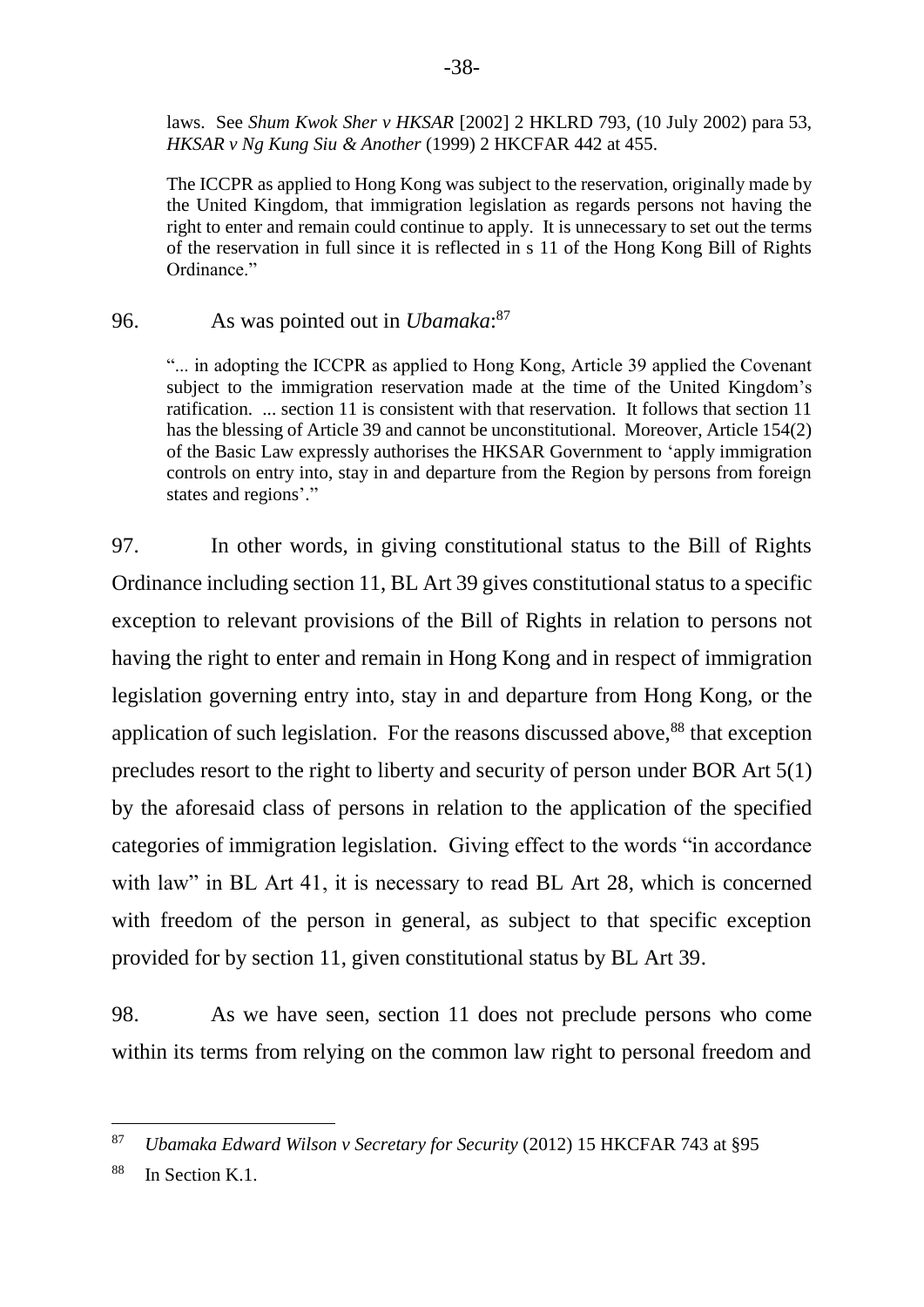to protection against arbitrary arrest or detention. Nor does section 11 preclude such persons from relying on Chapter III and Bill of Rights guarantees in respect of legislation other than "immigration legislation governing entry into, stay in and departure from Hong Kong".

99. It is unclear to what extent, if at all, the words "in accordance with law" in BL Art 41 are capable of taking effect to exclude Chapter III rights in situations other than the section 11 case just discussed. That is a matter which is of no present concern.

## *L. Damages*

100. The tort of false imprisonment is actionable *per se* without proof of loss or damage and entitles the detainee to nominal damages in any event.<sup>89</sup> The question arises as to whether and when breach of a public law duty is such as to make the detention unlawful for the purposes of supporting a claim for substantial damages for false imprisonment.

101. In *Holgate-Mohammed v Duke*, <sup>90</sup> Lord Diplock decided that conduct held to be unlawful on *Wednesbury* principles rendered such conduct unlawful not merely for judicial review purposes, but also for the purpose of founding a cause of action in damages for false imprisonment. But it is clear that not every breach of a public law duty has that result.  $91$ 

102. Breach of a public law duty, at least in relation to interference with the common law right to personal freedom, does not require causation to be

<sup>&</sup>lt;sup>89</sup> *R* (WL (Congo)) v Home Secretary (SC (E)) [2012] 1 AC 245 at §64 per Lord Dyson SC; *R (Kambadzi) v Secretary of State for the Home Department (Bail for Immigration Detainees intervening)* [2011] 1 WLR 1299 at §74 per Baroness Hale JSC.

<sup>&</sup>lt;sup>90</sup> [1984] 1 AC 437 at 443.

<sup>91</sup> *R (Kambadzi) v Secretary of State for the Home Department (Bail for Immigration Detainees intervening)* [2011] 1 WLR 1299 at §43 and §65.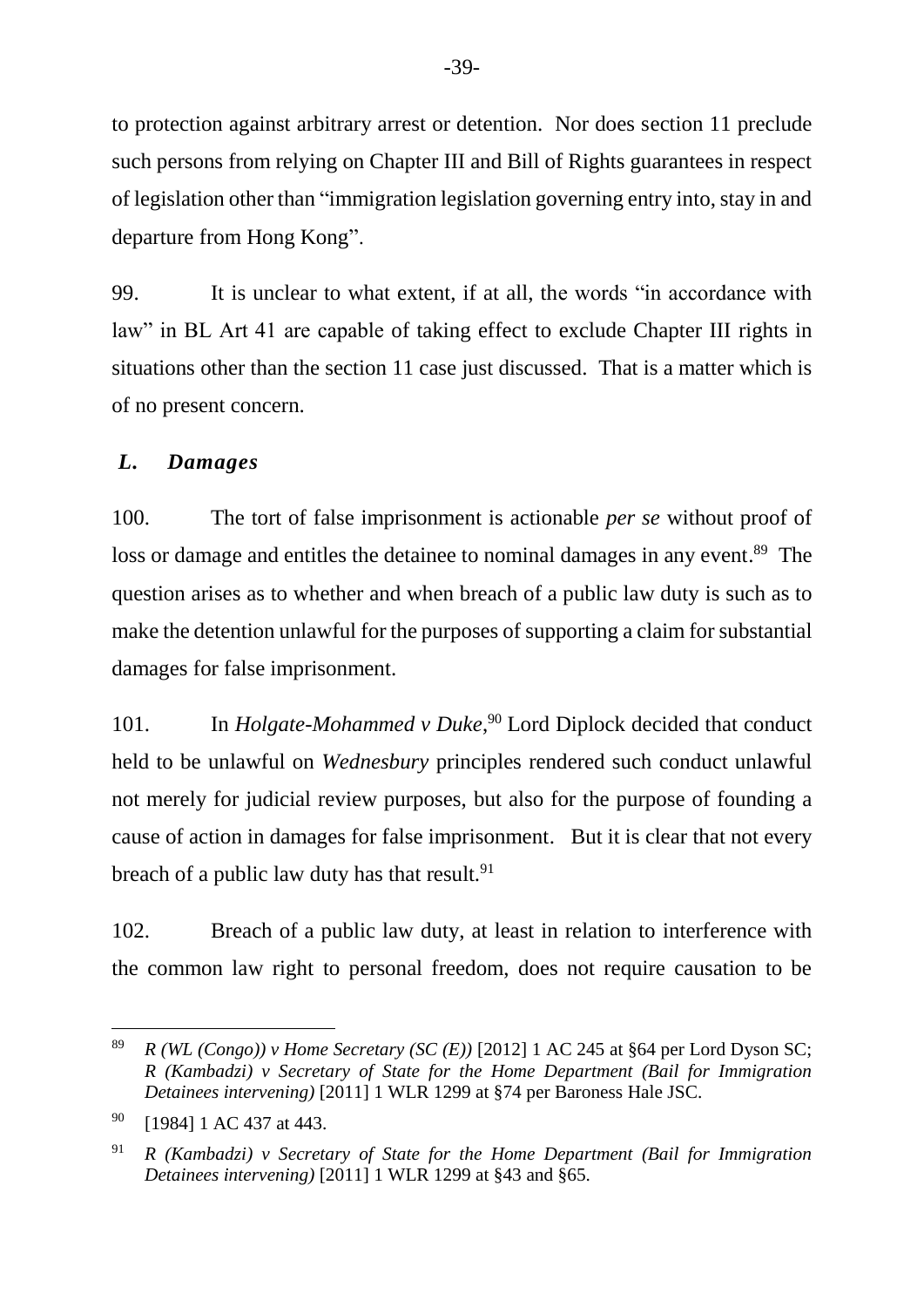proved. Thus, in *Kambadzi*, where there was a failure to comply with a public law duty to carry out periodic reviews of a person's detention, it was no defence for the Secretary of State to say that there were good grounds for detaining the appellant anyway.<sup>92</sup>

103. However, when it comes to damages for false imprisonment, causation is important if the detainee is to be awarded more than nominal damages. Thus, in *Kambadzi*, Baroness Hale JSC stated:<sup>93</sup>

"However, the result of any review, had it been held, cannot be irrelevant to the quantum of damages to which the detainee may be entitled. False imprisonment is a trespass to the person and therefore actionable per se, without proof of loss or damage. But that does not affect the principle that the defendant is only liable to pay substantial damages for the loss and damage which his wrongful act has caused. The amount of compensation to which a person is entitled must be affected by whether he would have suffered the loss and damage had things been done as they should have been done."

104. Breach of the public law duty has the necessary causal connection with the detention and so is capable of constituting tortious unlawfulness if it "bears directly on the discretionary power that the executive is purporting to exercise".<sup>94</sup> Lord Kerr of Tonaghmore JSC put it thus:

"...The public law error in the present case bore directly on the decision to detain in that it was made without the necessary review of the justification for detention. As the majority in *R (on the application of Lumba) v Secretary of State for the Home Dept* also held, however, causation is relevant to the question of the recoverability of damages. For the reasons that I gave in my judgment in [*WL (Congo)*], I consider that if it can be shown that the claimant would not have been released if a proper review had been carried out, this must have an impact on the quantum of compensation and that nominal damages only will be recoverable."<sup>95</sup>

<sup>92</sup> *R (Kambadzi) v Secretary of State for the Home Department (Bail for Immigration Detainees intervening)* [2011] 1 WLR 1299 at §54 and §74.

<sup>93</sup> At §74. See also Lord Kerr of Tonaghmore JSC at §89.

<sup>94</sup> *R (Kambadzi) v Secretary of State for the Home Department (Bail for Immigration Detainees intervening)* [2011] 1 WLR 1299 at §41 per Lord Hope of Craighead DPSC.

<sup>95</sup> *Kambadzi* at §§88 and 89.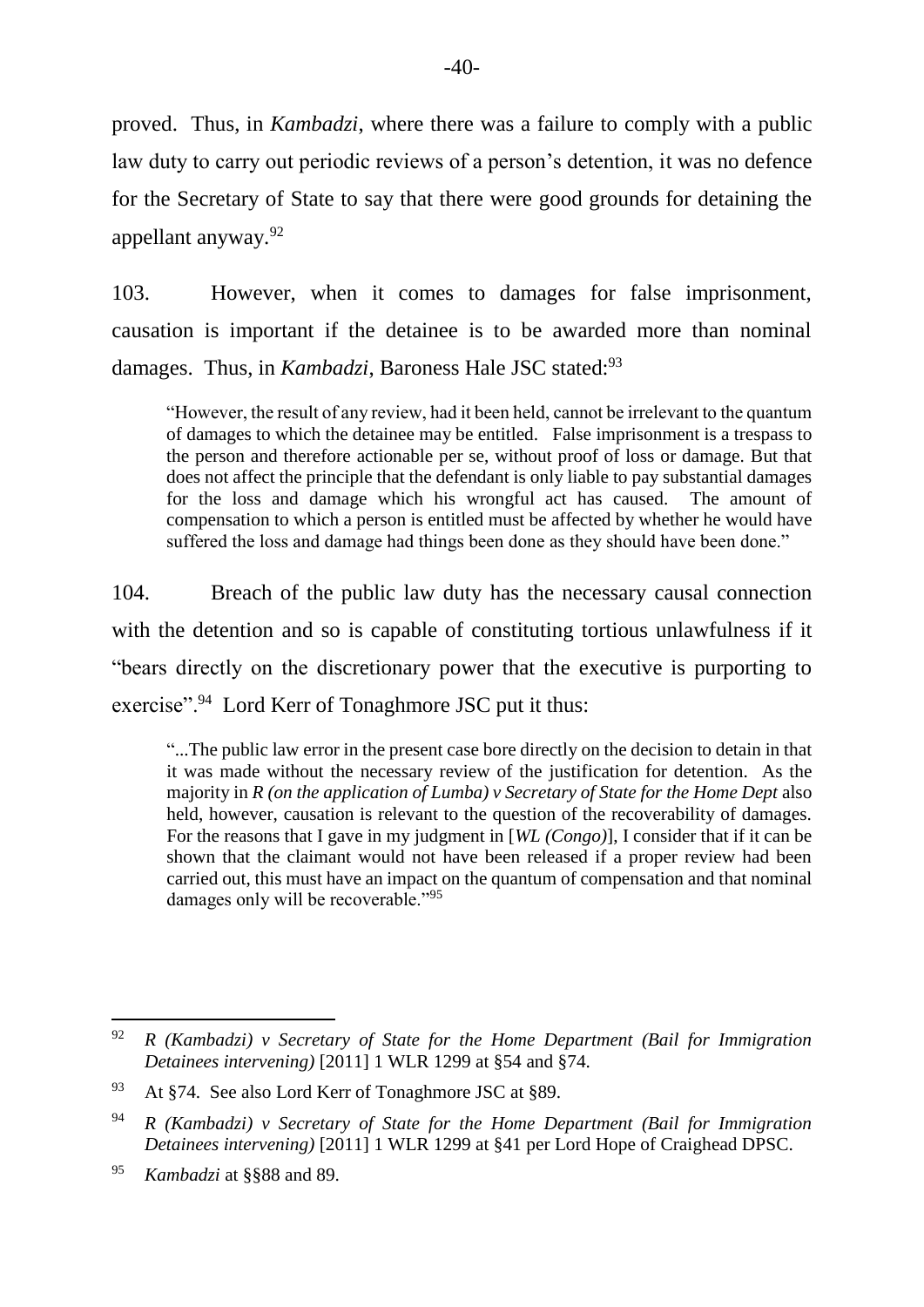105. As we have seen,<sup>96</sup> HH Judge Leung held that there had been no breach of duty and awarded no damages. He indicated, however, that if BOR Art 5(1) had been available, he would have found that that Article had been breached on the basis that the appellant's "lack of a policy" argument succeeded, rendering the detention unlawful. He found that such unlawfulness was causally linked to the appellant's detention and that he would have assessed damages at \$30,000. The Judge's hypothetical assessment was thus in respect of the entire six-week period of detention. Neither side has any quarrel with the quantum of that assessment.

106. I have held that the "lack of a policy argument" is not made out and accordingly do not accept that the entire period of detention was unlawful. Instead, I have held that the appellant's detention was excessive in its duration and inconsistent with the 2nd, 3rd and 4th *Hardial Singh* principles. Breach of those public law principles plainly had a direct bearing on the continuation of the appellant's detention since their observance would have resulted in his release some ten days sooner. Such public law unlawfulness therefore constitutes unlawfulness for the purposes of founding a claim for substantive damages for false imprisonment over a period of ten days.

107. Taking the Judge's assessment of \$30,000 for the entire period as a base and looking at the position broadly and robustly, I would assess damages for unlawful detention over 10 days in the sum of \$10,000 and accordingly allow the appeal. I would also make an order nisi that the Director pay the appellant's costs here and below, with liberty to the parties to lodge written submissions as to costs within 14 days of the date of this judgment if so advised and, in default of such submissions, that the order nisi stand as an order absolute without further order.

<sup>96</sup> In Section J.1 above.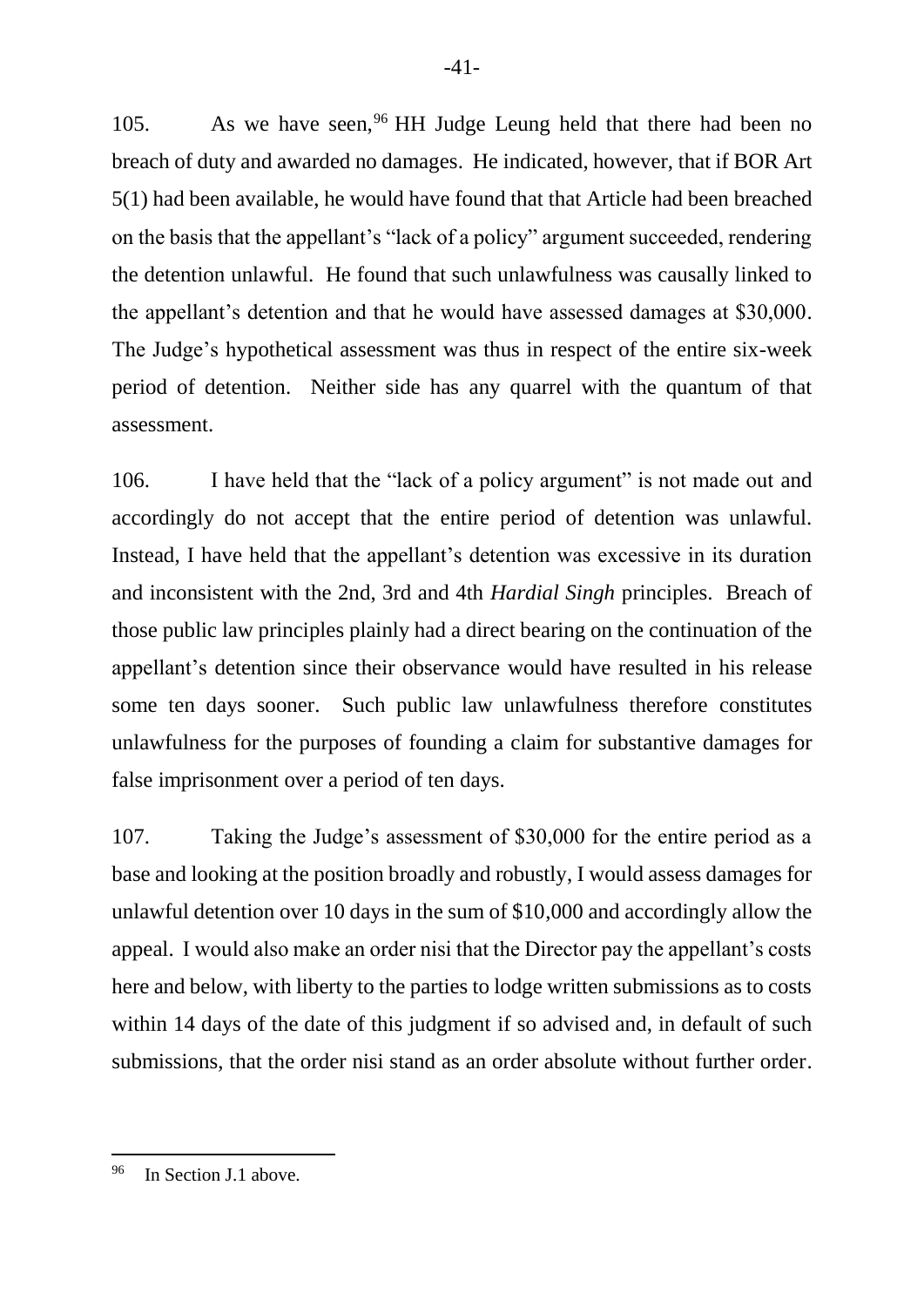I would also direct that the appellant's own costs be taxed in accordance with the Legal Aid Regulations.

#### **Mr Justice Tang PJ:**

108. I agree with the judgment of Mr Justice Ribeiro PJ.

#### **Mr Justice Bokhary NPJ:**

109. I would allow this appeal to the extent proposed by Mr Justice Ribeiro PJ and for the reasons which he gives. All that I would add is a word on art. 41 of the Basic Law which is to be found in Chapter III thereof. Article 41 provides that "[p]ersons in the Hong Kong Special Administrative Region other than Hong Kong residents shall, in accordance with law, enjoy the rights and freedoms of Hong Kong residents prescribed in this Chapter".

110. The rights and freedoms of all residents prescribed in Chapter III of the Basic Law are those which are not restricted to *permanent* residents (being the right of abode under art. 24 and the right to vote or stand for election under art. 26) or to indigenous inhabitants of the New Territories (under art. 40 which protects the lawful traditional rights and interests of such inhabitants). Article 39 refers to "Hong Kong residents" without restriction. But I do not propose to say anything about this article in the present context since it operates not by enumerating rights and freedoms but by referring to other instruments that do so.

111. Article 41's obvious purpose is to make Hong Kong a place where human rights are protected for the benefit of everyone within its territory. The Basic Law stands above ordinary law. And whatever else may be the meaning and effect of the phrase "in accordance with law" to be found in art.41, its effect is most emphatically not that non-residents are exposed to deprivation by ordinary law of the constitutional rights and freedoms which are conferred upon all residents by Chapter III. The present case does not call for a full and final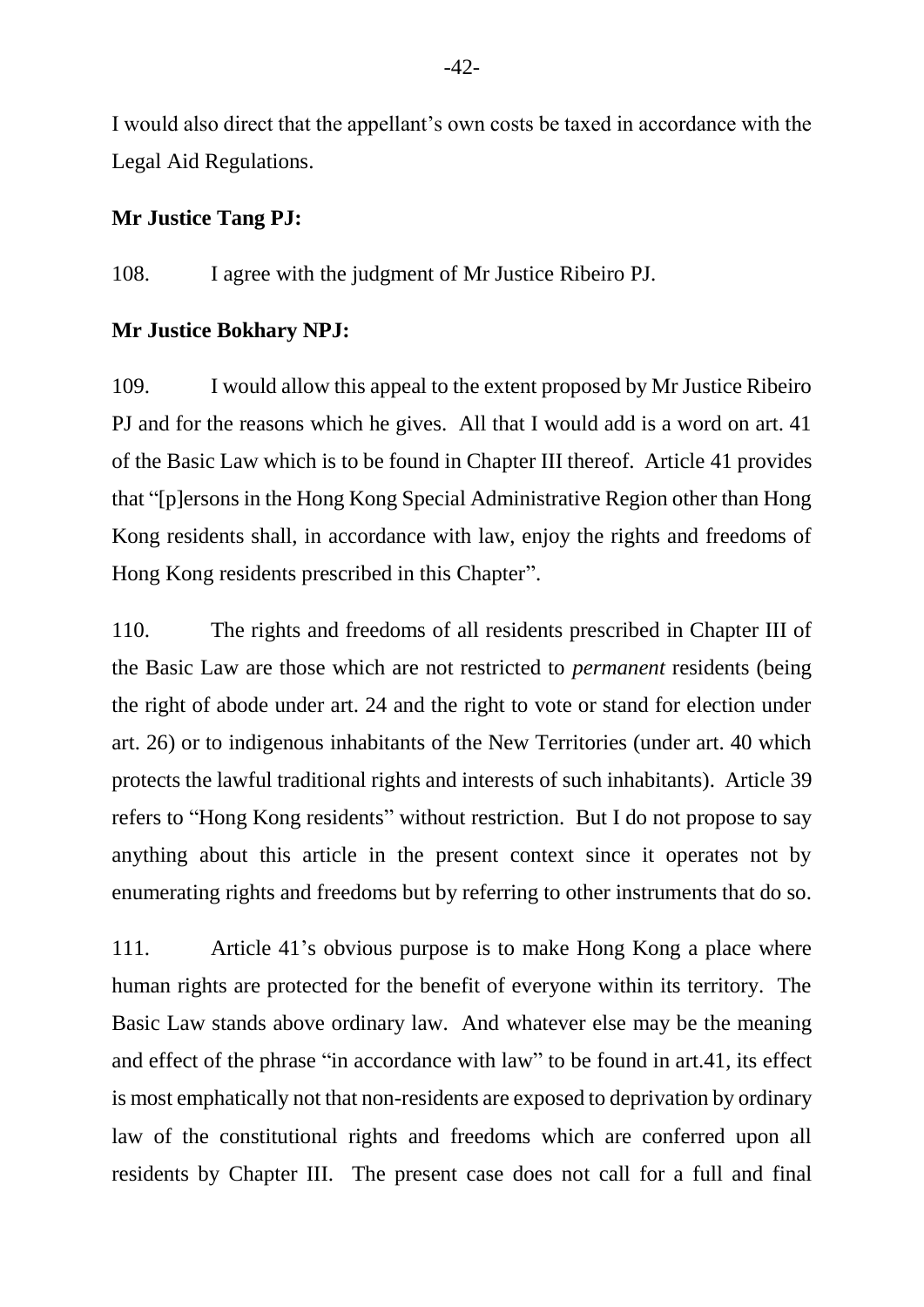decision on the meaning and effect of the phrase "in accordance with law" to be found in art. 41 and in many other articles of Chapter III. Such a decision is for another day. But it should be said here and now that the meaning and effect of the phrase cannot be to permit the undermining by ordinary law of the fundamental rights and freedoms offered by a law higher than ordinary law. The meaning and effect of the phrase would seem to be to mandate ordinary laws that play their part in delivering the fundamentals offered by a higher law, namely our constitution the Basic Law.

## **Lord Walker of Gestingthorpe NPJ :**

112. I agree with the judgment of Mr Justice Ribeiro PJ.

## **Chief Justice Ma :**

113. The Court unanimously allows the appeal, awards the appellant the sum of HK\$10,000.00 by way of damages for false imprisonment and makes the orders as to costs set out in the final paragraph of the judgment of Mr Justice Ribeiro PJ.

(Geoffrey Ma) (RAV Ribeiro) (Robert Tang) Chief Justice Permanent Judge Permanent Judge

(Kemal Bokhary) (Lord Walker of Gestingthorpe) Non-Permanent Judge Non-Permanent Judge